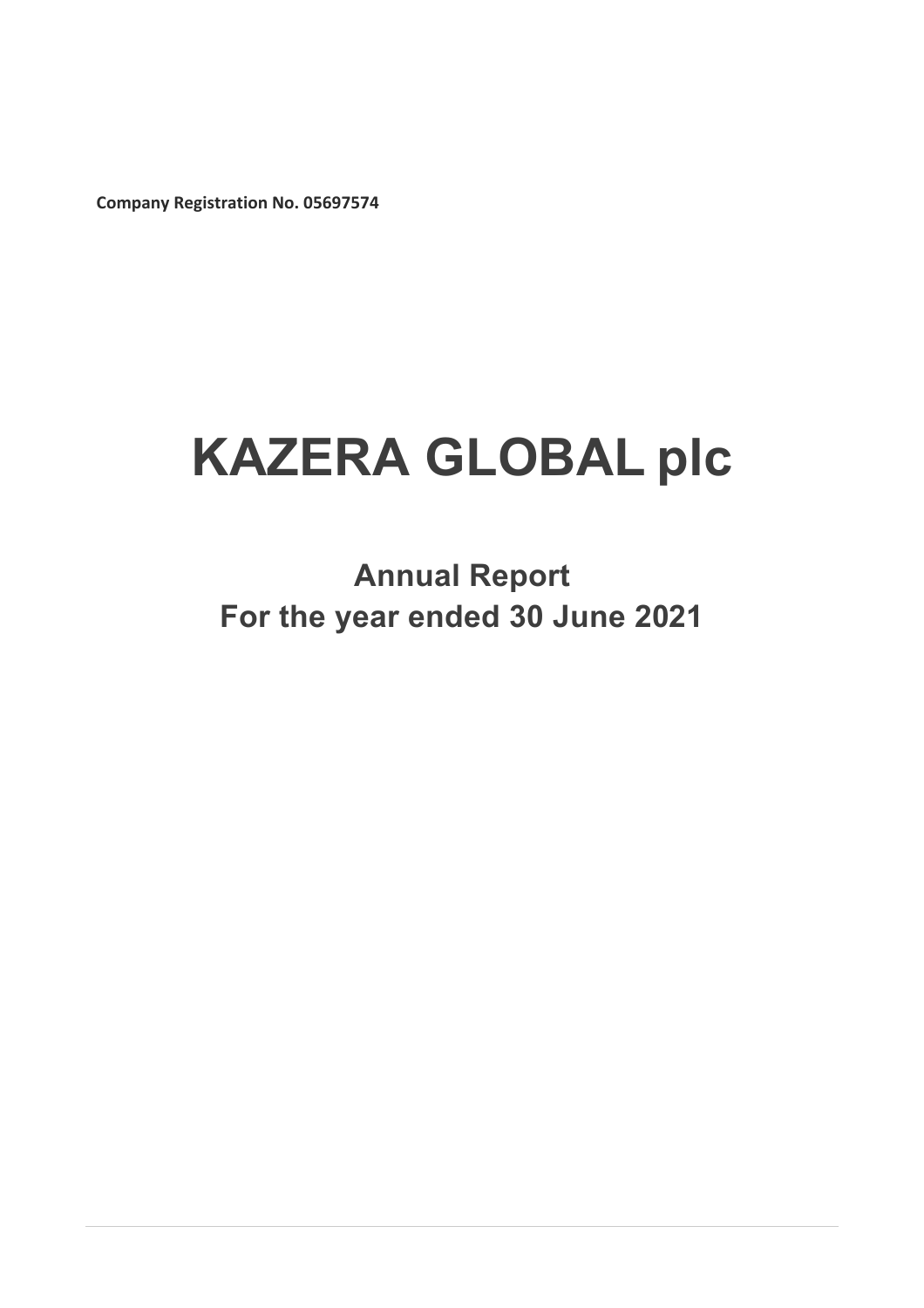### **CONTENTS**

### Page

- Company information
- Chairman's statement
- Chief Executive Officer's review
- Strategic report
- Directors' report
- Chairman's corporate governance statement
- Directors' report on remuneration
- Statement of directors' responsibilities
- Report of the independent auditor
- Group statement of comprehensive income
- Group and Company statements of financial position
- Group statement of changes in equity
- Company statement of changes in equity
- Group and Company statements of cash flows
- Notes forming part of the Group financial statements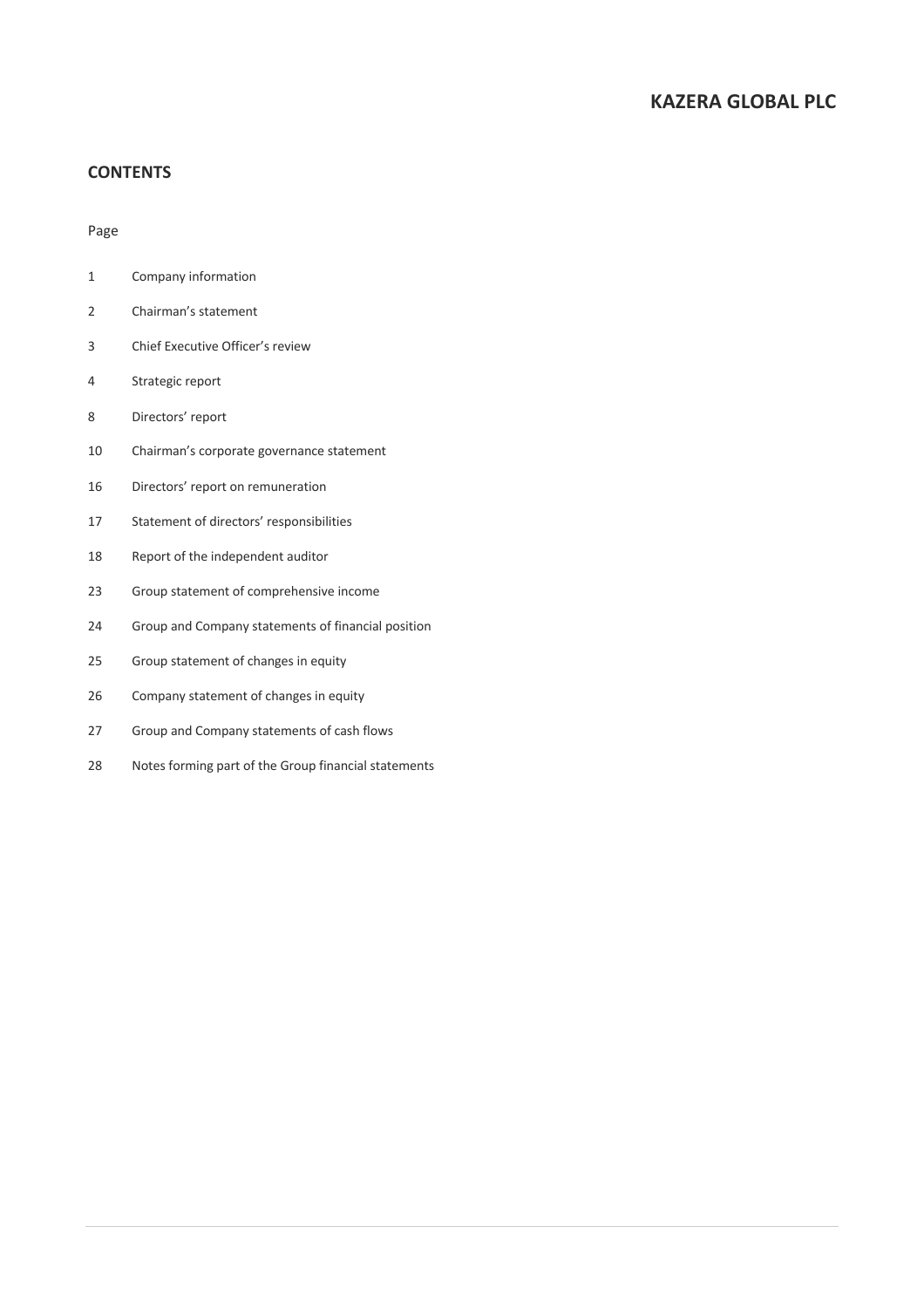### **COMPANY INFORMATION**

| DIRECTORS:                            | G Clarke<br>N Harrison<br>D Edmonds<br>O Ilunga                                                                   | Chairman<br>Director<br>Director<br>Director |
|---------------------------------------|-------------------------------------------------------------------------------------------------------------------|----------------------------------------------|
| <b>SECRETARY:</b>                     | <b>B</b> James                                                                                                    |                                              |
| REGISTERED OFFICE:                    | Unit D, De Clare House<br>Sir Alfred Owen Way<br>Caerphilly<br>Wales<br><b>CF83 3HU</b>                           | Pontygwindy Industrial Estate                |
| <b>COMPANY REGISTRATION NUMBER:</b>   | 05697574                                                                                                          |                                              |
| <b>REGISTRAR AND TRANSFER OFFICE:</b> | Link Group<br>10th Floor, Central Square<br>29 Wellington Street<br>Leeds<br>LS1 4DL                              |                                              |
| <b>SOLICITORS:</b>                    | Kuit Steinart Levy LLP<br>3 St Mary's Parsonage,<br>Manchester<br><b>M3 2RD</b>                                   |                                              |
| <b>INDEPENDENT AUDITORS:</b>          | PKF Littlejohn LLP<br><b>Statutory Auditor</b><br>15 Westferry Circus<br>Canary Wharf<br>London<br><b>E14 4HD</b> |                                              |
| NOMINATED ADVISOR & BROKER:           | FinnCap Limited<br>60 New Broad Street<br>London<br>EC2M 1JJ                                                      |                                              |
| <b>BANKERS:</b>                       | <b>HSBC Bank PLC</b><br>3 Rivergate<br>Temple Quay<br><b>Bristol</b><br>BS1 6ER                                   |                                              |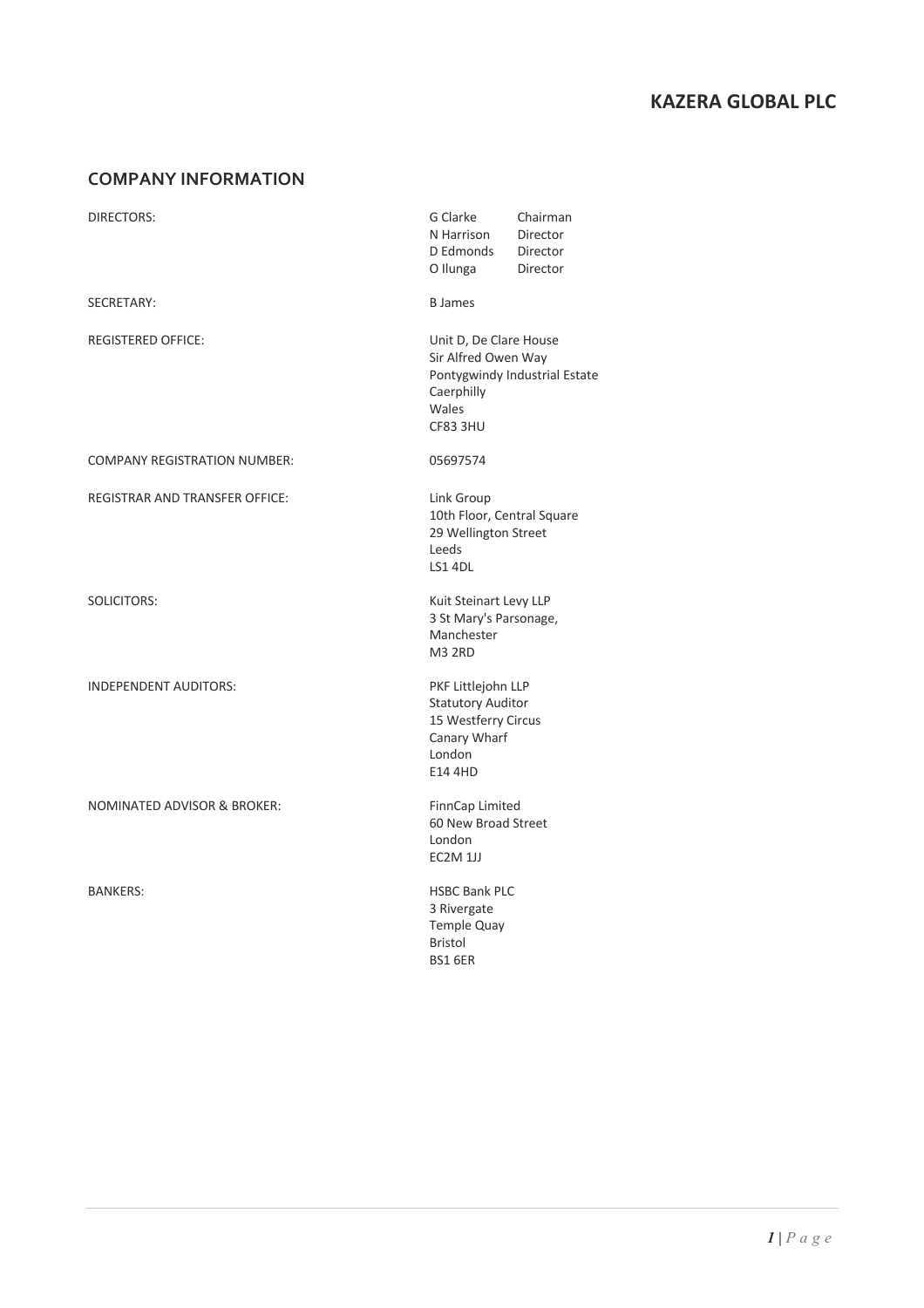### **CHAIRMAN'S STATEMENT For the year ended 30 June 2021**

### **Review of the Period**

Over the period Kazera has performed well delivering growth whilst developing significant opportunities in the pipeline for the future. The Company remains committed to a diversified portfolio with exposure to the lithium, tantalum, diamonds and heavy mineral sands commodities' markets.

We have made noteworthy progress operationally across the portfolio continuing to drive growth and improvement in the Diamond Project in South Africa as well as the Tantalite Valley Mine ("TVM") in Namibia. The Diamond project was successfully resumed in October 2020 producing the first "proof of concept" batch of 52 carats which were subsequently sold at auction. This first batch was also subsequently followed by 39.94carats being sorted in February 2021, 243.36 in April 2021 and a further 177.12 carats in June 2021, confirming that the Diamond project will be a profitable project on a standalone basis. We remain optimistic for new highgrade development to continue on the asset, further increasing the potential profitability of the project. We remain focused on diamond production on larger stones which would deliver higher market value and maximise returns.

In Namibia, exploration at the Tantalite Valley Mine confirmed three different minerals in commercially viable quantities across just 30% of the licence area. Results also delivered strong grades of feldspar, highlighting the potential of the region.

We continued to advance discussions with potential investors surrounding the Orange River pipeline. An extensive plant upgrade has led to us putting the plant into test operation using borehole water and adopting an aggressive water recycling policy. Interest remains from local investors in TVM, and the Company continues to explore all avenues.

Although during the year there were delays to the issuance of the Company's mining permit and Prospecting Licence at the Heavy Mineral Sands Project due to COVID we are pleased that the documentation passed through the correct channels after easing of COVID restrictions. The final documents are expected shortly.

In June 2021 we were delighted to welcome Dennis Edmonds into the role of Joint Chief Executive. Dennis has a wide range of experience and was previously the Director responsible for the Company's Alexander Bay activities, which given the importance of the South African activities and the considerable constraints on travel caused by Covid has been a well-received and logical appointment. Dennis has since become Chief Executive Officer with the departure of Larry Johnson who we thank for his significant contribution to the Company during his 5 years with the business.

### **Outlook**

Our strategy continues to be to grow the business organically as well as remaining open to any inorganic opportunities that may arise.

The uncertainty caused by COVID-19 has delayed the proposed investments by two prospective Namibian investors who still remain positive and interested in investing. In the interim, we have also continued to secure long-term financing through a New Loan Facility, together with the conversion of the current director advances into a fixed term loan, providing the Company with a cash pool to alleviate any short-term unforeseen cash issues that could arise. As we move into the new year, we look forward to having a cash generative business to fund our future expansion and look to securing additional investment where necessary.

**Giles Clarke Chairman**  29 March 2022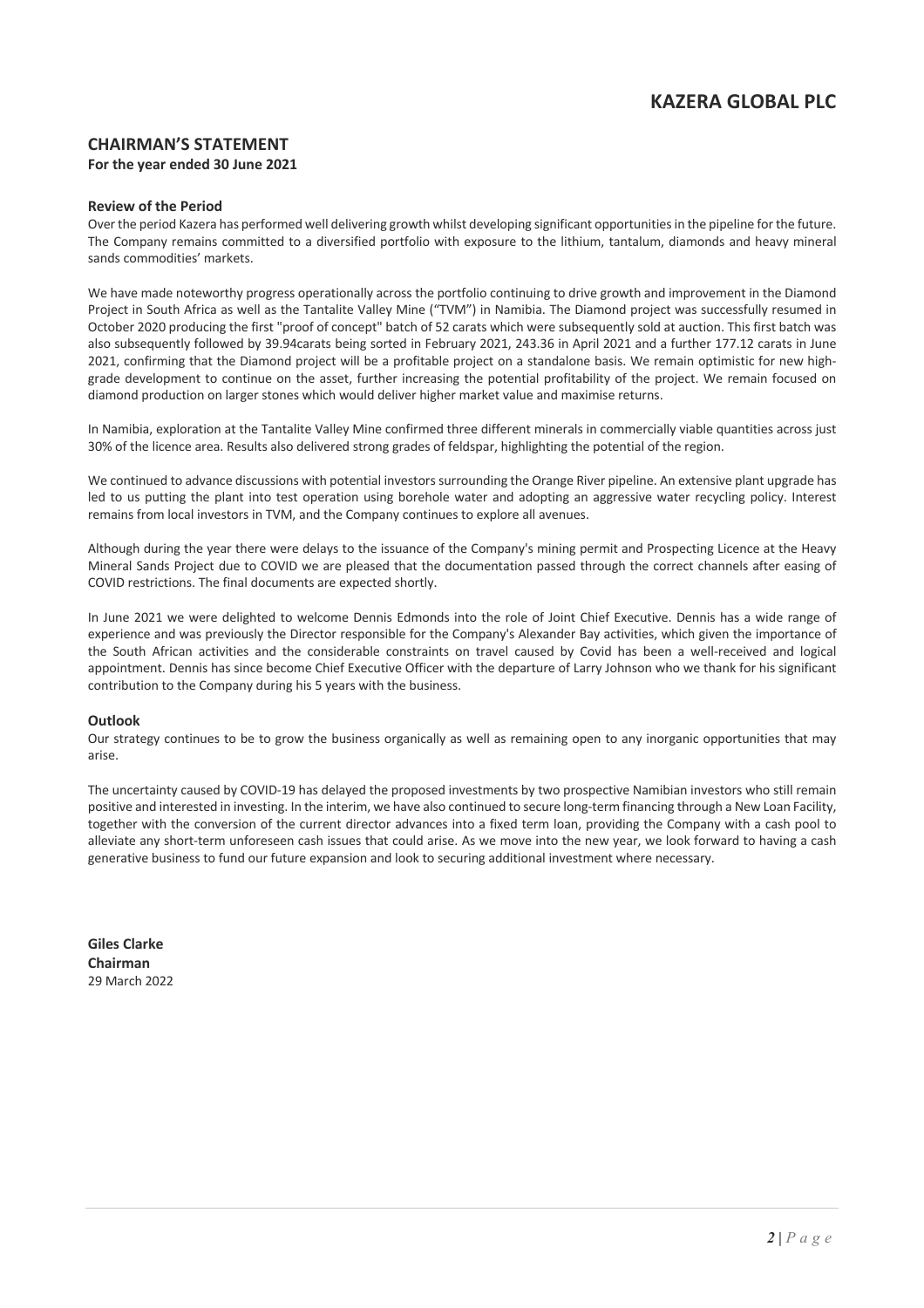### **CHIEF EXECUTIVE OFFICER'S REVIEW**

### **For the year ended 30 June 2021**

### **Overview**

I am pleased to provide my first CEO review and look forward to the year ahead as we continue to build value in both Namibia and now South Africa. The Company has made significant progress over the past year. We are set to be a producing and revenue generating company in the near future which is a true testament to the hard work the whole company has put in during what has been a testing time globally during the COVID-19 pandemic.

Kazera secured funding deals from multiple sources during the year, ran financial and operational due diligence on the Tantalite Valley Mine and operated efficiently to facilitate growth in the business as well as optimise the production of high-grade diamonds from the Mining Project.

### **Operations**

At the start of the reporting period, we made noteworthy progress with operations at both the Company's Diamond project in South Africa and Tantalite Valley Mine in Namibia. Although operations were halted in South Africa due to the impact of COVID-19 our Diamond Project restarted production in October 2020 and has been in test operation without issue since. Alongside this our Tantalite Valley Mine produced positive exploration outcomes, highlighting the potential of the region and in turn of Kazera.

Our Diamond production continues to show the high-grade minerals available on our licence and with Kazera's expertise the Company is set to focus on the high-grade mineralisation with the view to maximise profitability.

Although the Heavy Mineral Sands Project experienced delays to the issuance of Kazera's Mining Permit and Prospecting Licence due to the pandemic, management made sure to push forward once easing was implemented in-country and the licence is expected to be issued shortly.

The Company is pleased to have two potential Namibian investors who have each agreed initial terms to subscribe \$11 million for 290,576,383 shares in the Company. The funds were largely earmarked to aid the development of the Tantalite Valley and the building of the Orange River pipeline, but the Company has now successfully upgraded the plant and utilised available borehole water to again get the plant into operation.

Post period the management team was pleased to have acquired 60% of Whale Head Minerals. It is now awaiting the grant of the Mining Permit, which it believes to be imminent and which will bring near term cash flow to the Company from the production of Heavy Mineral Sands.

### **Outlook**

Kazera is in a prime position to progress and maximise shareholder value. Within the coming year we anticipate cash generative production from all three of our current projects. This will fund the development of further tantalum and lithium resources in Namibia and a processing facility for HMS in South Africa as well as further Exploration Licences.

The Company will also continue to progress with investment into the business where needed and is acutely focussed on driving growth funding future developments. This is very exciting for the Kazera Board to see the whole plan now starting to come together and delivering value to our shareholders and stakeholders.

**Dennis Edmonds Chief Executive Officer**  29 March 2022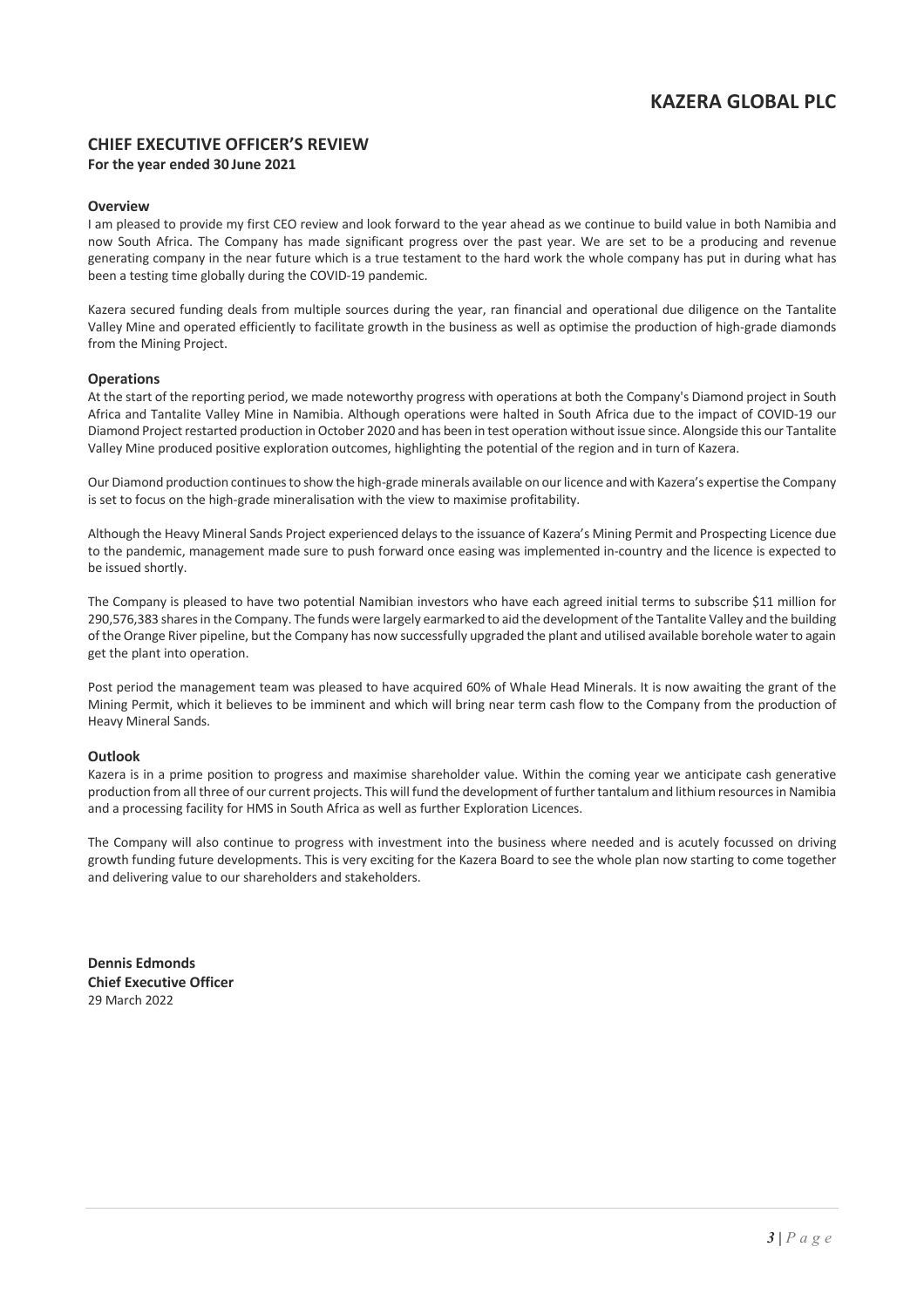### **STRATEGIC REPORT**

### **For the year ended 30 June 2021**

The Directors present their strategic report on the Group for the year ended 30 June 2021.

### **PRINCIPAL ACTIVITY AND BUSINESS REVIEW**

The principal activity of the Group is to act as an investor in the resources and energy sectors. The Group is currently focused on its Tantalite project located in Namibia and diamond mine in South Africa. The Group may be either an active investor and acquire control of a single company or it may acquire non-controlling shareholdings.

The Directors recommend that there is no dividend payment for the year ended 30 June 2021 (2020: nil).

The review of the period is contained within the Chairman's Statement.

The Chairman's Statement provides a balanced and comprehensive analysis of the future developments, performance and results of the Group during the period and of the balance sheet position of the Group at the end of that period in the context of the Group's current activities.

### **INVESTING POLICY**

Kazera Global plc (the "Company") seeks to achieve shareholder return primarily via capital appreciation through direct investments in companies and projects primarily in, but not limited to, Africa within the mining and resource sectors (the "Target Sectors") including traditional direct investments in securities and similar financial instruments including any combination of the following:

- (a) equity securities (predominantly unlisted);
- (b) listed and unlisted debt securities that may be rated or not rated (bonds, debt instruments, convertible bonds and bonds with warrants, fund-linked notes with a capital guarantee, loan facilities etc.); and
- (c) hybrid instruments.

The Company may exploit a wide range of investment opportunities within the Target Sectors as they arise and, to this end, the Company has complete flexibility in selecting the specific investment and trading strategies that it sees fit in order to achieve its investment objective. In this regard, the Company may seek to gain Board representation and/or managerial control in its underlying investments if it deems to be the best way of generating value for Shareholders.

Opportunities will be chosen through a careful selection process which will appraise both the fundamental factors specific to the opportunity as well as wider economic considerations. Typical factors that will be considered are the strength of management, the quality of the asset base, the investment's scale and growth potential, the commodity price outlook, any geopolitical concerns, the underlying financial position, future working capital requirements as well as potential exit routes. Investments may be in the form of buy-outs, controlling positions (whether initially or as a result of additional or follow-on investments) or strategic minority investments.

There is no fixed limit on the number of projects or companies into which the Company may invest, nor the proportion of the Company's gross assets that any investment may represent at any time.

No material change will be made to the Company's investing policy without the approval of Shareholders.

#### **KEY PERFORMANCE INDICATORS**

The Group considers investment value and return on investment as its principal key performance indicators. This is monitored quarterly and reviewed at Board meetings. The Directors believe the return on investment to be a fair representation of business for the year. The Company has provided further finance to its subsidiaries.

| <b>Key Performance Indicator</b> | 30 June 2021 | 30 June 2020 |
|----------------------------------|--------------|--------------|
|                                  | f'000        | f'000        |
| Investment                       | 3.114        | 3.114        |
| Return on investment             | $-36%$       | $-20%$       |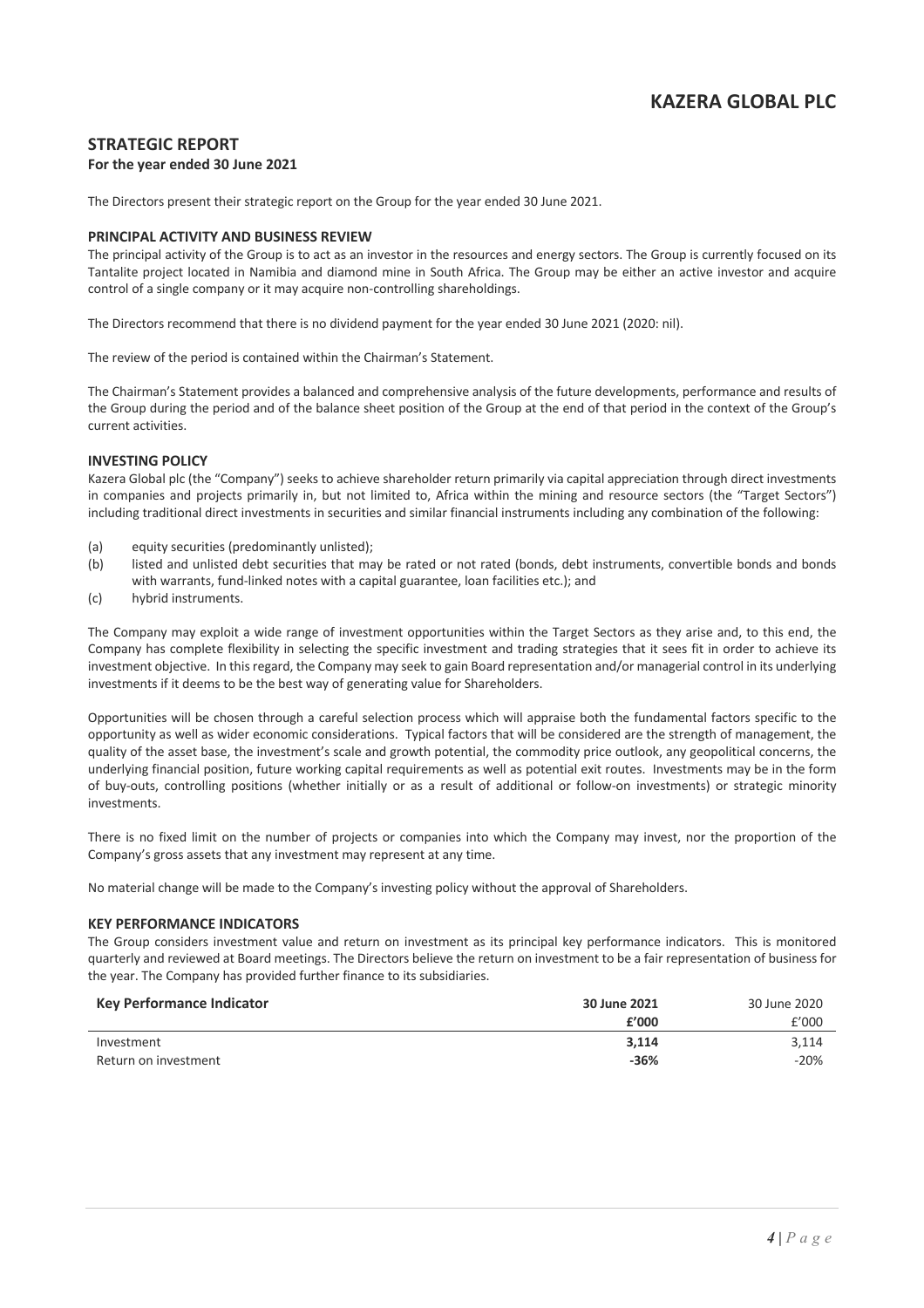### **STRATEGIC REPORT (continued)**

### **For the year ended 30 June 2021**

### **PRINCIPAL RISKS AND UNCERTAINTIES**

The Group's business is to identify, make, manage and realise investments in accordance with the Group's stated investing policy. The Directors consider the following risks to be the most material or significant for the management of the business. These issues do not purport to be a complete list or explanation of all the risk factors facing the Group. In particular the Group's performance may be affected by changes in the market and/or economic conditions and changes in legal, regulatory or tax requirement legislation. Additional risks and uncertainties not presently known by the Group or that the Group currently deems immaterial may also impact the business.

The Board of Directors monitors these risks and the Group's performance on a regular basis, considering investment proposals, the performance of investments made and opportunities for divestment as appropriate as well as considering the actual performance of the Group against budgets.

#### **• Political and Country Risk**

Substantially all of the Group's business and operations are conducted in Namibia and South Arica. The political, economic, legal and social situation in Namibia introduces a certain degree of risk with respect to the Group's activities. The Government of Namibia exercises control over such matters as exploration and mining license, permitting, exporting and taxation, which may adversely impact the Group's ability to carry out exploration, development and mining activities.

Government activity, which could include non-renewal of licenses, may result in any income receivable by the Group being adversely affected. In particular, changes in the application or interpretation of mining and exploration laws and/or taxation provisions in Namibia could adversely affect the value of the Group's interests.

The Group's risks are mitigated by liaison with the local governments and union representatives as well as continuous monitoring of local situations.

#### **• Exploration and Development Risk**

The exploration for and the development of mineral deposits involves significant risks, which even a combination of careful evaluation, experience and knowledge may not eliminate. While the discovery of an ore body may result in substantial rewards, few properties which are explored ultimately develop into producing mines. Major resources are required to establish ore reserves, to develop metallurgical processes and to construct mining and processing facilities at the Namibian site.

There is no certainty that the exploration and development expenditures made by the Group as described in these financial statements will result in a commercially feasible mining operation. There is aggressive competition within the mining industry for the discovery and acquisition of properties considered to have commercial potential. The Group will compete with other companies, many of which have greater financial resources, for the opportunity to participate in promising projects. Significant capital investment is required to achieve commercial production from successful exploration efforts.

The commercial viability of a deposit is dependent on a number of factors. These include deposit attributes such as size, grade and proximity to infrastructure; current and future market prices which can be cyclical; government regulations including those relating to prices, taxes, royalties, land tenure, land use, importing and exporting of minerals and environmental protection. The effect of these factors, either alone or in combination, cannot be entirely predicted, and their impact may result in the Group not receiving an adequate return on invested capital.

There is no assurance the Group will be able to adhere to the current development and production schedule or that the required capital and operating expenditure will be accurate. The Group's development plans may be adversely affected by delays and the failure to obtain the necessary approvals, licenses or permits to commence production or technical or construction difficulties which are beyond the Group's control. Operational risks and hazards include: unexpected maintenance, technical problems or delays in obtaining machinery and equipment, interruptions from adverse weather conditions, industrial accidents, power or fuel supply interruptions and unexpected variations in geological conditions.

Exploration risk is mitigated by using independent third-parties to determine the resource availability (JORC reports) and the operational risk is mitigated by using high-quality skilled drilling contractors.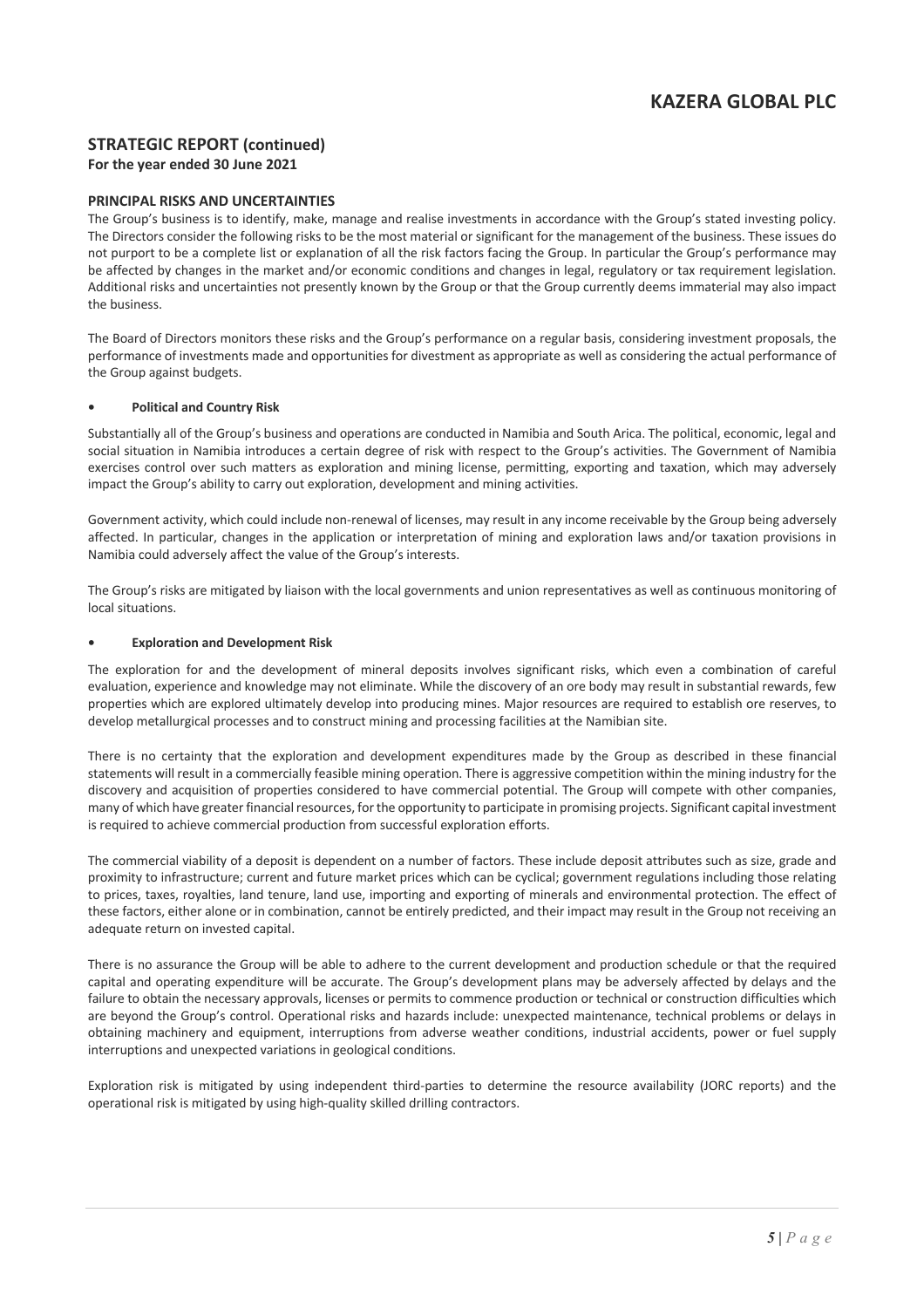### **STRATEGIC REPORT (continued) For the year ended 30 June 2021**

### **PRINCIPAL RISKS AND UNCERTAINTIES (continued)**

### **• Unable to invest**

The Directors may be unable to identify investments which are consistent with the Group's investment policy and which are available at a price which the Directors consider suitable, which would limit the potential for the Group's value to grow.

The Management team are highly experienced at sourcing investment opportunities

### • **Unavailability of finance**

The Directors may identify suitable investments at what they believe to be a suitable price but which may require more funds than are available to the Group and the Group may then be unable to raise further funds at all or on terms which the Directors consider acceptable.

The Group is listed on the public markets where additional finance can be raised. Additionally, the Company was able to secure new loan facilities in October 2021, post year end.

### • **Covid-19**

The Group's operations are principally in Namibia and South Africa where Covid-19 has had a significant on the local economies. The following has been implemented by the Group:

Health and safety – The Group has published policies on operating within the current government and international guidelines to ensure our personnel remain safe. No significant outbreaks of Covid-19 have been identified within our operational vicinity, however should there be a significant outbreak, operations will be adversely affected. The current guidelines implemented by the Group have limited financial impact in the short term, and as government restrictions are being eased in these regions, the Group does predict a long-term effect on the results.

Localised and national lockdowns – To date, there have been limited lockdowns in the specific regions in which Kazera operate. Going forward there is a risk that should tighter restrictions be enforced leading to reduced activity, both future development as well as mining operations may be impacted.

#### **• Investment risk**

Once an investment has been made, the underlying business invested in may not perform as the Directors had expected and this may impair or eliminate the value of the Group's investment.

The management team closely monitors performance of each activity and takes corrective action where necessary

#### • **Realisation risk**

Once an investment has been made, it may not prove possible to realise the investment at the time the Directors intend or only to realise it at a value which damages the Group's value.

The Management team are highly experienced at sourcing and managing potential opportunities until fruition

### **FINANCIAL RISK MANAGEMENT OBJECTIVES AND POLICIES**

Note 24 to the financial statements sets out the financial risks to which the Group is exposed, together with its policies for managing these risks.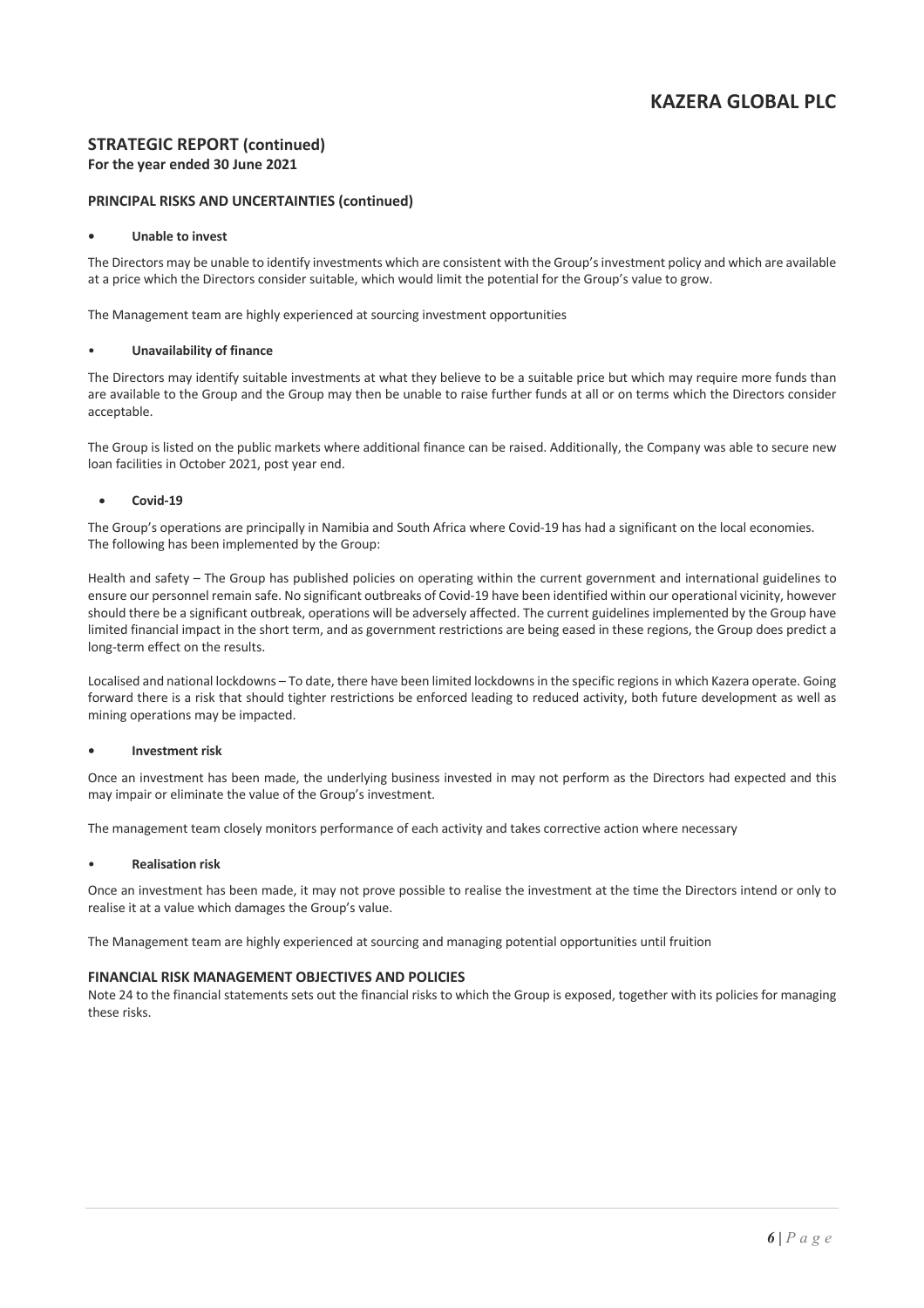### **STRATEGIC REPORT (continued)**

### **For the year ended 30 June 2021**

### **PROMOTION OF THE COMPANY FOR THE BENEFIT OF THE MEMBERS AS A WHOLE**

The Director's believe they have acted in the way most likely to promote the success of the Company for the benefit of its members as a whole, as required by s172 of the Companies Act 2006.

The requirements of s172 are for the Directors to:

- Consider the likely consequences of any decision in the long term,
- Act fairly between the members of the Company,
- Maintain a reputation for high standards of business conduct,
- Consider the interests of the Company's employees,
- Foster the Company's relationships with suppliers, customers and others, and
- Consider the impact of the Company's operations on the community and the environment.

The Company is quoted on AIM and its members will be fully aware, through detailed announcements, shareholder meetings and financial communications, an updated website, of the Board's broad and specific intentions and the rationale for its decisions. The Company has complied with all its obligations under AIM rule 26.

When selecting investments, issues such as the impact on the community and the environment have actively been taken into consideration. The Company strives to comply with all local environmental legislation, and takes it responsibility to the environment very seriously. Post year end, the Company has focused on water recycling projects at its processing plant in the Tantalite Valley.

The Company pays its employees and creditors promptly and keeps its costs to a minimum to protect shareholders funds. The Company recognises, communicates with workers' representation unions and complies with all local employment legislation. There were no outstanding employment disputes at 30 June 2021.

#### **GOING CONCERN**

The financial statements have been prepared assuming the Group and Company will continue as a going concern. In assessing whether the going concern assumption is appropriate, the directors have taken into account all available information for the foreseeable future; in particular for the 12 months from the date of approval of these financial statements and performed sensitivity analysis thereon. This assessment includes consideration of future plans, expenditure commitments in place, cost reduction measures that can be implemented and permitting requirements. The Directors estimates are dependent upon the company's mining operations coming into operation as planned. In the event that this does not occur the Directors are confident that further funds could be raised to bridge any shortfall.

The diamond mines have produced a relatively small number of carats, up to the December/January cycle when just over 1,000 carats were produced. We expect diamond mining to now provide consistent revenue. We are now producing small quantities of Tantalum and have made substantial changes to the plant and anticipate commercial scale production during April 2022. As a result, the Directors do not believe performing a stress test to be appropriate.

The audit report on page 18 makes reference to a material uncertainty relating to going concern. Further details in respect of the considerations made can be found in note 2 to the financial statements.

This report was approved by the board of Directors on 29 March 2022 and signed on its behalf by

**Dennis Edmonds Chief Executive Officer**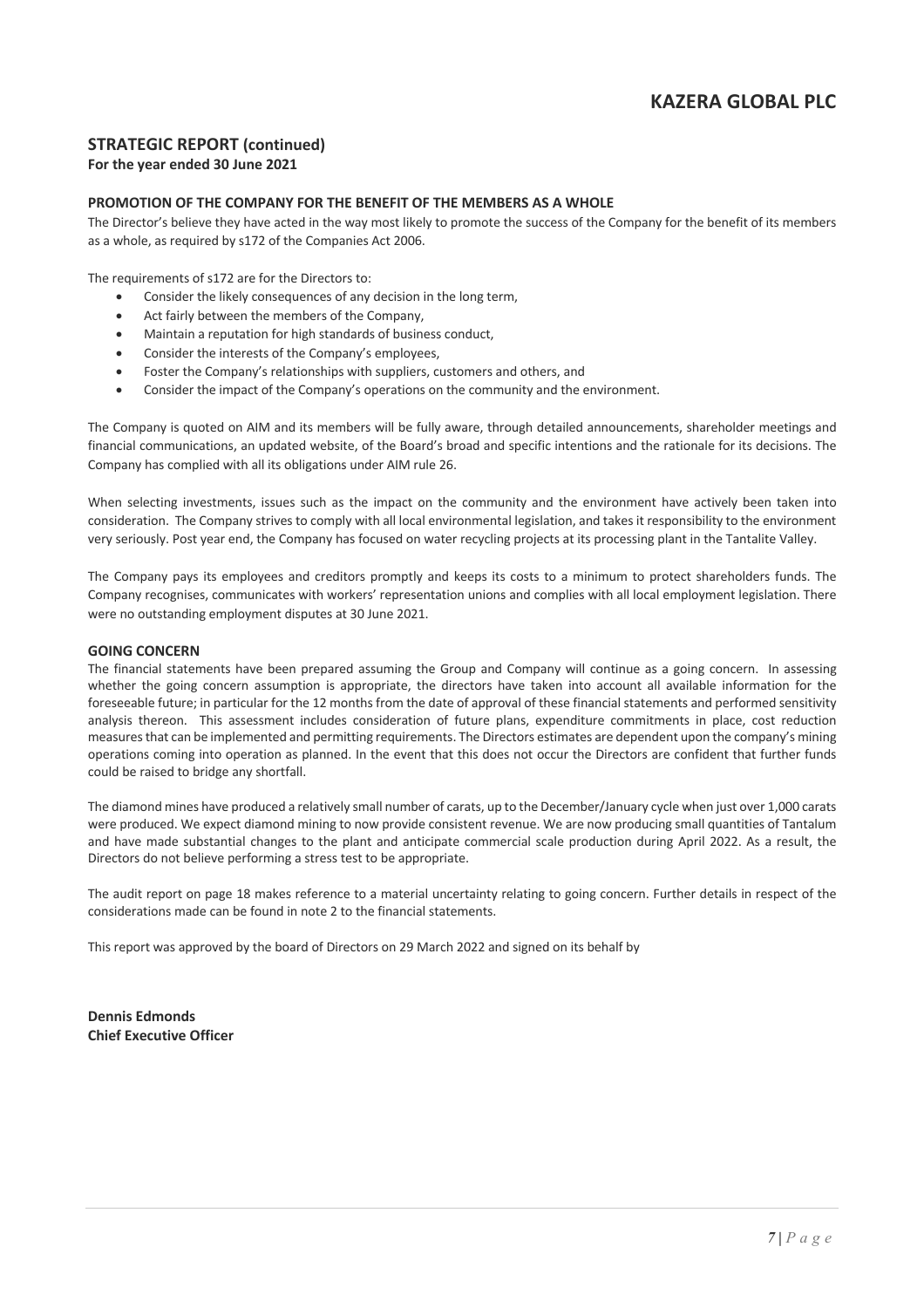### **DIRECTORS' REPORT**

### **For the year ended 30 June 2021**

The Directors present their annual report and audited financial statements for the year ended 30 June 2021.

### **DIRECTORS**

The Directors who served throughout the year, were as follows:

### **G Clarke – Chairman**

Giles Clarke was appointed as a director on 25 March 2014 and was independent on appointment as Chairman. He was formerly Chairman of AIM quoted Amerisur Resources plc prior to its disposal in 2020, is Chairman of Westleigh Investments Holdings Limited and AIM quoted Ironveld plc. He began his career as an investment banker with Credit Suisse First Boston before successfully establishing, building and selling a number of high-profile businesses including Majestic Wine, Pet City plc and Safestore plc. He is also Chairman of several private organisations.

### **L Johnson – Chief Executive Officer – resigned 20 October 2021**

Larry Freeman Johnson has more than 25 years' experience in the tantalum industry having worked with two large US based publicly listed companies with core interests in tantalum. Throughout his career, Larry has held several senior key positions, most recently as Director: Mining and Global Tantalum Supply Chain at KEMET Electronics Corporation, and significantly he has spent several years focussing on the development of conflict-free global supply chains.

#### **D Edmonds -Executive Director**

Mr Edmonds has a wealth of experience in board level positions in investment banking and venture capital industries. Most recently, Mr Edmonds was executive Chairman of AIM-quoted Alien Metals Limited and CEO of Pathfinder Minerals PLC.

#### **Odilon Ilunga – Executive Technical Director – appointed on 26 June 2020**

Mr Ilunga is a Metallurgist and Civil Engineer having graduated with a master's degree in metallurgical engineering from the University of Witwatersrand. Having begun his career in mining at Ongolopo Mining Limited in 2004 before moving to Weatherly Mining Namibia in 2010, Mr Ilunga was appointed Operations Manager at African Tantalum in 2017, in charge of tantalum ore concentration and development strategies for the processing plant.

#### **N Harrison – Non-Executive Director**

Nick Harrison was appointed as a director on 25 March 2014 and was independent on appointment. He wasformerly Finance Director of AIM quoted Amerisur Resources plc prior to its sale in 2020, and a Non-executive Director of Ironveld plc. Mr Harrison has held Board positions at a number of private companies with international activities. He is a Chartered Accountant, having qualified with Arthur Andersen before holding senior roles with Deloitte, Midland Bank (International) and Coopers & Lybrand.

### **DIRECTORS' INTERESTS**

The Directors who held office during the period and their beneficial interest in the ordinary shares of the Company were as follows:

|                             | 30 June 2021  |        | 30 June 2020             |        |
|-----------------------------|---------------|--------|--------------------------|--------|
|                             | <b>Number</b> | % held | Number                   | % held |
| G Clarke (see note below)   | 19,832,743    | 2.83%  | 19,832,743               | 2.93%  |
| N Harrison (see note below) | 20,499,409    | 2.93%  | 20,499,409               | 3.03%  |
| L Johnson                   | 500,000       | 0.07%  | 500.000                  | 0.07%  |
| D Edmonds                   |               | -      | -                        |        |
| O Ilunga                    | -             | -      | $\overline{\phantom{a}}$ | -      |

Note: Westleigh Investments Holdings Limited (a company beneficially owned by Giles Clarke and Nick Harrison), holds 15,138,095 (2020: 14,338,095) ordinary shares in addition to the personal holdings shown above.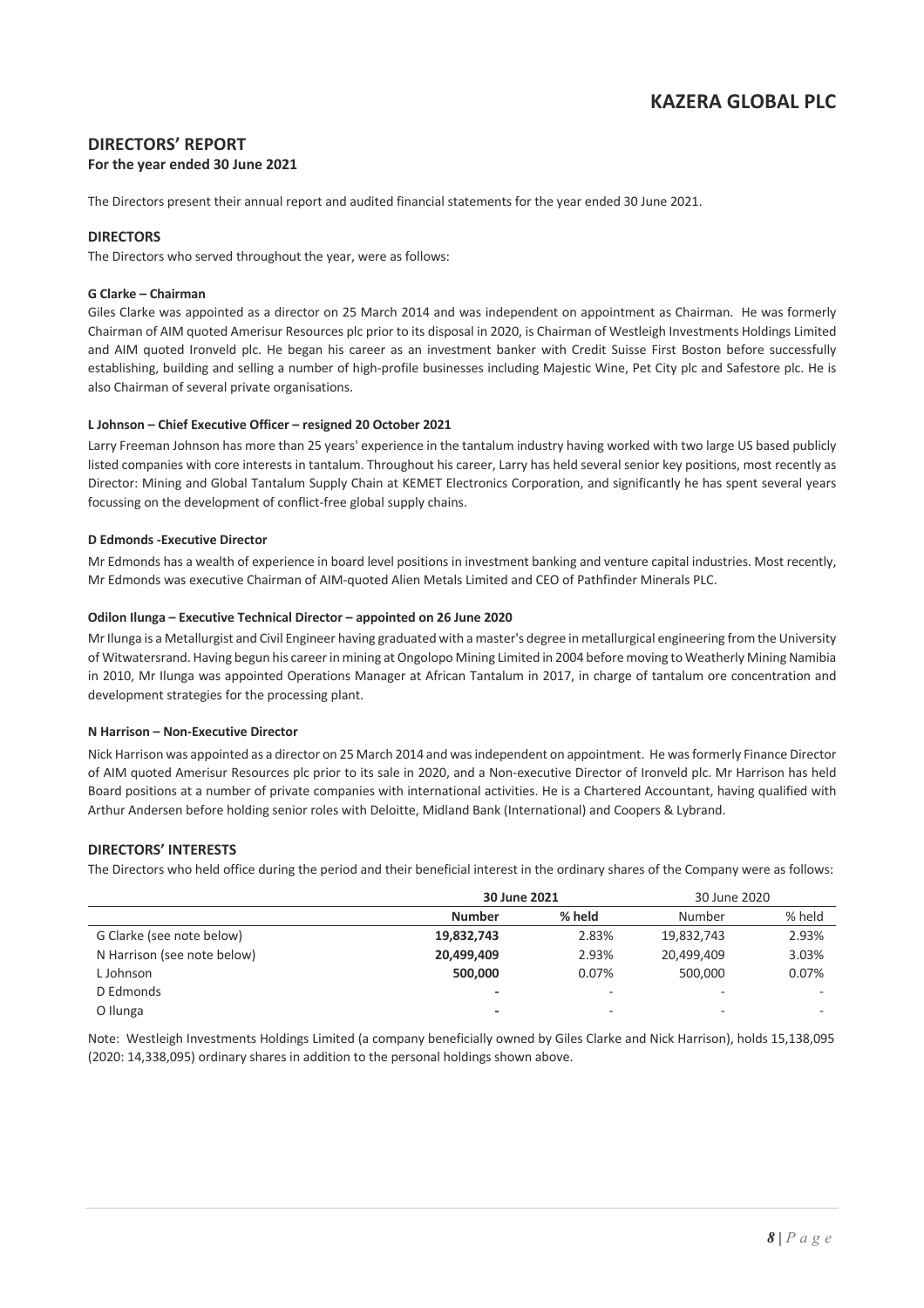### **DIRECTORS' REPORT (continued) For the year ended 30 June 2021**

### **CAPITAL STRUCTURE**

Details of the issued share capital are shown in Note 21. The Company has one class of ordinary shares which carries no right to fixed income. Each share carries the right to one vote on a poll at general meetings of the Company.

There are no specific restrictions on the size of a holding nor on the transfer of shares, which are both governed by the provisions of the Articles of Association and prevailing legislation. The Directors are not aware of any agreements between holders of the Company's shares that may result in restrictions on the transfer of securities or on the exercise of voting rights.

No person has any special rights of control over the Company's share capital and all issued shares are fully paid.

With regard to the appointment and replacement of directors, the Company is governed by its Articles of Association, the Companies Acts and related legislation. The Articles themselves may be amended by special resolution of the shareholders.

### **EVENTS AFTER THE REPORTING PERIOD**

Note 25 details the events after the reporting period.

### **EMPLOYEES**

The Group is an equal opportunities employer.

### **SUBSTANTIAL SHAREHOLDINGS**

As at 31 December 2021 the Board had been notified of the following disclosures in respect of shareholders with an interest in 3 per cent or more of the issued ordinary share capital of the Company (based on a total number of ordinary shares in issue of 760,453,942):

|                      | Number of<br>ordinary shares | % of ordinary share<br>capital and voting<br>rights |
|----------------------|------------------------------|-----------------------------------------------------|
| Align Research       | 204,700,000                  | 27.0%                                               |
| Hargreaves Lansdown  | 55,981,971                   | 7.4%                                                |
| HSDL, Stockbrokers   | 46,452,026                   | 6.1%                                                |
| Tracarta             | 43,181,095                   | 5.7%                                                |
| Interactive Investor | 40,986,991                   | 5.4%                                                |
| Dowgate Capital      | 27,234,374                   | 3.6%                                                |
| <b>Tectonic Gold</b> | 23,527,957                   | 3.1%                                                |

#### **STATEMENT OF DISCLOSURE TO INDEPENDENT AUDITORS**

Each of the persons who is a director at the date of approval of this report confirms that:

- So far as the Director is aware, there is no relevant audit information of which the Company's auditor is unaware; and
- The Director has taken all the steps that he ought to have taken as a director in order to make himself aware of any relevant audit information and to establish that the Company's auditor is aware of that information.

### **INDEPENDENT AUDITOR**

PKF Littlejohn LLP have expressed their willingness to continue in office as auditor and will be proposed for reappointment at the next Annual General Meeting.

This report was approved by the board of Directors on 29 March 2022 and signed on its behalf by

**Dennis Edmonds Director**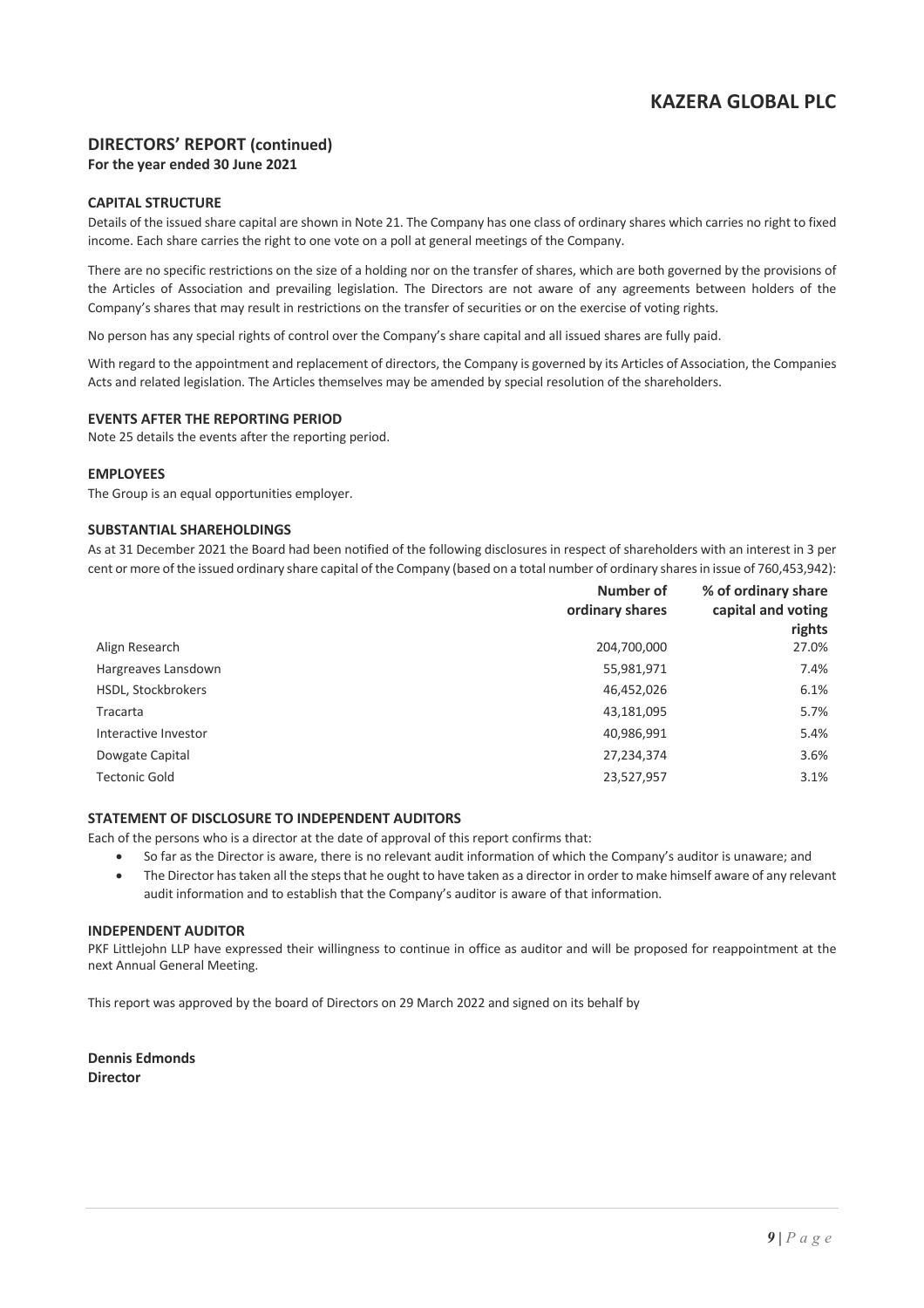### **CHAIRMAN'S CORPORATE GOVERNANCE STATEMENT**

The Directors recognise the importance of sound corporate governance while taking into account the Group's size and stage of development.

With effect from 28 September 2018, corporate governance regulations apply to all AIM quoted companies and require the Company to:

- provide details of a recognised corporate governance code that the board of directors has decided to apply
- explain how the Company complies with that code, and where it departs from its chosen corporate governance code provide an explanation of the reasons for doing so.

The corporate governance disclosures need to be reviewed annually, and the company is also required to state the date on which these disclosures were last reviewed. This Chairman's Corporate Governance Statement sets out how Kazera seeks to comply with these requirements.

The Directors acknowledge that they have overall responsibility for the Company's system of internal control and for reviewing its effectiveness. Such a system is designed to manage rather than eliminate the risk of failure to achieve business objectives and even the most effective system can provide only reasonable, and not absolute, assurance with respect to the preparation of financial information and the safeguarding of assets. The close involvement of the Directors in all decisions and actions undertaken by the Company is intended to ensure that the risks to the Company are minimised.

#### **Overview**

As Chairman of the Board of Directors of Kazera Global plc (**Kazera, We,** or the **Company/Group** as the context requires), it is my responsibility to ensure that Kazera has both sound corporate governance and an effective Board. Kazera is an AIM listed investing company whose principal activity is as an investor in the resources and energy sectors. The Group is focused on projects located in Southern Africa but will also consider investments in other geographical regions.

Kazera's Board has adopted the principles of the Quoted Companies Alliance Corporate Governance Code 2018 Edition (**QCA Code**) in accordance with the London Stock Exchange's recent changes to the AIM Rules, requiring all AIM-listed companies to adopt and comply or explain non-compliance with a recognised corporate governance code. The QCA Code identifies ten principles to be followed in order for companies to deliver growth in long term shareholder value, encompassing an efficient, effective and dynamic management framework accompanied by communication to promote confidence and trust. This report follows the structure of these guidelines and explains how we have applied the guidance as well as disclosing any areas of non-compliance. We will provide annual updates on our compliance with the QCA Code. The Board considers that the Group complies with the QCA Code so far as it is practicable having regard to the size, nature and current stage of development of the Company, and will disclose any areas of noncompliance in the text below.

The sections below set out the ways in which the Group applies the ten principles of the QCA Code in support of the Group's medium to long-term success.

Key governance changes during the year include the formal adoption of the QCA Code.

### **QCA Principles**

#### **1. Establish a strategy and business model which promotes long-term value for shareholders**

Kazera Global plc is an investment company focused on opportunities principally, but not exclusively in the resources and energy sectors. The Company holds 100% of African Tantalum, a Namibian based operation and 90% of Deep Blue Minerals, a South African based operation.

Kazera seeks to achieve shareholder return primarily via capital appreciation through the purchase and sale of securities and other direct investments in companies and projects primarily in, but not limited to, Africa within the mining and resource sectors (the "Target Sectors") including traditional direct investments in securities and similar financial instruments including any combination of the following:

(a) equity securities (predominantly unlisted);

(b) listed and unlisted debt securities that may be rated or not rated (bonds, debt instruments, convertible bonds and bonds with warrants, fund-linked notes with a capital guarantee, loan facilities etc.); and

(c) hybrid instruments.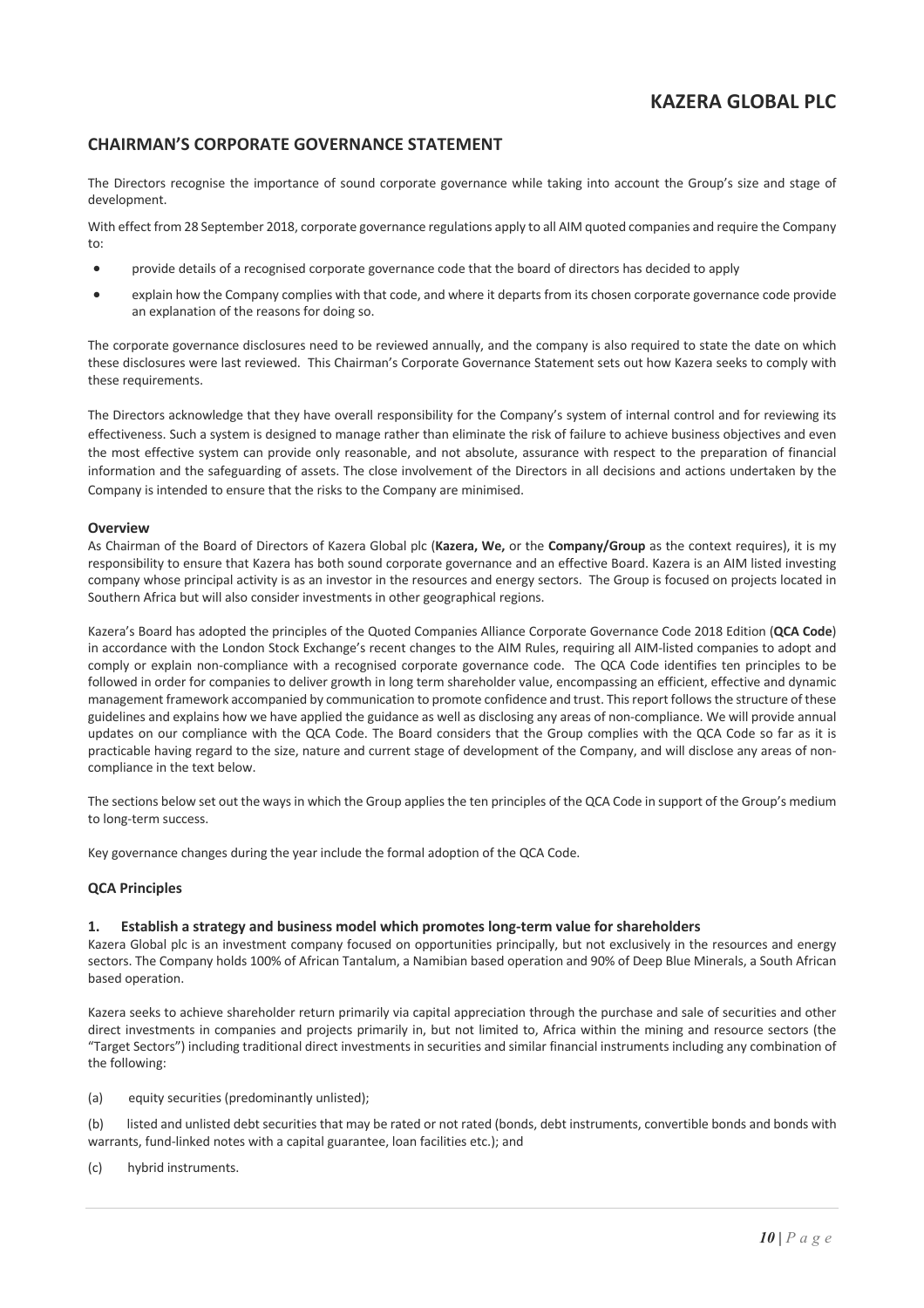### **CHAIRMAN'S CORPORATE GOVERNANCE STATEMENT (continued)**

### **QCA Principles (continued)**

The Company may exploit a wide range of investment opportunities within the Target Sectors as they arise and, to this end, the Company has complete flexibility in selecting the specific investment and trading strategies that it sees fit in order to achieve its investment objective. In this regard, the Company may seek to gain Board representation and/or managerial control in its underlying investments if it deems to be the best way of generating value for Shareholders.

Opportunities will be chosen through a careful selection process which will appraise both the fundamental factors specific to the opportunity as well as wider economic considerations. Typical factors that will be considered are the strength of management, the quality of the asset base, the investment's scale and growth potential, the commodity price outlook, any geopolitical concerns, the underlying financial position, future working capital requirements as well as potential exit routes. Investments may be in the form of buy-outs, controlling positions (whether initially or as a result of additional or follow-on investments) or strategic minority investments.

There is no fixed limit on the number of projects or companies into which the Company may invest, nor the proportion of the Company's gross assets that any investment may represent at any time.

No material change will be made to the Company's investing policy without the approval of Shareholders.

Challenges to delivering strategy, long-term goals and capital appreciation are uncertain in relation to organisational, operational, financial and strategic risks, all of which are outlined in the Strategic Report on page 4, as well as steps the Board takes to protect the Company by mitigating these risks and secure a long-term future for the Company.

#### **2. Seek to understand and meet shareholder needs and expectations**

The Board recognises the importance of communication with its stakeholders and is committed to establishing constructive relationships with investors and potential investors in order to assist it in developing an understanding of the views of its shareholders.

Kazera also maintains a dialogue with shareholders through formal meetings such as the AGM, which provides an opportunity to meet, listen and present to shareholders, and shareholders are encouraged to attend in order to express their views on the Company's business activities and performance. Members who have queries regarding the Company's AGM can contact the Company's Registrars, Link Asset Services on the Shareholder helpline which is 9871 664 0300 or +44 (0)371 664 0300 if calling from outside the UK.

The Board welcomes feedback from key stakeholders and will take action where appropriate and the Chairman of the Board is the shareholder liaison, and meets shareholders regularly, and informs other directors of their views and suggestions. Analysts provide the Board with updates on the Company's business and how strategy is being implemented, as well as to hear views and expectations from shareholders. The views of the shareholders expressed during these meetings are reported to the Board, ensuring that all members of the Board are fully aware of the thoughts and opinions of shareholders.

As part of our commitment to shareholder engagement we have been seeking the views of shareholders through outreach campaigns and roadshows. The Company maintains effective contact with its principal shareholders and welcomes communications from its private investors. The Company's Financial PR contact details are listed on the website where a contact form is also included.

The Company also has a social media account (Twitter) through which the Company maintains a dialogue with shareholders and interested parties.

Information on the Investor Relations section of the Company's website is kept updated and contains details of relevant developments, Annual and Interim Results, Regulatory News Service announcements, presentations and other key information.

#### **3. Take into account wider stakeholder and social responsibilities and their implications for long-term success**

The Board recognises that the long-term success of the Company is reliant upon the efforts of employees, regulators and many other stakeholders. The Board has put in place a range of processes and systems to ensure that there is close oversight and contact with its key resources and relationships. The Company prepares and updates its strategic plan regularly together with a detailed rolling budget and financial projections which consider a wide range of key resources including staffing, consultants and utility providers.

The Board is kept updated on questions / issues raised by stakeholders and incorporates information and feedback into future decision making.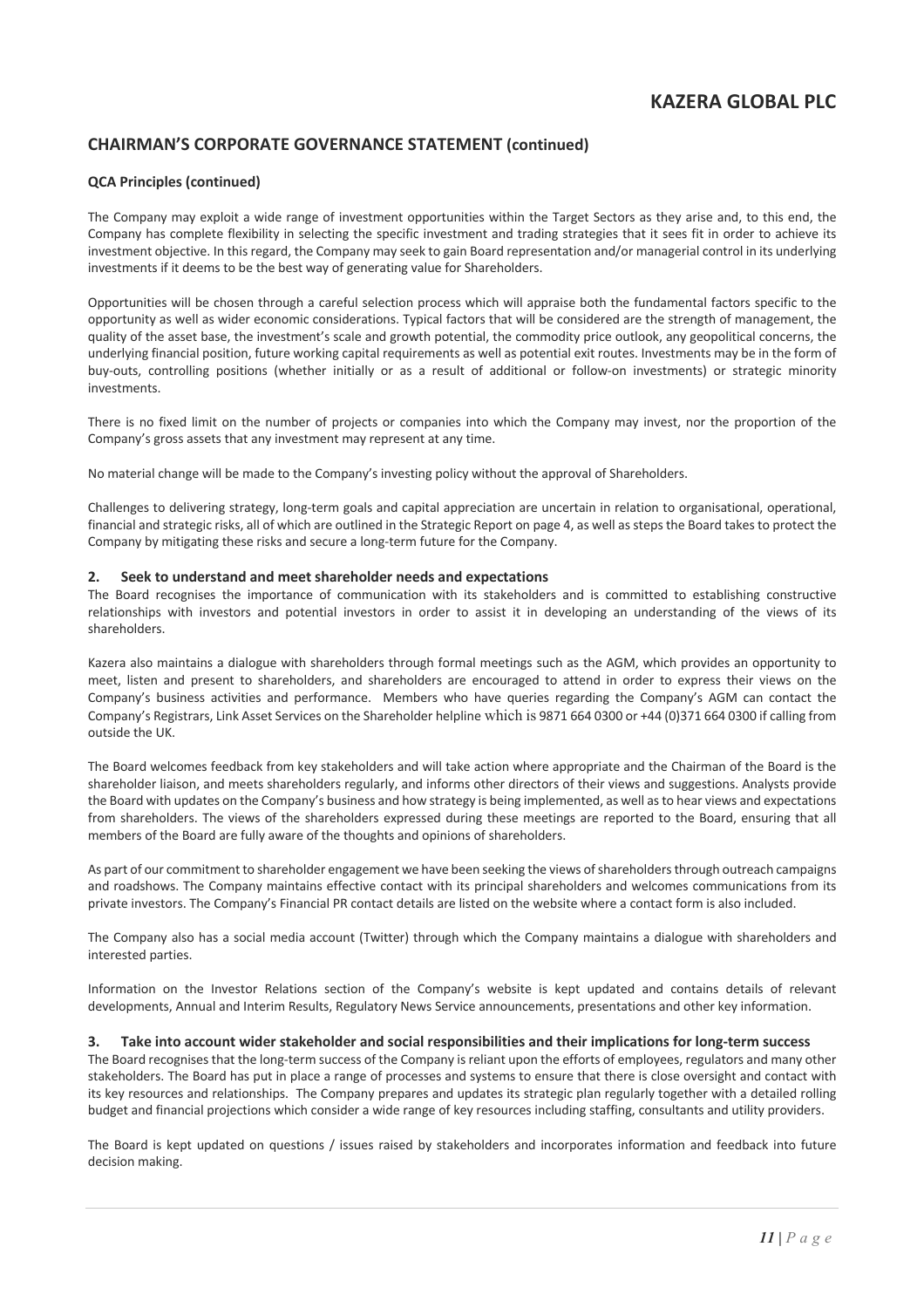### **CHAIRMAN'S CORPORATE GOVERNANCE STATEMENT (continued)**

### **QCA Principles (continued)**

Kazera fully abides by the provisions of the 2015 Modern Slavery Act. In accordance with its Code of Business Conduct and Ethics, Kazera opposes the crime of slavery in all of its forms, including child labour, servitude, forced or compulsory labour and human trafficking. Employee feedback is not relevant at present given retrenchment and realignment of activities.

All employees within the Group are valued members of the team, and the Board seeks to implement provisions to retain and incentivise all its employees. The Group offers equal opportunities regardless of race, gender, gender identity or reassignment, age, disability, religion or sexual orientation. The directors are in constant contact with employees and seek to provide continual opportunities in which issues can be raised allowing for the provision of feedback. This feedback process helps to ensure that new issues and opportunities that arise may be used to further the success of the Company. Share options and other equity incentives are offered to employees. Kazera complies fully with all Namibian employment legislation.

#### **4. Embed effective risk management, considering both opportunities and threats, throughout the organisation**

The Board recognises the need for an effective and well-defined risk management process and it oversees and regularly reviews the current risk management and internal control mechanisms.

The Board regularly reviews the risks facing the Company as detailed in the Strategic Report on page 4 and seeks to exploit, avoid or mitigate those risks as appropriate. The Board is responsible for the monitoring of financial performance against budget and forecast and the formulation of the Company's risk appetite including the identification, assessment and monitoring of Kazera' principal risks. Additionally, the Board reviews the mechanisms of internal control and risk management it has implemented on an annual basis and assesses both for effectiveness.

On the wider aspects of internal control, relating to operational and compliance controls and risk management, the Board, in setting the control environment, identifies, reviews, and regularly reports on the key areas of business risk facing the Group.

The Group Board and subsidiary Boards maintain close day to day involvement in all of the Group's activities which enables control to be achieved and maintained. This includes the comprehensive review of both management and technical reports, the monitoring of interest rates, environmental considerations, government and fiscal policy issues, employment and information technology requirements and cash control procedures. In this way, the key risk areas can be monitored effectively, and specialist expertise applied in a timely and productive manner.

The effectiveness of the Group's system of internal financial controls, for the year to 30 June 2021 and for the period to the date of approval of the financial statements, has been reviewed by the Directors. Whilst they are aware that although no system can provide for absolute assurance against material misstatement or loss, they are satisfied that effective controls are in place.

#### **5. Maintain the Board as a well-functioning, balanced team led by the Chair**

The Board recognises the QCA recommendation for a balance between Executive and Non-Executive Directors and the recommendation that there be at least two Independent Non-Executives. The Board currently comprises of two Executive Directors and two Non-Executive Directors. The Board will take this into account when considering future appointments. However, all Directors are encouraged to use their judgement and to challenge matters, whether strategic or operational, enabling the Board to discharge its duties and responsibilities effectively. The Board maintains that the Board's composition will be frequently reviewed as the Company develops, however, as the Company is small the current Board reflects this and it is not deemed appropriate to have audit, remuneration or nominations committees. For the moment, the responsibilities which would normally be assumed by the Nominations committee are assumed by the Board as a whole and the responsibilities of the Audit and Remuneration committees are assumed by the two Non-Executive Directors in specific sessions of the Board.

The Group is controlled and led by the Board of Directors with an established schedule of matters reserved for their specific approval. The Board meets regularly throughout the year and is responsible for the overall Group strategy, acquisition and divestment policy, approval of major capital expenditure and consideration of significant financial matters. It reviews the strategic direction of the Company and its individual subsidiaries, their annual budgets, their progress towards achievement of these budgets and their capital expenditure programmes.

The role of the Chairman is to supervise the Board and to ensure its effective control of the business, and that of the Chief Executive is to manage the Group on the Board's behalf. All Board members have access, at all times, to sufficient information about the business, to enable them to fully discharge their duties. Also, procedures exist covering the circumstances under which the Directors may need to obtain independent professional advice.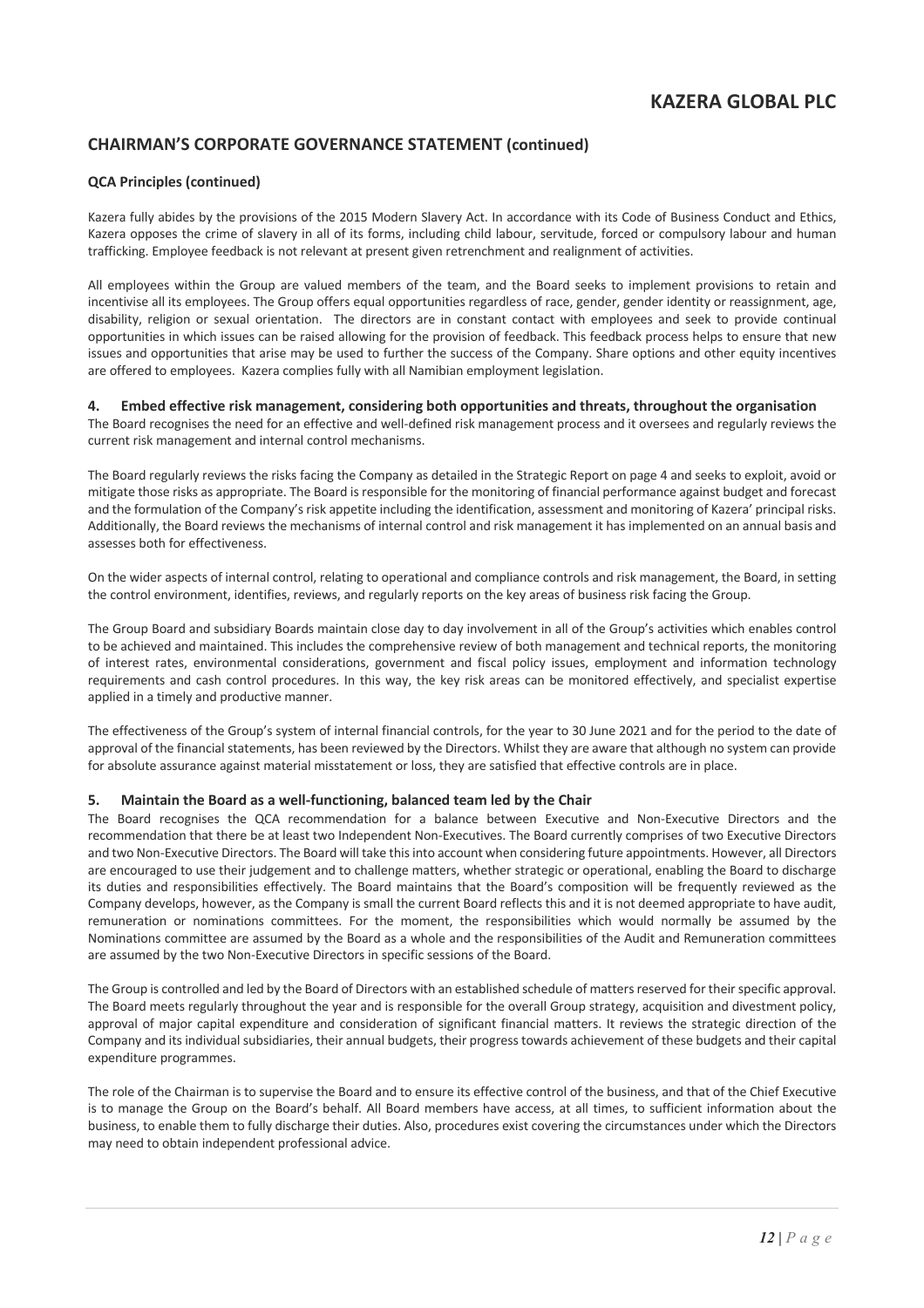### **CHAIRMAN'S CORPORATE GOVERNANCE STATEMENT (continued)**

### **QCA Principles (continued)**

The Board meets regularly and is responsible for formulating, reviewing and approving the Group's strategy, budgets, performance, major capital expenditure and corporate actions. Detailed biographies of the Board members can be found on the website and in the Directors' Report on page 8. Giles Clarke was independent on appointment as Chairman and Nick Harrison was independent on appointment. The Board has subsequently changed with the resignation of L Johnson. The external time commitments are reported upon in the director's biographies.

Throughout the year, there have been four Board meetings, with all Directors in attendance. The Directors of the Company are committed to sound governance of the business and each devotes enough time to ensure this happens.

#### **Directors' conflict of interest**

The Board is aware of the other commitments and interests of its Directors, and changes to these commitments and interests are reported to and, where appropriate, agreed with the rest of the Board.

#### **6. Ensure that between them the Directors have the necessary up-to-date experience, skills and capabilities**

The Company believes that the current balance of skills in the Board as a whole reflects a very broad range of personal, commercial and professional skills, and notes the range of financial and managerial skills. The Non-Executive Director maintains ongoing communications with Executives between formal Board meetings.

Biographical details of the Directors can be found on the Company's website and in the Directors' Report on page 8 of this report.

Brian James is the Company Secretary and helps Kazera comply with all applicable rules, regulations and obligations governing its operation. The Company's NOMAD assists with AIM matters and ensures that all Directors are aware of their responsibilities. The company can also draw on the advice of its solicitors.

The Directors have access to the Company's NOMAD, Company Secretary, lawyers and auditors as and when required and are able to obtain advice from other external bodies when necessary. If required, the Directors are entitled to take independent legal advice and if the Board is informed in advance, the cost of the advice will be reimbursed by the Company.

Board composition is always a factor for consideration in relation to succession planning. The Board will seek to consider any Board imbalances for future nominations, with areas considered including board independence and gender balance. The Group considers however that at this stage of its development and given the current size of its Board, it is not necessary to establish a formal Nominations Committee. Instead, the appointments to the Board are made by the Board as a whole and this position is reviewed on a regular basis by the Board.

#### **7. Evaluate Board performance based on clear and relevant objectives, seeking continuous improvement**

The Directors consider that the Company and Board are not yet of a sufficient size for a full Board evaluation to make commercial and practical sense. In the frequent Board meetings/calls, the Directors can discuss any areas where they feel a change would benefit the Company, and the Company Secretary remains on hand to provide impartial advice. As the Company grows, it expects to expand the Board and with the Board expansion, re-consider the need for Board evaluation.

The Board continues to conduct internal and external Board evaluations which consider the balance of skills, experience, independence and knowledge of the Company. The evaluation process, the Board refreshment, use of third-party search companies and succession planning elements are discussed.

The Board evaluation of the CEO's performance is carried out on an annual basis. Given the level of activity and size of the Company, no other evaluation is seen as appropriate.

In view of the size of the Board, the responsibility for proposing and considering candidates for appointment to the Board as well as succession planning is retained by the Board. All Directors submit themselves for re-election at the AGM at regular intervals.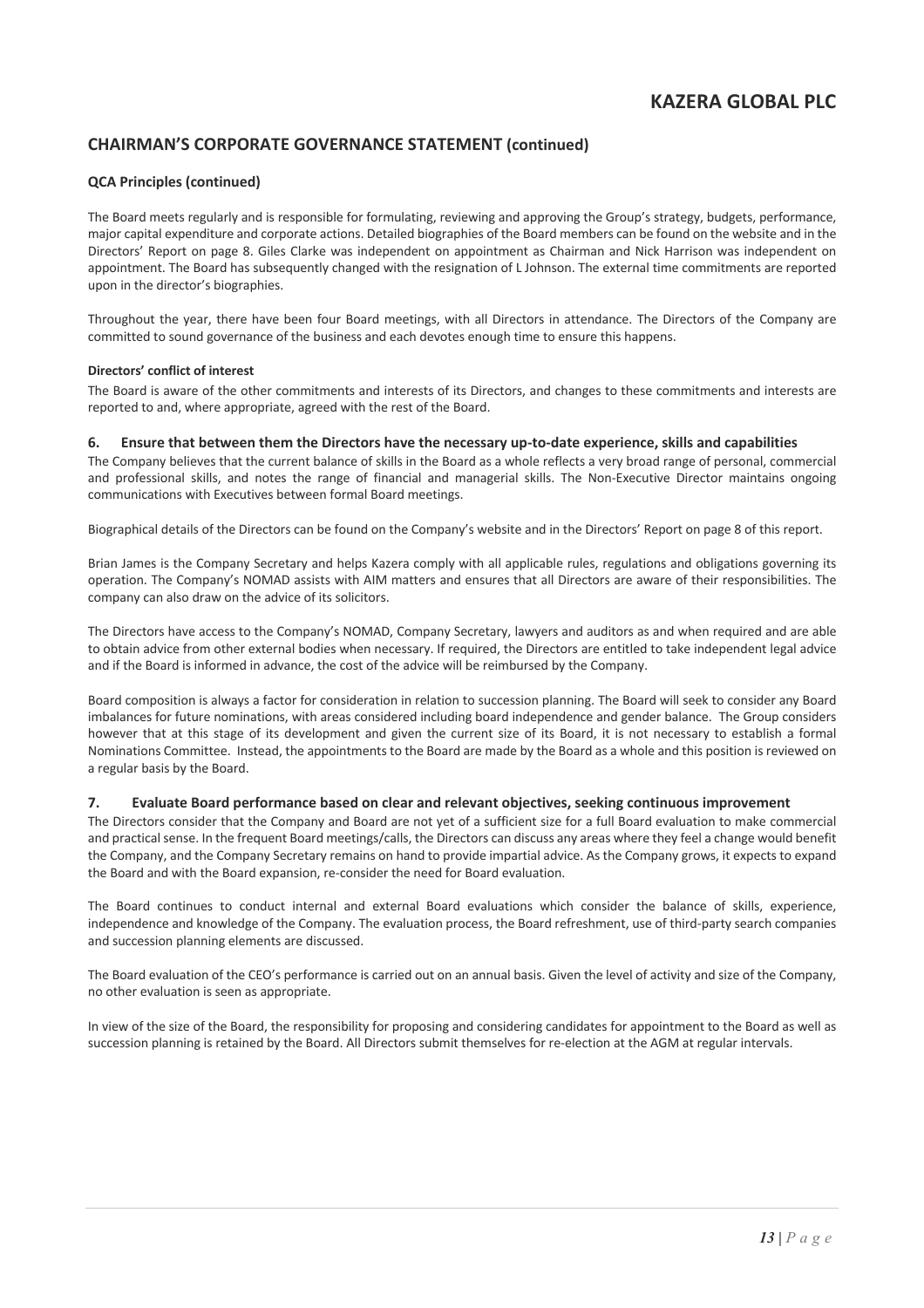### **CHAIRMAN'S CORPORATE GOVERNANCE STATEMENT (continued)**

### **QCA Principles (continued)**

### **8. Promote a corporate culture that is based on ethical values and behaviours**

The Board recognises that its decisions regarding strategy and risk will impact the corporate culture of the Company as a whole and that this will impact the performance of the Company. The Board is aware that the tone and culture set by the Board will greatly impact all aspects of the Company as a whole and the way that employees behave. The corporate governance arrangements that the Board has adopted are designed to ensure that the Company delivers long term value to its shareholders, and that shareholders have the opportunity to express their views and expectations for the Company in a manner that encourages open dialogue with the Board.

Therefore, the importance of sound ethical values and behaviours is crucial to the ability of the Company to successfully achieve its corporate objectives.

The Board places great importance on the responsibility of accurate financial statements and auditing standards comply with Auditing Practice Board's (APB's) and Ethical Standards for Auditors. The Board places great importance on accuracy and honesty, and seeks to ensure that this aspect of corporate life flows through all that the Company does.

A large part of the Company's activities is centred upon an open and respectful dialogue with employees, clients and other stakeholders. Therefore, the importance of sound ethical values and behaviours is crucial to the ability of the Company to successfully achieve its corporate objectives. The Directors consider that the Company has an open culture facilitating comprehensive dialogue and feedback and enabling positive and constructive challenge. Whilst the Company has a small number of employees, the Board maintains that as the company grows it intends to maintain and develop strong processes which promote ethical values and behaviours across all hierarchies.

The Board has adopted an anti-corruption and bribery policy (**Bribery Policy**). The Bribery Policy applies to all Directors and employees of the Group, and sets out their responsibilities in observing and upholding a zero-tolerance position on bribery and corruption, as well as providing guidance to those working for the Company on how to recognise and deal with bribery and corruption issues and the potential consequences.

The Board complies with Rule 21 of the AIM Rules for Companies relating to dealings in the Company's securities by the Directors and other Applicable Employees. To this end, the Company has adopted a code for Directors' dealings appropriate for a company whose shares are admitted to trading on AIM and takes all reasonable steps to ensure compliance by the Directors and any relevant employees.

#### **9. Maintain governance structures and processes that are fit for purpose and support good decision-making by the Board**

The Board is committed to, and ultimately responsible for, high standards of corporate governance. The Board reviews the Company's corporate governance arrangements regularly and expect to evolve this over time, in line with the Company's growth. The Board delegates responsibilities to Committees and individuals as it sees fit.

The Chairman's principal responsibilities are to ensure that the Company and its Board are acting in the best interests of shareholders. His leadership of the Board is undertaken in a manner which ensures that the Board retains integrity and effectiveness, and includes creating the right Board dynamic and ensuring that all important matters, in particular strategic decisions, receive adequate time and attention at Board meetings.

The Chairman of Kazera is the key contact for shareholder liaison and all other stakeholders. Executive Directors are responsible for the general day-to-day running of the business and developing corporate strategy.

The CEO has, through powers delegated by the Board, the responsibility for leadership of the management team in the execution of the Group's strategies and policies and for the day-to-day management of the business. He is responsible for the general day-to-day running of the business and developing corporate strategy while the Non-Executive Director is tasked with constructively challenging the decisions of executive management and satisfying themselves that the systems of business risk management and internal financial controls are robust.

All Directors participate in the key areas of decision-making, including the following matters:

- **Strategy**
- **Budgets**
- **Performance**
- Major Capital Expenditure
- Corporate Actions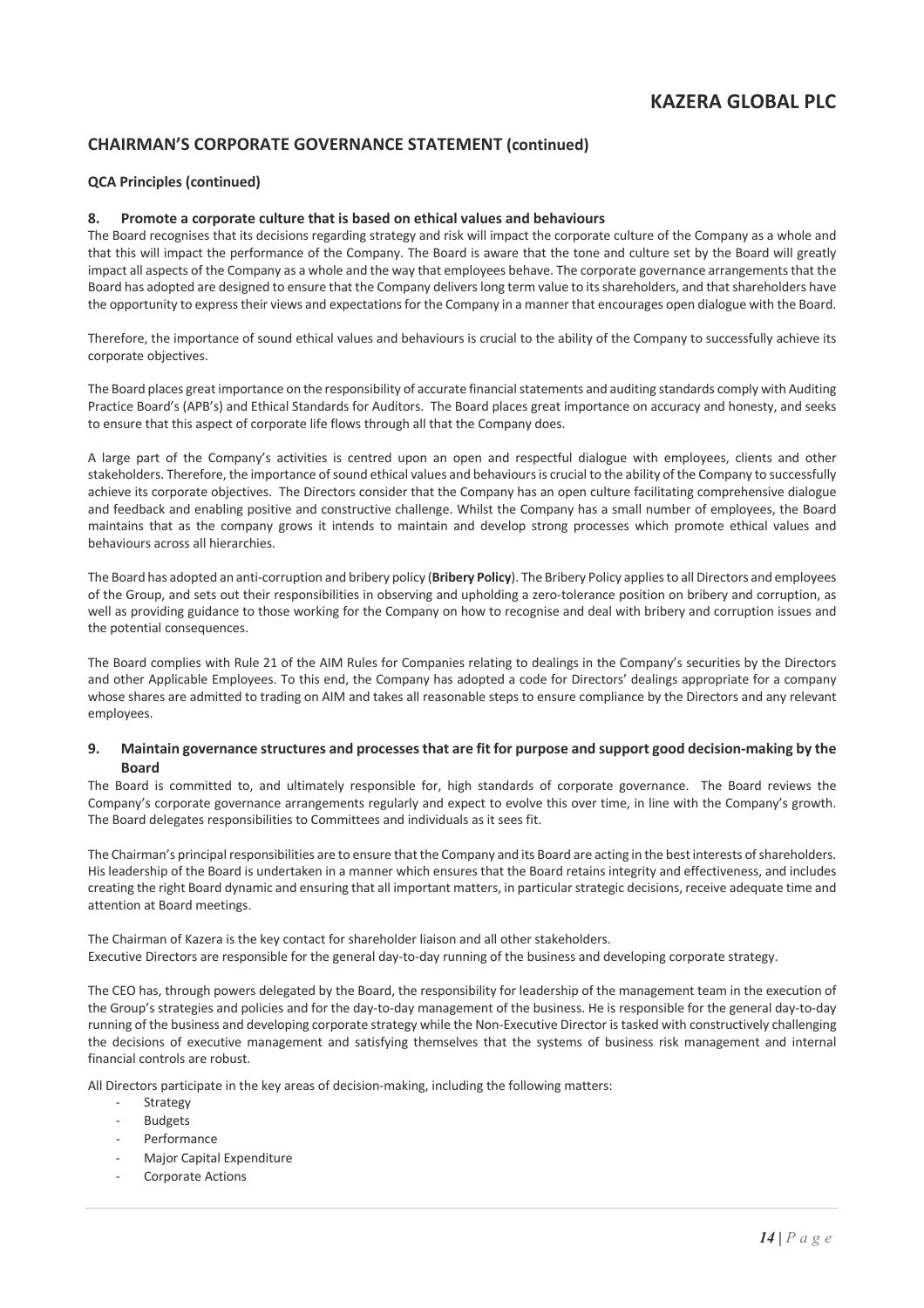### **CHAIRMAN'S CORPORATE GOVERNANCE STATEMENT (continued)**

### **QCA Principles (continued)**

The Board would normally delegate authority to a number of specific Committees to assist in meeting its business objectives, and the Committees, comprising of at least two independent Non-Executive Directors, would meet independently of Board meetings.

However, the current Board structure does not permit this, and the Directors will seek to take this into account when considering future appointments. As a result, matters that would normally be referred to the Nominations and AIM rules compliance committees are dealt with by the Board as a whole. Matters that would normally be referred to the Audit and Remuneration committees are dealt with by the two Non-Executive directors, Giles Clarke and Nick Harrison, in specific sessions, usually with the CEO in attendance by invitation.

The Chairman and the Board continue to monitor and evolve the Company's corporate governance structures and processes, and maintain that these will evolve over time, in line with the Company's growth and development.

### **10. Communicate how the company is governed and is performing by maintaining a dialogue with shareholders and other relevant stakeholders**

The Board is committed to maintaining effective communication and having constructive dialogue with its stakeholders. The Company intends to have ongoing relationships with both its private and institutional shareholders (through meetings and presentations), and for them to have the opportunity to discuss issues and provide feedback at meetings with the Company. In addition, all shareholders are encouraged to attend the Company's Annual General Meeting. The Board already discloses the result of General Meetings by way of announcement and discloses the proxy voting numbers to those attending the meetings. In order to improve transparency, the Board has committed to publishing proxy voting results on its website in the future.

The Company communicates with shareholders through the Annual Report and Accounts, full-year and half-year results announcements and the Annual General Meeting (AGM). Information on the Investor Relations section of the Group's website is kept updated and contains details of relevant developments, regulatory announcements, financial reports and shareholder circulars. A range of corporate information (including all Company announcements and presentations) is also available to shareholders, investors and the public on the Company's corporate website.

A detailed description of the Board Committees can be found on the CSR page of the website.

Shareholders with a specific enquiry can contact us on the website contact page. The Company uses electronic communications with shareholders in order to maximise efficiency.

**Giles Clarke Chairman** 29 March 2022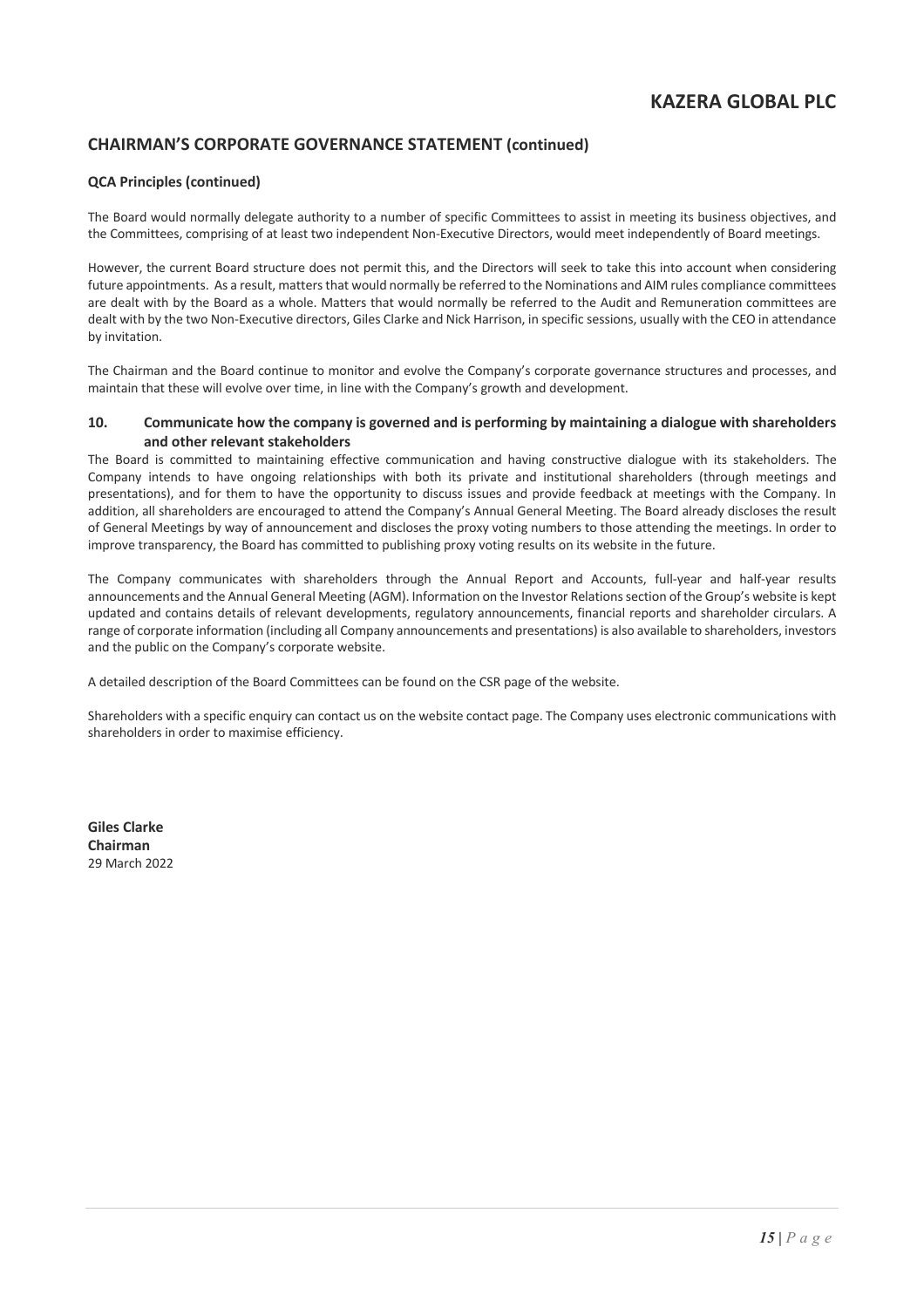### **DIRECTORS' REPORT ON REMUNERATION**

### **For the year ended 30 June 2021**

### **REMUNERATION**

The remuneration of the Directors is set by the Board as a whole and is reviewed annually. They are remunerated by a fixed fee for their duties as Directors, but it is anticipated that additional payments may be made where as a result of the Company's activities the time to be spent by the Directors on the affairs of the Company are greater than envisaged by the fixed fee.

The Company does not provide a pension scheme for employees or Directors and does not contribute to plans established by them.

### **DIRECTOR'S SERVICE CONTRACTS**

The Directors have letters of appointment which commence from their date of appointment and will continue unless terminated in accordance with the terms of the letter.

### **DIRECTORS REMUNERATION**

Directors' emoluments for the year are as follows:

|            |       |                          | Year ended               | Year ended               |
|------------|-------|--------------------------|--------------------------|--------------------------|
|            | Fees  | <b>Other benefits</b>    | 30 June 2021             | 30 June 2020             |
|            | £'000 | £'000                    | £'000                    | £'000                    |
| G Clarke   | 50    | $\overline{\phantom{a}}$ | 50                       | 50                       |
| N Harrison | 40    | $\overline{\phantom{a}}$ | 40                       | 40                       |
| D Edmonds  | 70    | $\overline{\phantom{a}}$ | 70                       | 6                        |
| L Johnson  | 126   | $\overline{\phantom{a}}$ | 124                      | 140                      |
| O Ilunga   | -     | $\overline{\phantom{0}}$ | $\overline{\phantom{0}}$ | $\overline{\phantom{a}}$ |
|            | 286   | $\overline{\phantom{a}}$ | 284                      | 236                      |

Details of the share options and warrants held by Directors are shown below:

|            | Number outstanding at<br>30 June 2021 | Number outstanding at<br>30 June 2020 |
|------------|---------------------------------------|---------------------------------------|
| L Johnson  | 15,000,000                            | 15,000,000                            |
| G Clarke   | 13,333,333                            | 13,333,333                            |
| N Harrison | 13,333,333                            | 13,333,333                            |
| D Edmonds  | 10,000,000                            | 10,000,000                            |
| O Ilunga   | $\overline{\phantom{a}}$              |                                       |
|            | 51,666,666                            | 51,666,666                            |

This report was approved by the board of Directors on 29 March 2022 and signed on its behalf by

**Giles Clarke Director**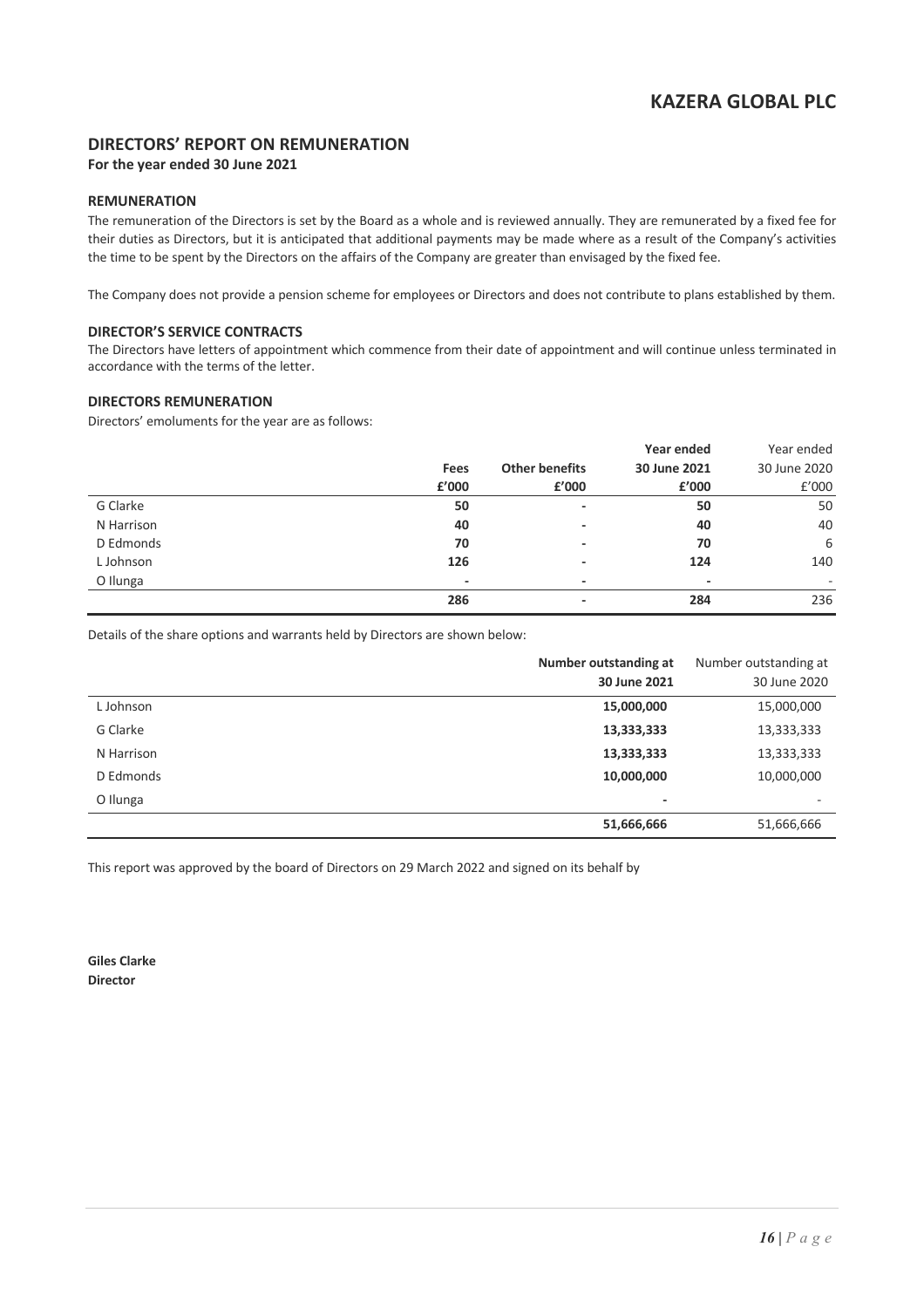### **STATEMENT OF DIRECTORS' RESPONSIBILITIES For the year ended 30 June 2021**

The Directors are responsible for preparing the annual report and the financial statements in accordance with applicable law and regulations.

Company law requires the Directors to prepare financial statements for each financial period. Under that law the Directors are required to prepare the Group and Parent Company financial statements in accordance with international accounting standards in conformity with the requirements of the Companies Act 2006. Under company law the Directors must not approve the accounts unless they are satisfied that they give a true and fair view of the state of affairs of the Group and Company and of the profit or loss of the Group for that period.

In preparing these financial statements, the Directors are required to:

- select suitable accounting policies and then apply them consistently;
- state whether applicable international accounting standards in conformity with the requirements of the Companies Act 2006 have been followed, subject to any material departures disclosed and explained in the financial statements;
- make judgements and accounting estimates that are reasonable and prudent; and
- prepare the financial statements on the going concern basis unless it is inappropriate to presume that the Group and Company will continue in business.

The Directors are responsible for keeping adequate accounting records that are sufficient to show and explain the Group and Company's transactions and disclose with reasonable accuracy at any time the financial position of the Group and Company and enable them to ensure that the financial statements comply with the Companies Act 2006. They are also responsible for safeguarding the assets of the Group and Company and hence for taking reasonable steps for the prevention and detection of fraud and other irregularities.

The Directors are responsible for the maintenance and integrity of the corporate and financial information included on the Company's website. Legislation in the United Kingdom governing the preparation and dissemination of financial statements may differ from legislation in other jurisdictions.

The Company is compliant with AIM Rule 26 regarding the Company's website.

**Giles Clarke Director** 29 March 2022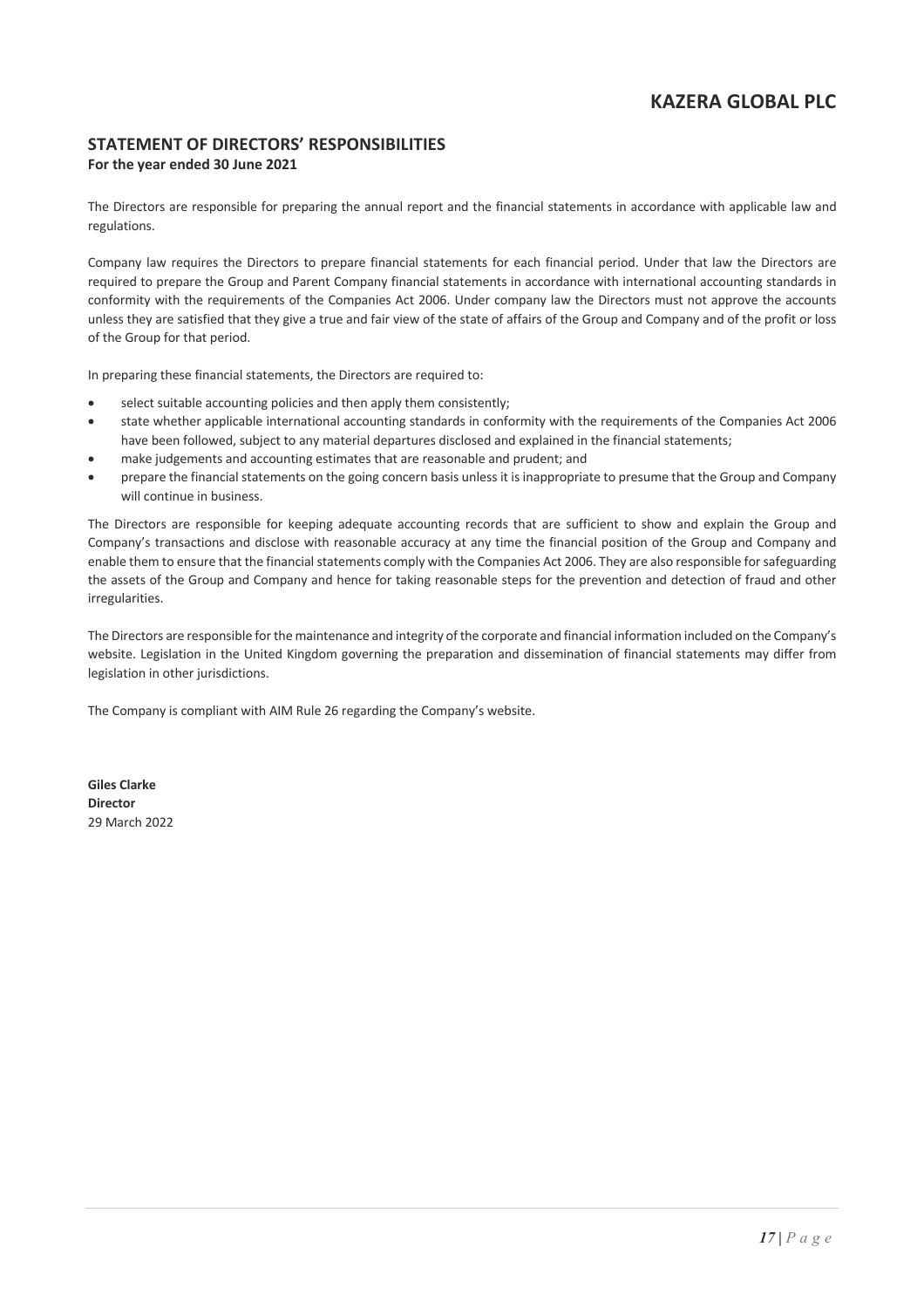### **INDEPENDENT AUDITOR'S REPORT TO THE MEMBERS OF KAZERA GLOBAL PLC**

### **Opinion**

We have audited the financial statements of Kazera Global Plc (the 'parent company') and its subsidiaries (the 'group') for the year ended 30 June 2021 which comprise the Consolidated Statement of Comprehensive Income, the Consolidated and Parent Company Statement of Financial Position, the Consolidated and Parent Company Statement of Changes in Equity, the Consolidated and Parent Statement of Cash Flows and notes to the financial statements, including significant accounting policies. The financial reporting framework that has been applied in their preparation is applicable law and international accounting standards in conformity with the requirements of the Companies Act 2006 and as regards the parent company financial statements, as applied in accordance with the provisions of the Companies Act 2006.

#### In our opinion:

- the financial statements give a true and fair view of the state of the group's and of the parent company's affairs as at 30 June 2021 and of the group's loss for the year then ended;
- the group's financial statements have been properly prepared in accordance with international accounting standards in conformity with the requirements of the Companies Act 2006;
- the parent company financial statements have been properly prepared in accordance with international accounting standards in conformity with the requirement of the Companies Act 2006 and as applied in accordance with the provisions of the Companies Act 2006; and
- the financial statements have been prepared in accordance with the requirements of the Companies Act 2006.

#### **Basis for opinion**

We conducted our audit in accordance with International Standards on Auditing (UK) (ISAs (UK)) and applicable law. Our responsibilities under those standards are further described in the Auditor's responsibilities for the audit of the financial statements section of our report. We are independent of the group and parent company in accordance with the ethical requirements that are relevant to our audit of the financial statements in the UK, including the FRC's Ethical Standard as applied to listed entities, and we have fulfilled our other ethical responsibilities in accordance with these requirements. We believe that the audit evidence we have obtained is sufficient and appropriate to provide a basis for our opinion.

#### **Material uncertainty related to going concern**

We draw attention to note 2 in the financial statements, which indicates conditions that may cast significant doubt on the ability of the group and parent company to continue as a going concern. The group incurred a net loss of £1.2m during the year ended 30 June 2021, and has net current liabilities of £0.7m. Furthermore, either significant funds will need to be raised within the next 12 months or the mines need to become operational and cash generative. As stated in note 2, these events or conditions indicate that a material uncertainty exists that may cast significant doubt on the group and parent company's ability to continue as a going concern. Our opinion is not modified in respect of this matter.

In auditing the financial statements, we have concluded that the director's use of the going concern basis of accounting in the preparation of the financial statements is appropriate. Our evaluation of the directors' assessment of the company's ability to continue to adopt the going concern basis of accounting included reviewing of the cashflow forecasts and budgets up to 31 March 2023 and the corresponding assumptions used, discussions with management regarding future plans, availability of funding, expected production at the mines and cash position of the group in March 2022.

Based on our review of management's assessments, the group has the ability to report under the going concern assumption for 12 months from the date of the approval of the financial statements. However, the assumptions are based on the receipt of funding (the timing of which is uncertain) or the mines coming into operation as planned.

Our responsibilities and the responsibilities of the directors with respect to going concern are described in the relevant sections of this report.

#### **Our application of materiality**

We apply the concept of materiality in both planning and performing the audit, and in evaluating the effect of misstatements. At the planning stage, materiality is used to determine the financial statements areas that are included within the scope of the audit and the extent of sample sizes during the audit.

The materiality applied to the group financial statements was £194,000 (2020: £124,000), based on a percentage of gross assets, as it is from these assets that the group seeks to deliver returns for shareholders.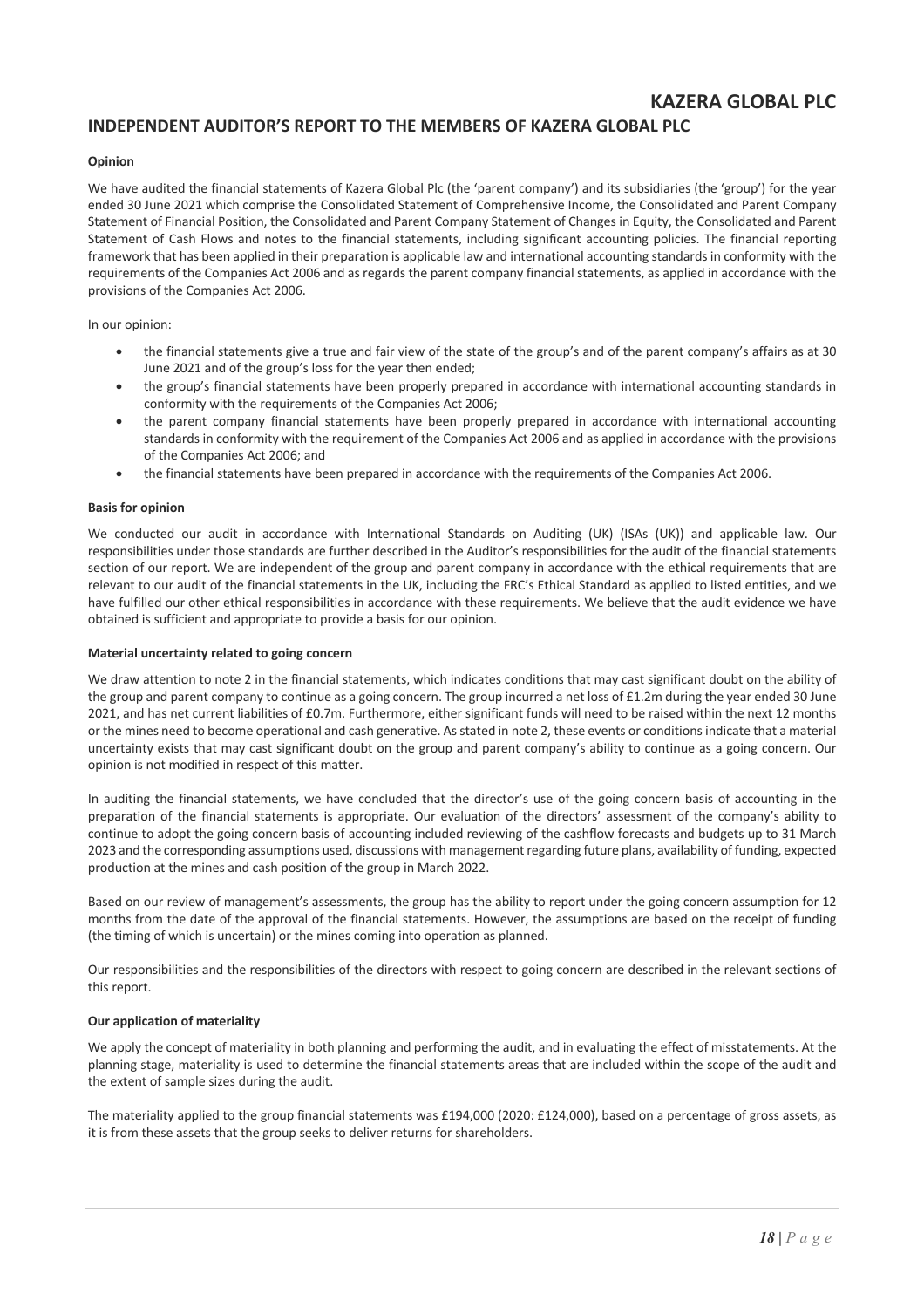### **INDEPENDENT AUDITOR'S REPORT TO THE MEMBERS OF KAZERA GLOBAL PLC (continued)**

As in the prior year, we considered gross assets to be the most significant determinant of the group's financial position and performance used by shareholders. This is because the key balances, as reflected in the Statement of Financial Position, are mines under construction and property plant and equipment.

The going concern of the group is dependent on its ability to fund operations going forward, as well as on the valuation of its mines under construction, which represent the underlying value of the group. The percentage threshold applied in determining materiality based on gross assets increased to 5% (2020: 3%) from the prior year due to lower complexity of transactions that arose during the current year.

Whilst materiality for the financial statements as a whole was set at £194,000, each significant component of the group was audited to an overall materiality ranging between £43,600 - £174,600 with performance materiality set at 70% for the significant components and the group. The performance materiality for the group was set at £135,800 (2020: £86,800). The benchmark of 70% has been selected as many of the balances representing risk areas, including the carrying value of mines under construction and impairments of investments in subsidiaries, which we tested 100%. Therefore, we concluded this provided sufficient coverage of significant and residual risks. We applied the concept of materiality both in planning and performing our audit, and in evaluating the impact of misstatements.

We communicated in our audit planning report that all audit differences identified during the course of our audit in excess of £9,700 (2020: £6,200) will be brought to the attention of those charged with governance. There were no misstatements identified during the course of our audit that were individually, or in aggregate, considered to be material.

Materiality for the parent company financial statements was set at £174,600 (2020: £108,000), based on a percentage of gross assets. with performance materiality set at 70%. The performance materiality for the parent company was set at £122,220 (2020: £75,600). Materiality has been reassessed during the fieldwork and closing stages of the audit, taking into consideration new information which arose. No alterations were made to materiality either during or at the conclusion of the audit.

#### **Our approach to the audit**

In designing our audit approach, we determined materiality and assessed the risk of material misstatement in the financial statements. In particular, we assessed the areas requiring the directors to make subjective judgements, for example in respect of significant accounting estimates including the carrying value of mines under construction and impairment of investments in subsidiaries and the consideration of future events that are inherently uncertain.

An audit was performed on the financial information of the group's material operating components which, for the year ended 30 June 2021, were located in South Africa and in Namibia. There are two dormant companies within the group which were not assessed as material components. Consequently, the audit work performed on these components consisted of analytical procedures at group level.

The work performed by component auditors, under our instruction, on the significant components located in Namibia was directed by us as group auditor and the Senior Statutory Auditor was responsible for the scope and direction of the audit process. We ensured that there was regular interaction with the component auditors during all stages of the audit and reviewed their working papers to gain sufficient appropriate evidence for our opinion on the group financial statements.

#### **Key audit matters**

Key audit matters are those matters that, in our professional judgment, were of most significance in our audit of the financial statements of the current period and include the most significant assessed risks of material misstatement (whether or not due to fraud) we identified, including those which had the greatest effect on: the overall audit strategy, the allocation of resources in the audit; and directing the efforts of the engagement team. These matters were addressed in the context of our audit of the financial statements as a whole, and in forming our opinion thereon, and we do not provide a separate opinion on these matters. In addition to the matter described in the Material uncertainty related to going concern section we have determined the matters described below to be the key audit matters to be communicated in our report.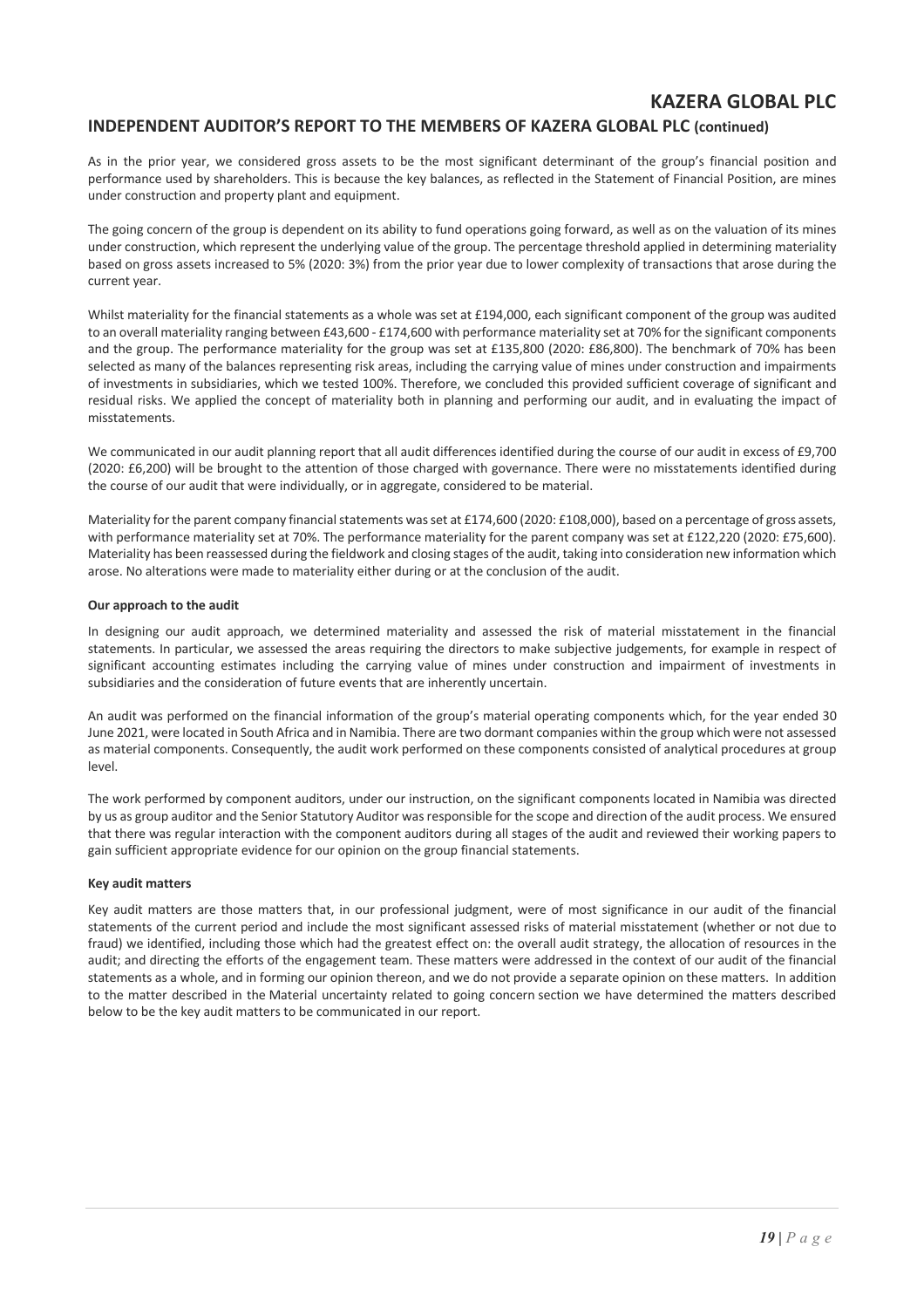### **INDEPENDENT AUDITOR'S REPORT TO THE MEMBERS OF KAZERA GLOBAL PLC (continued)**

| <b>Key Audit Matter</b>                                                                                                                                                                                                                                                                                                                                                                                                                                                                                                                                                                                                                                                                                                                                                                                                                                        | How our scope addressed this matter                                                                                                                                                                                                                                                                                                                                                                                                                                                                                                                                                                                                                                                                                                                                                                                                                                                                                                                                                                                                                                                                                                                                                                                                                                                                                                                                                                                                                                                                                                                                                                                       |
|----------------------------------------------------------------------------------------------------------------------------------------------------------------------------------------------------------------------------------------------------------------------------------------------------------------------------------------------------------------------------------------------------------------------------------------------------------------------------------------------------------------------------------------------------------------------------------------------------------------------------------------------------------------------------------------------------------------------------------------------------------------------------------------------------------------------------------------------------------------|---------------------------------------------------------------------------------------------------------------------------------------------------------------------------------------------------------------------------------------------------------------------------------------------------------------------------------------------------------------------------------------------------------------------------------------------------------------------------------------------------------------------------------------------------------------------------------------------------------------------------------------------------------------------------------------------------------------------------------------------------------------------------------------------------------------------------------------------------------------------------------------------------------------------------------------------------------------------------------------------------------------------------------------------------------------------------------------------------------------------------------------------------------------------------------------------------------------------------------------------------------------------------------------------------------------------------------------------------------------------------------------------------------------------------------------------------------------------------------------------------------------------------------------------------------------------------------------------------------------------------|
| Carrying Value of Mines Under Construction (Note 11)                                                                                                                                                                                                                                                                                                                                                                                                                                                                                                                                                                                                                                                                                                                                                                                                           |                                                                                                                                                                                                                                                                                                                                                                                                                                                                                                                                                                                                                                                                                                                                                                                                                                                                                                                                                                                                                                                                                                                                                                                                                                                                                                                                                                                                                                                                                                                                                                                                                           |
| There is a risk that the carrying value of the<br>mines under construction might be impaired and<br>the assumptions used to estimate impairment<br>values are not appropriate.<br>The recoverability of these balances is ultimately<br>dependent on the mines being able to generate<br>returns. The mines are not yet in the production<br>phase and the recoverability and valuation of<br>these amounts is dependent on management<br>judgement and estimation.<br>The value of the mines under construction<br>amounts to £2,897k (2020: £2,817k),<br>representing the most material amount within<br>the financial statements.<br>Given the quantum of the account balance and<br>the significant level of management judgement<br>and estimation involved, the carrying value of<br>mines under construction is considered to be a<br>key audit matter. | Our work in this area included but was not limited to:<br>A review of the costs capitalised, and additions made to mine under<br>٠<br>construction assets during the fiscal year to ensure that transactions are<br>accounted for in accordance with IFRS;<br>٠<br>Obtaining Management's impairment assessments and challenging the<br>inputs used therein;<br>٠<br>Assessing whether sufficient funding is available to bring the mines into<br>production and thereby generate revenue;<br>Performing sensitivity analysis on the impairment calculations;<br>٠<br>Obtaining and reviewing reports produced by management's experts in<br>٠<br>support of the underlying mineral resources;<br>Assessing the independence and competence of management's expert;<br>٠<br>A review of the component auditors working papers through assessing<br>٠<br>the substantive testing performed on additions made during the year and<br>tracing an appropriate sample to supporting document to ensure that<br>capitalisations are properly accounted for under the relevant IFRSs;<br>Ensuring valid relevant licenses are held and consider potential<br>٠<br>impairment if any license have expired; and<br>Ensuring where applicable valid relevant subcontracting agreements<br>٠<br>were in place to enable mining operations.<br>Based on the audit work performed we do not consider mines under<br>construction to be materially misstated as at 30 June 2021. It is important to<br>draw users' attention to the fact that this is dependent on sufficient funding<br>becoming available to bring the mine into use. |
|                                                                                                                                                                                                                                                                                                                                                                                                                                                                                                                                                                                                                                                                                                                                                                                                                                                                | Failure to secure the required funding is likely to result in an impairment to<br>this balance.                                                                                                                                                                                                                                                                                                                                                                                                                                                                                                                                                                                                                                                                                                                                                                                                                                                                                                                                                                                                                                                                                                                                                                                                                                                                                                                                                                                                                                                                                                                           |
| Impairment of Investments in Subsidiaries (Parent Company Only) (Note 13)                                                                                                                                                                                                                                                                                                                                                                                                                                                                                                                                                                                                                                                                                                                                                                                      |                                                                                                                                                                                                                                                                                                                                                                                                                                                                                                                                                                                                                                                                                                                                                                                                                                                                                                                                                                                                                                                                                                                                                                                                                                                                                                                                                                                                                                                                                                                                                                                                                           |
| There is a risk that the carrying value of<br>investments held in subsidiaries at a Parent<br>Company level may be impaired.<br>The recoverability of these balances is<br>dependent on the subsidiaries being able to<br>generate returns from its underlying mines<br>under construction and the valuation of<br>recoverability of these balances is subject to<br>significant management estimation and<br>judgement.<br>For the year ended 30 June 2021, the value of<br>investments in subsidiaries amounts to £3,114k<br>(2020: £3,114k).<br>The loan receivables from the subsidiaries were<br>considerably higher than the values of the<br>investments at £7,644k (2020: £6,831k).<br>Given the quantum of the balance and the level                                                                                                                  | Our work in this area included but was not limited to:<br>Obtaining Management's impairment assessments and challenging the<br>٠<br>inputs used therein;<br>Assessing whether sufficient funding is available to bring the mines into<br>production and thereby generate revenue;<br>Performing sensitivity analysis on the impairment calculations;<br>Obtaining and reviewing reports produced by management's experts in<br>٠<br>support of the underlying mineral resources;<br>Assessing the independence and competence of management's expert;<br>٠<br>Ensuring valid relevant licenses are held and consider potential<br>٠<br>impairment if any license have expired; and<br>Ensuring where applicable valid relevant subcontracting agreements<br>٠<br>were in place to enable mining operations and ownership of the<br>investments held.<br>Based on the audit work performed we do not consider the carrying value of<br>investments to be materially misstated as at 30 June 2021. It is important to<br>draw users' attention to the fact that this is dependent on sufficient funding<br>becoming available to bring the mine into use.                                                                                                                                                                                                                                                                                                                                                                                                                                                                   |
| of management estimation involved, the<br>impairment of investments in subsidiaries is<br>considered to be a key audit matter.                                                                                                                                                                                                                                                                                                                                                                                                                                                                                                                                                                                                                                                                                                                                 | Failure to secure the required funding is likely to result in an impairment to<br>this balance.                                                                                                                                                                                                                                                                                                                                                                                                                                                                                                                                                                                                                                                                                                                                                                                                                                                                                                                                                                                                                                                                                                                                                                                                                                                                                                                                                                                                                                                                                                                           |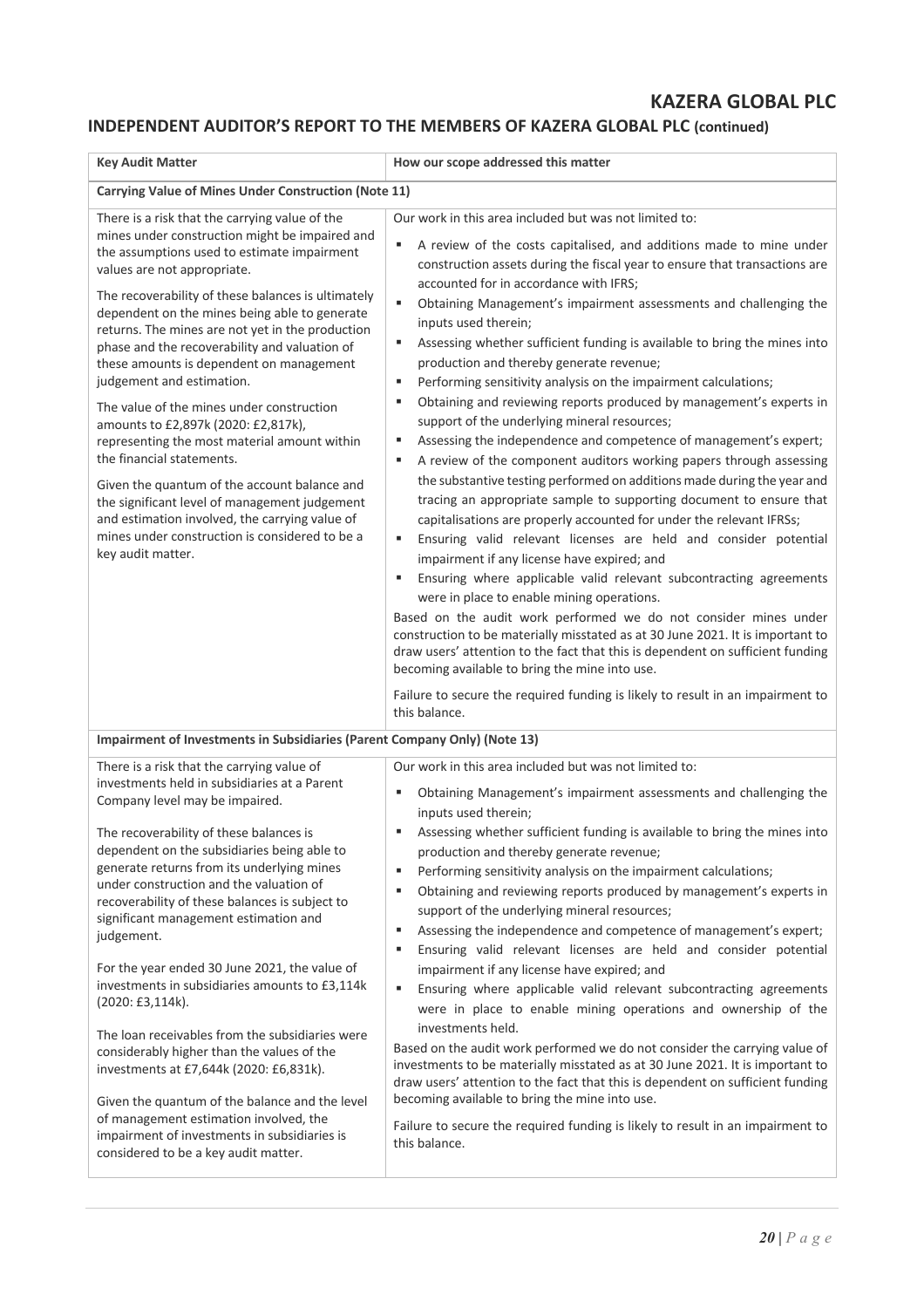### **INDEPENDENT AUDITOR'S REPORT TO THE MEMBERS OF KAZERA GLOBAL PLC (continued)**

### **Other information**

The other information comprises the information included in the annual report, other than the financial statements and our auditor's report thereon. The directors are responsible for the other information contained within the annual report. Our opinion on the group and parent company financial statements does not cover the other information and, except to the extent otherwise explicitly stated in our report, we do not express any form of assurance conclusion thereon. Our responsibility is to read the other information and, in doing so, consider whether the other information is materially inconsistent with the financial statements or our knowledge obtained in the course of the audit, or otherwise appears to be materially misstated. If we identify such material inconsistencies or apparent material misstatements, we are required to determine whether this gives rise to a material misstatement in the financial statements themselves. If, based on the work we have performed, we conclude that there is a material misstatement of this other information, we are required to report that fact.

We have nothing to report in this regard.

#### **Opinions on other matters prescribed by the Companies Act 2006**

In our opinion, based on the work undertaken in the course of the audit:

- the information given in the strategic report and the directors' report for the financial year for which the financial statements are prepared is consistent with the financial statements; and
- the strategic report and the directors' report have been prepared in accordance with applicable legal requirements.

#### **Matters on which we are required to report by exception**

In the light of the knowledge and understanding of the group and the parent company and their environment obtained in the course of the audit, we have not identified material misstatements in the strategic report or the directors' report.

We have nothing to report in respect of the following matters in relation to which the Companies Act 2006 requires us to report to you if, in our opinion:

- adequate accounting records have not been kept by the parent company, or returns adequate for our audit have not been received from branches not visited by us; or
- the parent company financial statements are not in agreement with the accounting records and returns; or
- certain disclosures of directors' remuneration specified by law are not made; or
- we have not received all the information and explanations we require for our audit.

#### **Responsibilities of directors**

As explained more fully in the directors' responsibilities statement, the directors are responsible for the preparation of the group and parent company financial statements and for being satisfied that they give a true and fair view, and for such internal control as the directors determine is necessary to enable the preparation of financial statements that are free from material misstatement, whether due to fraud or error.

In preparing the group and parent company financial statements, the directors are responsible for assessing the group and the parent company's ability to continue as a going concern, disclosing, as applicable, matters related to going concern and using the going concern basis of accounting unless the directors either intend to liquidate the group or the parent company or to cease operations, or have no realistic alternative but to do so.

#### **Auditor's responsibilities for the audit of the financial statements**

Our objectives are to obtain reasonable assurance about whether the financial statements as a whole are free from material misstatement, whether due to fraud or error, and to issue an auditor's report that includes our opinion. Reasonable assurance is a high level of assurance but is not a guarantee that an audit conducted in accordance with ISAs (UK) will always detect a material misstatement when it exists. Misstatements can arise from fraud or error and are considered material if, individually or in the aggregate, they could reasonably be expected to influence the economic decisions of users taken on the basis of these financial statements.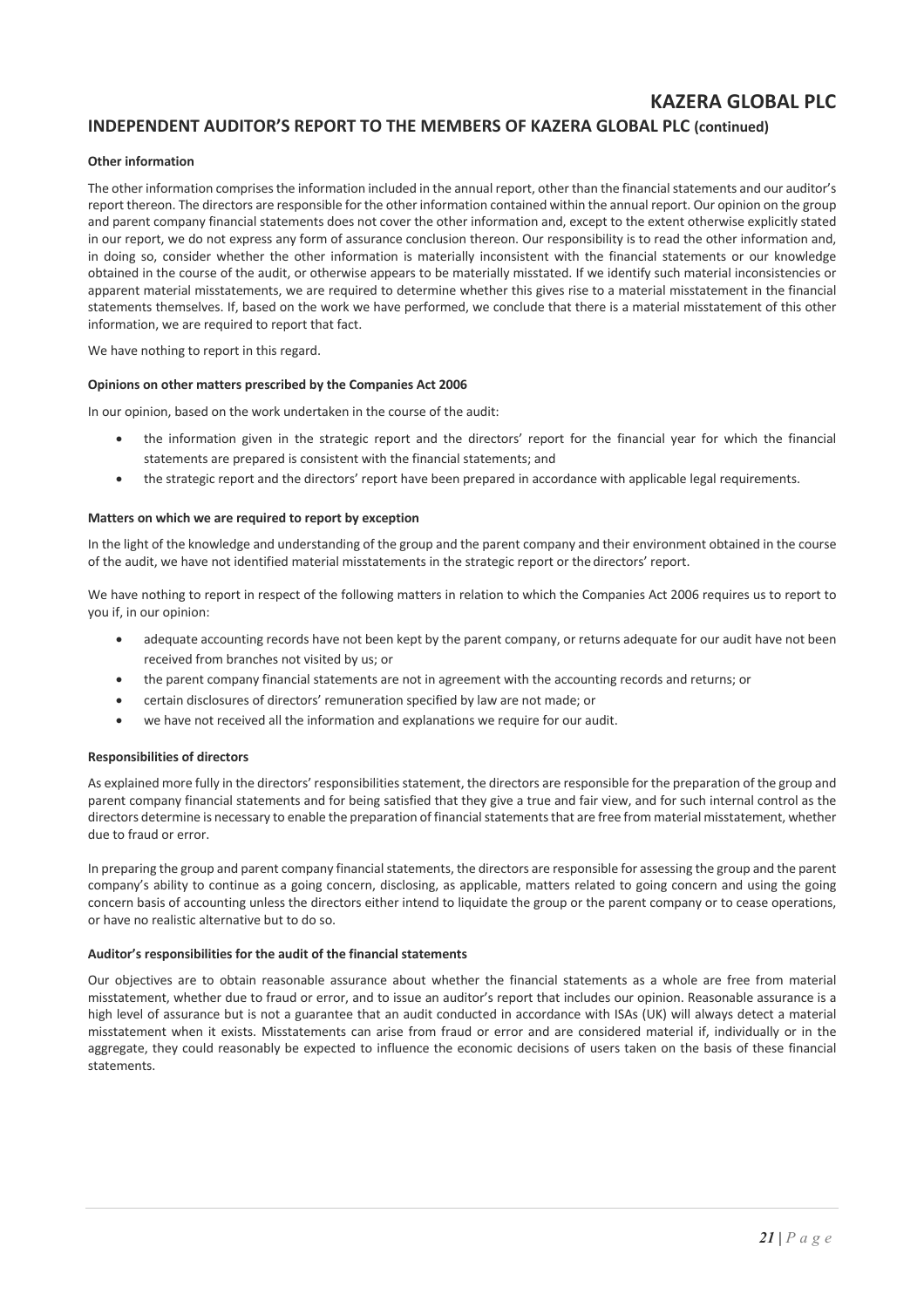### **INDEPENDENT AUDITOR'S REPORT TO THE MEMBERS OF KAZERA GLOBAL PLC (continued)**

Irregularities, including fraud, are instances of non-compliance with laws and regulations. We design procedures in line with our responsibilities, outlined above, to detect material misstatements in respect of irregularities, including fraud. The extent to which our procedures are capable of detecting irregularities, including fraud is detailed below:

- We obtained an understanding of the group and parent company and the sector in which they operate to identify laws and regulations that could reasonably be expected to have a direct effect on the financial statements. We obtained our understanding in this regard through, discussions with management, industry research, application of cumulative audit knowledge and experience of the sector etc. This is evidenced by discussion of laws and regulations with the management, reviewing minutes of meetings of those charged with governance and RNSs and review of legal or professional expenditures. As for the parent company's subsidiaries, corresponding instructions have been issued to the component auditors to assess the compliance of the components to the applicable laws and regulations.
- We determined the principal laws and regulations relevant to the group and parent company in this regard to be those arising from Companies Act 2006, AIM rules, and local laws and regulations in South Africa and Namibia relating to exploration and production.
- We designed our audit procedures to ensure the audit team considered whether there were any indications of noncompliance by the group and parent company with those laws and regulations. These procedures included, but were not limited to:
	- Discussion with management regarding potential non-compliance;
	- Review of the component auditor's work on compliance with laws and regulations;
	- Review of legal and professional fees to understand the nature of the costs and the existence of any noncompliance with laws and regulations;
	- Review of minutes of meetings of those charged with governance and RNS announcements.
- We also identified the risks of material misstatement of the financial statements due to fraud. Aside from the nonrebuttable presumption of a risk of fraud arising from management override of controls, and the presumed risk of fraud on revenue recognition, we did not identify any significant fraud risks.
- As in all of our audits, we addressed the risk of fraud arising from management override of controls by performing audit procedures which included, but were not limited to: the testing of journals; reviewing accounting estimates, judgements and assumptions for evidence of bias; and evaluating the business rationale of any significant transactions that are unusual or outside the normal course of business and review of the bank statements during the year to identify any large and unusual transactions where the business rationale is not clear.

Because of the inherent limitations of an audit, there is a risk that we will not detect all irregularities, including those leading to a material misstatement in the financial statements or non-compliance with regulation. This risk increases the more that compliance with a law or regulation is removed from the events and transactions reflected in the financial statements, as we will be less likely to become aware of instances of non-compliance. The risk is also greater regarding irregularities occurring due to fraud rather than error, as fraud involves intentional concealment, forgery, collusion, omission or misrepresentation.

A further description of our responsibilities for the audit of the financial statements is located on the Financial Reporting Council's website at: www.frc.org.uk/auditorsresponsibilities. This description forms part of our auditor's report.

#### **Use of our report**

This report is made solely to the company's members, as a body, in accordance with Chapter 3 of Part 16 of the Companies Act 2006. Our audit work has been undertaken so that we might state to the company's members those matters we are required to state to them in an auditor's report and for no other purpose. To the fullest extent permitted by law, we do not accept or assume responsibility to anyone, other than the company and the company's members as a body, for our audit work, for this report, or for the opinions we have formed.

**Joseph Archer (Senior Statutory Auditor)** 15 Westferry Circus **For and on behalf of PKF Littlejohn LLP** Canary Wharf Canary Wharf Canary Wharf Canary Wharf Canary Wharf Canary Wharf Canary Wharf Canary Wharf Canary Wharf Canary Wharf Canary Wharf Canary Mharf Canary Canary Canary Can **Statutory Auditor** 

29 March 2022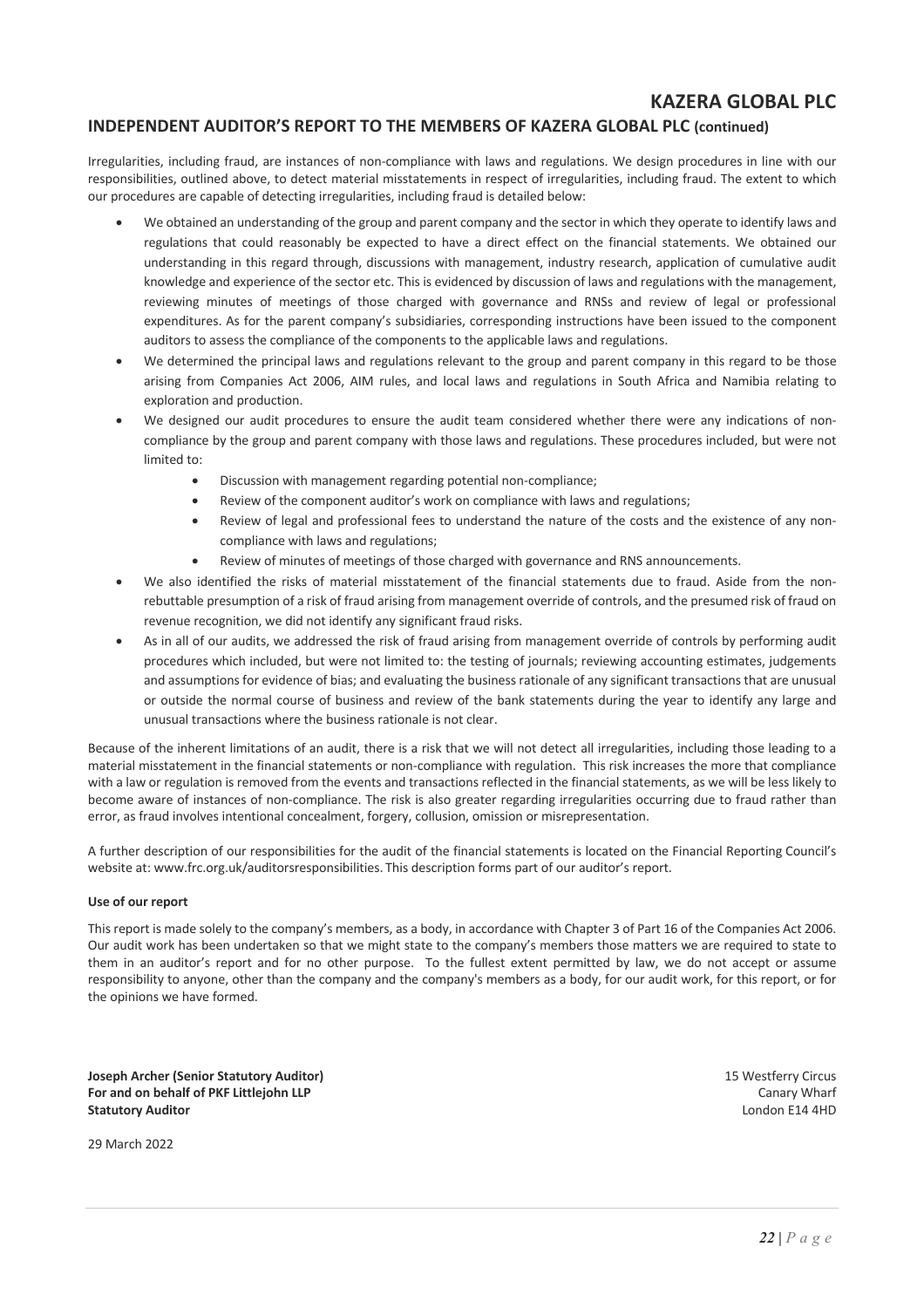### **GROUP STATEMENT OF COMPREHENSIVE INCOME**

**For the year ended 30 June 2021**

|                                                                 |              | Year ended<br>30 June  | Year ended<br>30 June |
|-----------------------------------------------------------------|--------------|------------------------|-----------------------|
|                                                                 |              | 2021                   | 2020                  |
| <b>Continuing operations</b>                                    | <b>Notes</b> | ${\bf f}^{\prime}$ 000 | £'000                 |
| Revenue                                                         | 5            | 55                     |                       |
| Cost of Sales                                                   |              | (55)                   |                       |
| <b>Gross Profit</b>                                             |              |                        |                       |
| Pre-production expenses                                         |              | (111)                  | (290)                 |
| Administrative expenses                                         |              | (1,053)                | (733)                 |
| Other operating income                                          |              |                        | 3                     |
| Operating loss and loss before tax                              | 6            | (1, 164)               | (1,020)               |
| Taxation                                                        | 9            |                        |                       |
| Loss for the year                                               |              | (1, 164)               | (1,020)               |
| Loss attributable to owners of the Company                      |              | (1, 146)               | (769)                 |
| Loss attributable to non-controlling interests                  |              | (18)                   | (251)                 |
|                                                                 |              | (1, 164)               | (1,020)               |
| Other comprehensive income:                                     |              |                        |                       |
| Items that may be subsequently reclassified to profit and loss: |              |                        |                       |
| Exchange differences on translation of foreign operations       |              | 107                    | (550)                 |
| Total comprehensive loss for the year attributable to:          |              |                        |                       |
| The equity holders of the parent                                |              | (1,039)                | (1, 319)              |
| The non-controlling interests                                   |              | (18)                   | (251)                 |
|                                                                 |              | (1,057)                | (1,570)               |
| Earnings per share attributable to owners of the Company        |              |                        |                       |
| From continuing operations:                                     |              |                        |                       |
| Basic and diluted (pence)                                       | 10           | $(0.17)$ p             | $(0.21)$ p            |

The Company has elected to take the exemption under section 408 of the Companies Act 2006 not to present the parent Company profit and loss account. The loss for the Parent Company for the year was £423,521 (2020: £57,846 profit).

The accounting policies and notes are an integral part of these financial statements.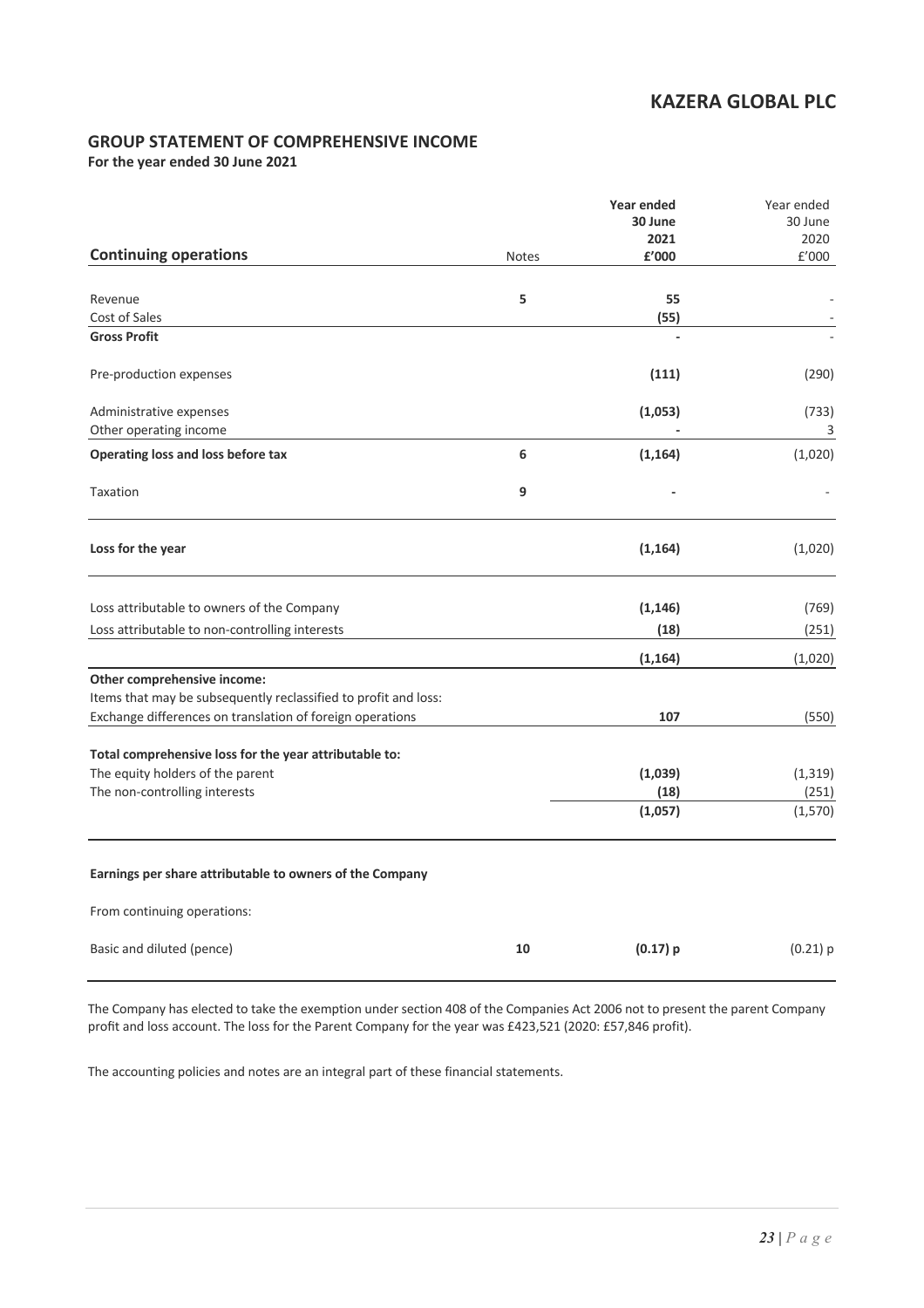### **GROUP AND COMPANY STATEMENTS OF FINANCIAL POSITION As at 30 June 2021**

|                                      |              | <b>GROUP</b>             |           | <b>COMPANY</b> |                      |
|--------------------------------------|--------------|--------------------------|-----------|----------------|----------------------|
|                                      |              | 2021                     | 2020      | 2021           | 2020                 |
|                                      | <b>Notes</b> | £'000                    | £'000     | £'000          | $\rm{f}^{\prime}000$ |
| <b>Non-Current assets</b>            |              |                          |           |                |                      |
| Mines under construction             | 11           | 2,897                    | 2,817     |                |                      |
| Property, plant and equipment        | 12           | 716                      | 635       |                |                      |
| Investment in subsidiaries           | 13           |                          |           | 3,114          | 3,114                |
| Long-term loan                       | 16           | $\overline{\phantom{a}}$ |           | 7,644          | 6,831                |
|                                      |              | 3,613                    | 3,452     | 10,758         | 9,945                |
| <b>Current assets</b>                |              |                          |           |                |                      |
| Trade and other receivables          | 17           | 168                      | 189       | 23             | 112                  |
| Cash and cash equivalents            | 18           | 47                       | 425       | 3              | 401                  |
|                                      |              | 215                      | 614       | 26             | 513                  |
| <b>Current liabilities</b>           |              |                          |           |                |                      |
| Trade and other payables             | 19           | 209                      | 224       | 180            | 79                   |
|                                      |              | 209                      | 224       | 180            | 79                   |
| <b>Non-Current liabilities</b>       |              |                          |           |                |                      |
| Other payables                       | 19           | 431                      |           | 301            |                      |
| Provisions                           | 20           | 55                       |           | $\overline{a}$ |                      |
|                                      |              | 486                      |           | 301            |                      |
| Net current (liabilities) / assets   |              | 6                        | 390       | (150)          | 434                  |
| <b>Net assets</b>                    |              | 3,133                    | 3,842     | 10,303         | 10,379               |
| <b>Equity</b>                        |              |                          |           |                |                      |
| Share capital                        | 21           | 3,279                    | 3,255     | 3,279          | 3,255                |
| Share premium account                | 21           | 15,863                   | 15,711    | 15,863         | 15,711               |
| Capital redemption reserve           |              | 2,077                    | 2,077     | 2,077          | 2,077                |
| Share option reserve                 | 22           | 337                      | 165       | 337            | 165                  |
| Currency translation reserve         |              | (477)                    | (584)     |                |                      |
| Retained earnings                    |              | (17, 917)                | (16, 771) | (11, 253)      | (10, 829)            |
| Equity attributable to owners of the |              |                          |           | 10,303         |                      |
| Company                              |              | 3,162                    | 3,853     |                | 10,379               |
| Non-controlling interests            |              | (29)                     | (11)      |                |                      |
| <b>Total equity</b>                  |              | 3,133                    | 3,842     | 10,303         | 10,379               |

These financial statements were approved by the Board of Directors on 29 March 2022. **Signed on behalf of the Board by**

**Dennis Edmonds Director Company number: 05697574**

The accounting policies and notes form an integral part of these financial statements.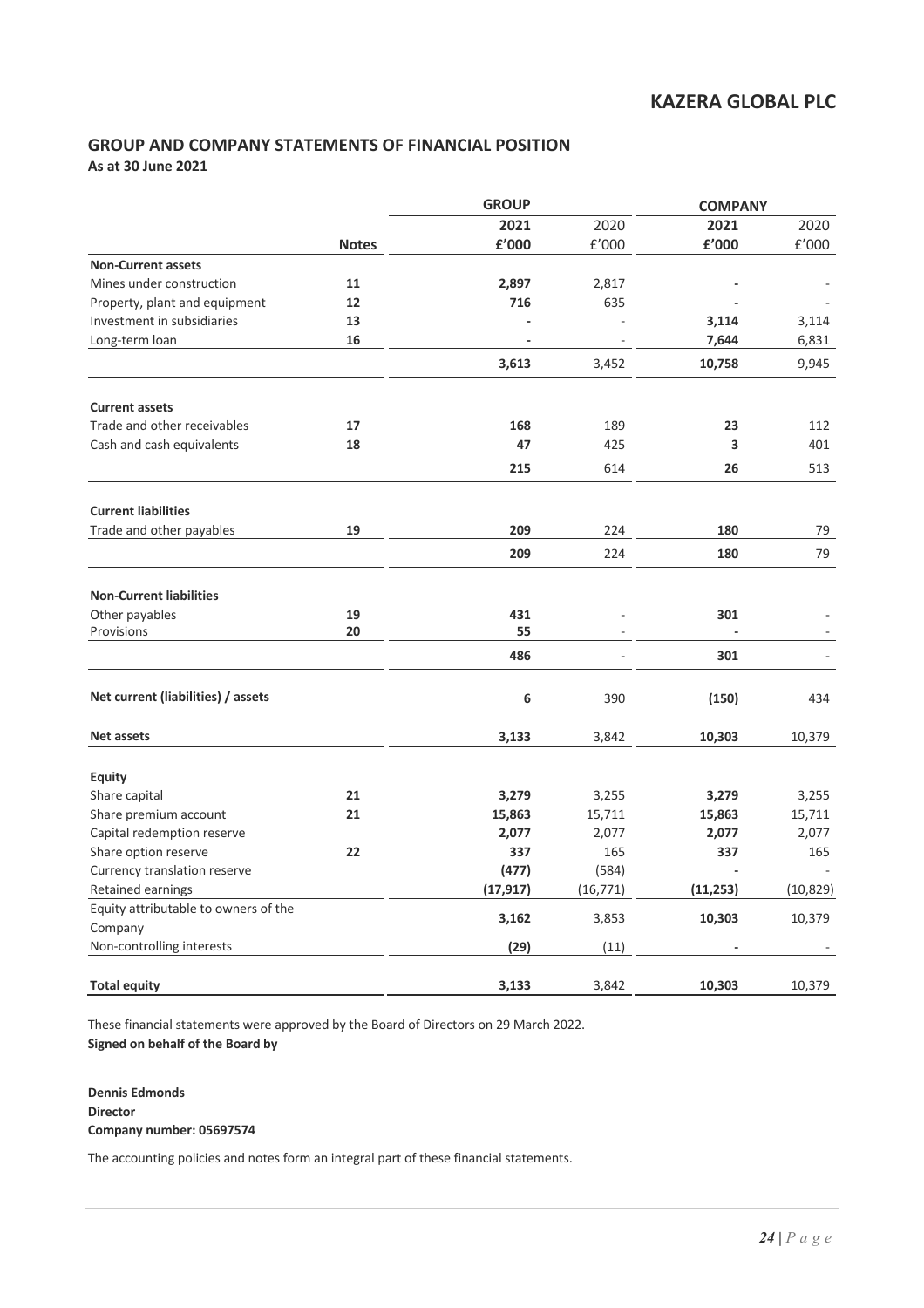| ŗ<br>ļ |
|--------|
|        |
|        |
|        |
|        |
| с      |
|        |
|        |
| 1      |
| ς      |
| ŕ      |
| J      |
|        |
| ۹      |
|        |

**GROUP STATEMENT OF CHANGES IN EQUITY**<br>For the year ended 30 June 2021 **GROUP STATEMENT OF CHANGES IN EQUITY For the year ended 30 June 2021**

|                                                            |                        | Ф<br>premium<br>Shar | Capital<br>redemption | option<br>Share  | Currency<br>translation | Retained          | Equity<br>shareholders' | Non-<br>controlling |                |
|------------------------------------------------------------|------------------------|----------------------|-----------------------|------------------|-------------------------|-------------------|-------------------------|---------------------|----------------|
|                                                            | Share capital<br>£'000 | E'000<br>account     | reserve<br>E'000      | reserve<br>E'000 | reserve<br>E'000        | earnings<br>E'000 | funds<br>E'000          | interests<br>E'000  | E'000<br>Total |
| Balance at 30 June 2019                                    | 2,866                  | 14,307               | 2,077                 | 51               | (34)                    | (14, 552)         | 4,715                   | (1, 174)            | 3,541          |
| Comprehensive income for the<br>year                       |                        |                      |                       |                  |                         | (769)             | (769)                   | (251)               | (1,020)        |
| Other comprehensive income                                 |                        | ı                    |                       |                  | (550)                   |                   | (550)                   |                     | (550)          |
| Total comprehensive expense                                | $\mathbf{I}$           | ı                    |                       | $\blacksquare$   | (550)                   | (769)             | (1,319)                 | (251)               | (1,570)        |
| Non-controlling interest on<br>acquisition of a subsidiary |                        | ı                    |                       |                  |                         |                   |                         | (10)                | (10)           |
| Transactions with Non-controlling<br>interest              |                        |                      |                       |                  |                         | (1,450)           | (1,450)                 | 1,424               | (26)           |
| Issue of share capital                                     | 389                    | 1,404                |                       |                  |                         |                   | 1,793                   |                     | 1,793          |
| Share based payment expense                                | ı                      | ı                    |                       | 114              |                         |                   | 114                     |                     | 114            |
| Balance at 30 June 2020                                    | 3,255                  | 15,711               | 2,077                 | 165              | (584)                   | (16, 771)         | 3,853                   | $(11)$              | 3,842          |
| Comprehensive income for the<br>year                       |                        |                      |                       |                  |                         | (1, 146)          | (1, 146)                | (18)                | (1, 164)       |
| Other comprehensive income                                 |                        | ı                    |                       |                  | 107                     |                   | 107                     |                     | 107            |
| Total comprehensive expense                                | ı                      | ı                    |                       |                  | 107                     | (1, 146)          | (1,039)                 | (18)                | (1,057)        |
| Issue of share capital                                     | 24                     | 152                  |                       |                  |                         |                   | 176                     |                     | 176            |
| Share based payment expense                                | $\mathbf{I}$           | $\mathbf I$          |                       | 172              |                         |                   | 172                     |                     | 172            |
| Balance at 30 June 2021                                    | 3,279                  | 15,863               | 2,077                 | 337              | (477)                   | (17, 917)         | 3,162                   | (52)                | 3,133          |
|                                                            |                        |                      |                       |                  |                         |                   |                         |                     |                |

The accounting policies and notes form an integral part of these financial statements. The accounting policies and notes form an integral part of these financial statements.

*25 | Page*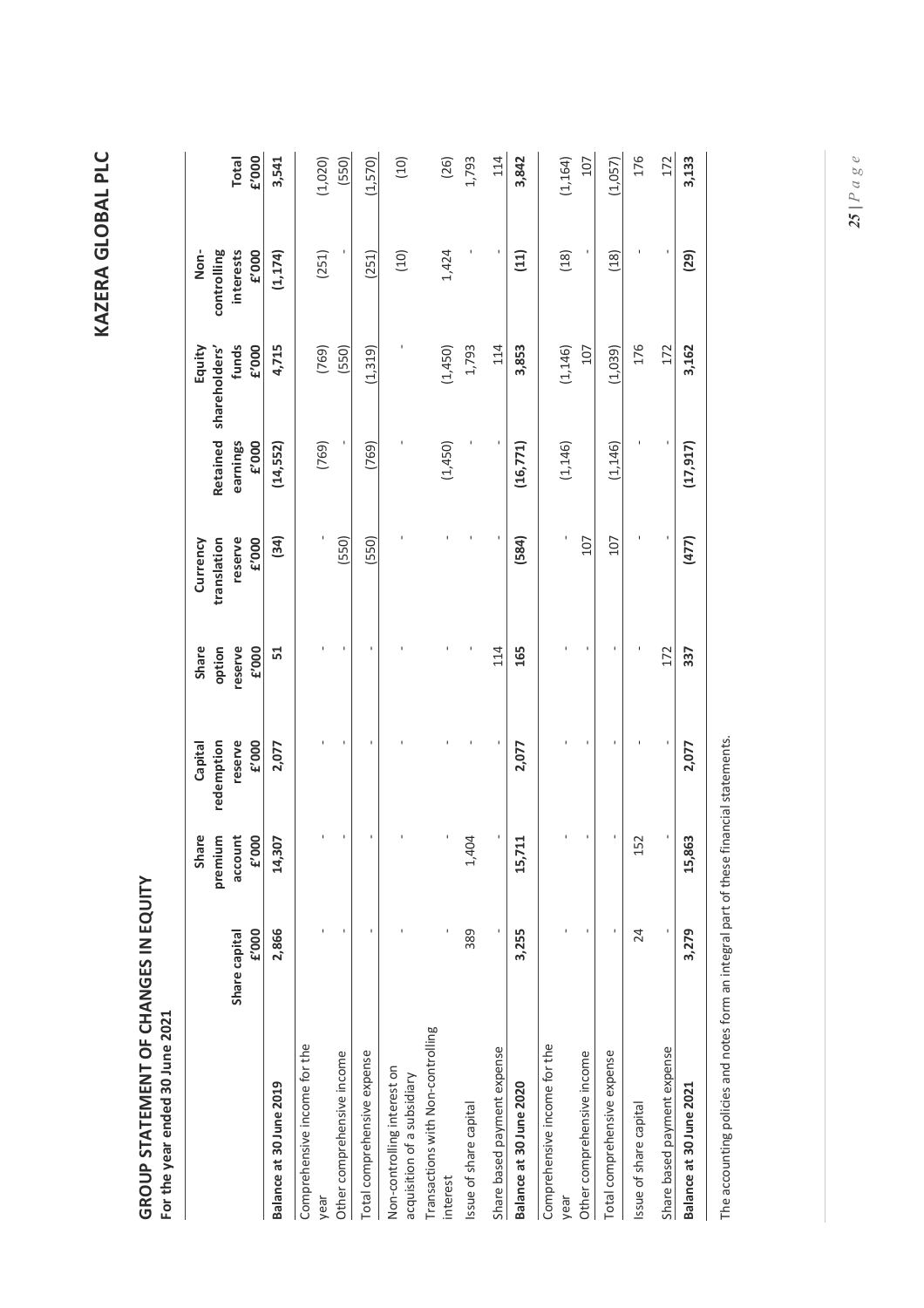### **COMPANY STATEMENT OF CHANGES IN EQUITY**

**For the year ended 30 June 2021**

|                                                                                                   | <b>Share</b><br>capital<br>£'000 | <b>Share</b><br>premium<br>£'000 | Capital<br>redemption<br>reserve<br>£'000 | <b>Share</b><br>option<br>reserve<br>£'000 | <b>Retained</b><br>earnings<br>£'000 | Total<br>£'000 |
|---------------------------------------------------------------------------------------------------|----------------------------------|----------------------------------|-------------------------------------------|--------------------------------------------|--------------------------------------|----------------|
| Balance at 30 June 2019                                                                           | 2,866                            | 14,307                           | 2,077                                     | 51                                         | (10, 771)                            | 8,530          |
| Total comprehensive income for<br>the year<br>Issue of share capital, net of                      |                                  |                                  |                                           |                                            | (58)                                 | (58)           |
| share issue costs                                                                                 | 389                              | 1,404                            |                                           |                                            |                                      | 1,793          |
| Share based payment expense                                                                       |                                  |                                  |                                           | 114                                        |                                      | 114            |
| Balance at 30 June 2020                                                                           | 3,255                            | 15,711                           | 2,077                                     | 165                                        | (10, 829)                            | 10,379         |
| Total comprehensive income for<br>the year<br>Issue of share capital, net of<br>share issue costs | 24                               | 152                              |                                           |                                            | (424)                                | (424)<br>176   |
| Share based payment expense                                                                       |                                  |                                  |                                           | 172                                        |                                      | 172            |
| Balance at 30 June 2021                                                                           | 3,279                            | 15,863                           | 2,077                                     | 337                                        | (11, 253)                            | 10,303         |

The accounting policies and notes form an integral part of these financial statements.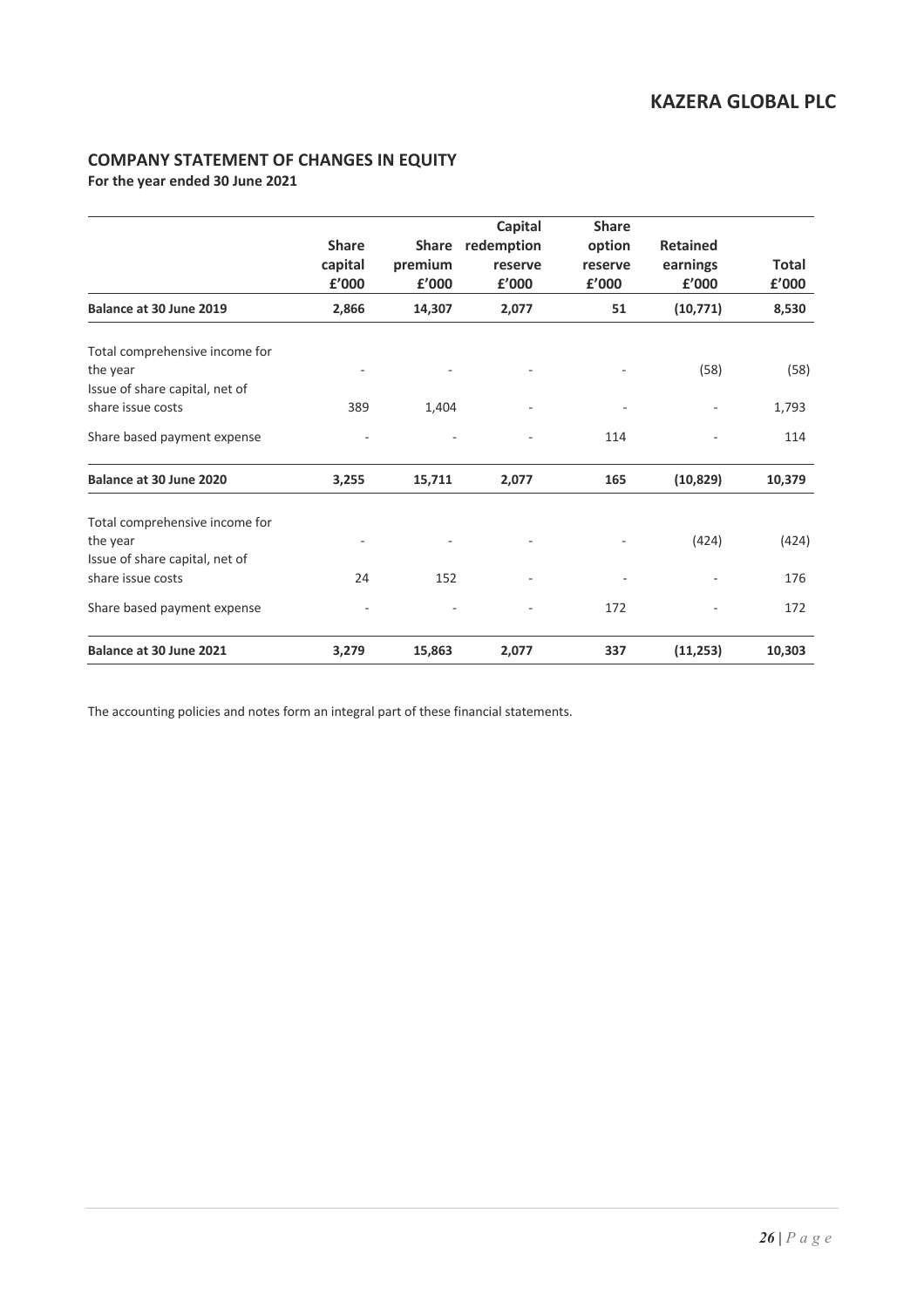### **GROUP AND COMPANY STATEMENTS OF CASH FLOWS**

**For the year ended 30 June 2021**

|                                                | <b>GROUP</b>                                  |                                                       | <b>COMPANY</b>                                |                                                |
|------------------------------------------------|-----------------------------------------------|-------------------------------------------------------|-----------------------------------------------|------------------------------------------------|
|                                                | <b>Year ended</b><br>30 June<br>2021<br>£'000 | Year ended<br>30 June<br>2020<br>$\rm{f}^{\prime}000$ | <b>Year ended</b><br>30 June<br>2021<br>£'000 | Year ended<br>30 June<br>2020<br>$\pounds'000$ |
| <b>OPERATING ACTIVITIES</b>                    |                                               |                                                       |                                               |                                                |
| <b>Operating loss</b>                          | (1, 164)                                      | (1,020)                                               | (424)                                         | (58)                                           |
| Depreciation and amortisation                  | 126                                           | 85                                                    |                                               |                                                |
| Share based payment expense                    | 172                                           | 114                                                   | 172                                           | 114                                            |
| Shares issued in settlement of fees            |                                               | 18                                                    |                                               | 18                                             |
| Foreign exchange                               | (39)                                          | (547)                                                 |                                               | (16)                                           |
| Provisions for mine rehabilitation and         |                                               |                                                       |                                               |                                                |
| decommissioning                                | 55                                            |                                                       | $\overline{\phantom{m}}$                      |                                                |
| Intercompany loan interest                     |                                               |                                                       | (312)                                         | (630)                                          |
| Operating cash flows before movement in        | (850)                                         | (1,350)                                               | (564)                                         | (572)                                          |
| working capital                                |                                               |                                                       |                                               |                                                |
| (Increase)/decrease in receivables             | 21                                            | (126)                                                 | 89                                            | (93)                                           |
| Increase in payables                           | 382                                           | 162                                                   | 312                                           | 35                                             |
| Net cash used in operating activities          | (447)                                         | (1, 314)                                              | (163)                                         | (630)                                          |
| <b>INVESTING ACTIVITIES</b>                    |                                               |                                                       |                                               |                                                |
| Purchases of property, plant and equipment     | (197)                                         | (70)                                                  |                                               |                                                |
| Development costs                              |                                               | (405)                                                 |                                               |                                                |
| Purchase of subsidiary undertaking             |                                               |                                                       |                                               | (907)                                          |
| Net cash used in investing activities          | (197)                                         | (475)                                                 |                                               | (907)                                          |
| <b>FINANCING ACTIVITIES</b>                    |                                               |                                                       |                                               |                                                |
| Net proceeds from share issues                 | 176                                           | 1,793                                                 | 176                                           | 1,793                                          |
| Advances to subsidiary undertakings            |                                               |                                                       | (501)                                         | (218)                                          |
| Loan received                                  | 90                                            |                                                       | 90                                            |                                                |
| Net cash from financing activities             | 266                                           | 1,793                                                 | (235)                                         | 1,575                                          |
|                                                |                                               |                                                       |                                               |                                                |
| Net (decrease) / increase in cash and cash     |                                               |                                                       |                                               |                                                |
| equivalents                                    | (378)                                         | 4                                                     | (398)                                         | 38                                             |
| Cash and cash equivalents at beginning of year | 425                                           | 421                                                   | 401                                           | 363                                            |
| Cash and cash equivalents at end of year       | 47                                            | 425                                                   | 3                                             | 401                                            |

The accounting policies and notes are an integral part of these financial statements.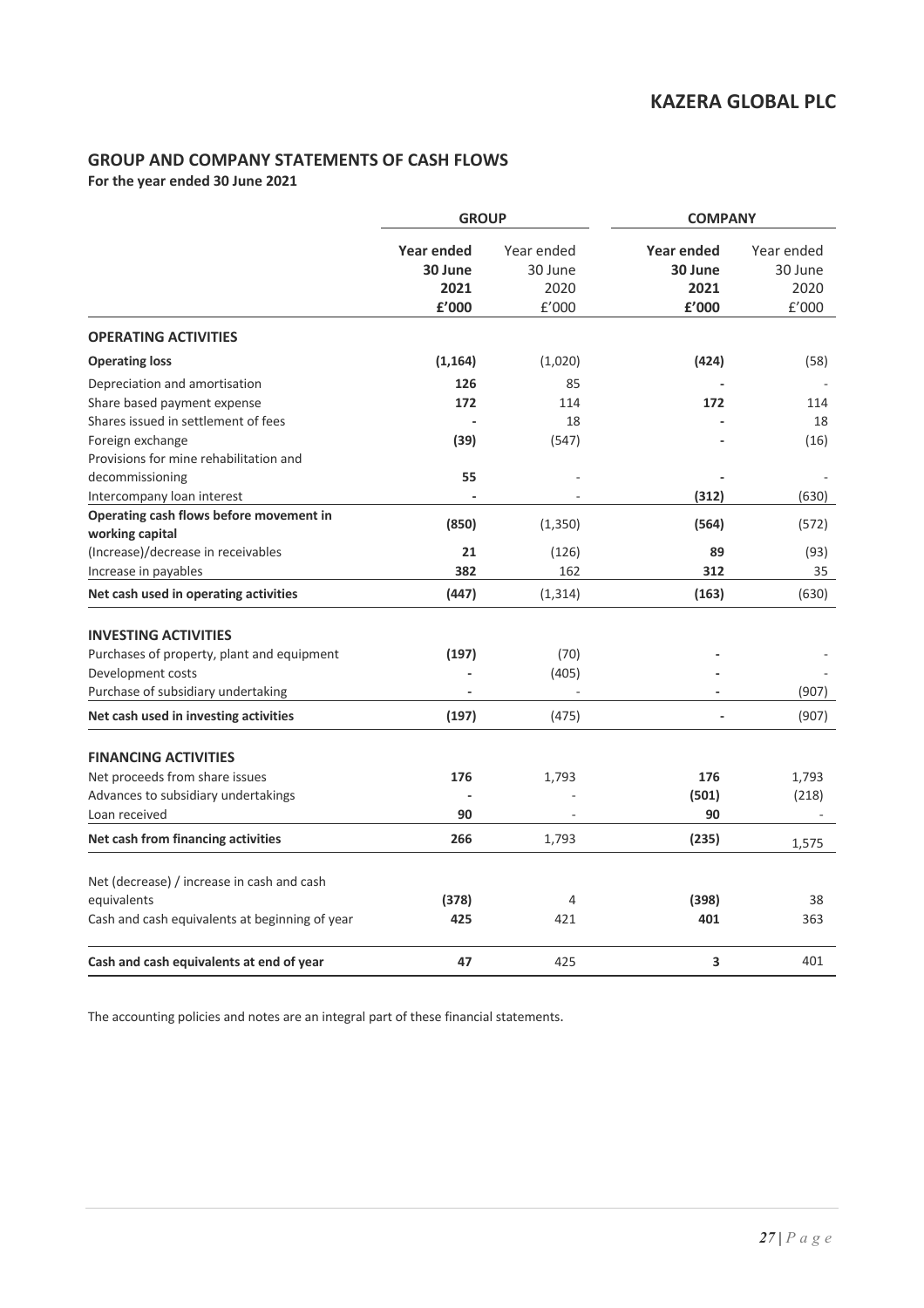### **NOTES TO THE GROUP FINANCIAL STATEMENTS**

**For the year ended 30 June 2021**

### **1 GENERAL INFORMATION**

Kazera Global Plc is a public limited company which is listed on the Alternative Investment Market (AIM) and incorporated and domiciled in England and Wales, United Kingdom. The nature of the Group's operations and its principal activities are set out in the Strategic Report and the Directors' Report.

### **2 ACCOUNTING POLICIES**

### BASIS OF PREPARATION

These consolidated financial statements have been prepared and approved by the Directors in accordance with international accounting standards in conformity with the requirements of the Companies Act 2006.

The consolidated financial statements have been prepared under the historical cost convention, as modified by the revaluation of land and buildings.

The preparation of financial statements in conformity with IFRS requires the use of certain critical accounting estimates. It also requires management to exercise its judgement in the process of applying the accounting policies. The areas involving a higher degree of judgement or complexity, or areas where assumptions and estimates are significant to the financial statements, are disclosed in Note 3.

The financial statements are presented in pounds sterling (£'000), which is also the functional currency of the Company and Group.

The principal accounting policies applied in the preparation of these financial statements are set out below. These policies have been consistently applied to all the years presented, unless otherwise stated.

### GOING CONCERN

The financial statements have been prepared on the going concern basis.

In considering the adoption of the going concern basis for accounting management have considered various scenarios including a scenario in which all potential investment is received and planned activity performed and also a worst-case scenario wherein said funding does not materialize and the Group manages with the funds available to it including those generated from its mining activities.

Post period end, the Company has secured a loan facility of £450,000 and received equity finance from the exercise of warrants and the conversion of contractor liabilities totaling £383,250. The Company's Namibian mining are now being operated under a revenue sharing agreement with a third-party contractor, thereby reducing the Company's fixed expenditure.

The Group's South African diamond interest are now generating revenues.

The Directors forecast that future revenue from both operations, along with existing available cash resources, will be sufficient to cover operating cash outflows for a period of 12 months from the date of approval of these financial statements. Future revenues will be dependent upon the Company's ability to extract diamonds and produce tantalite in line with their forecasts at budgeted pricing. In the event that the mining activities do not come into operation, the Directors are confident that further funds could be raised to bridge any shortfall.

Should the Group be unable to continue trading, the Directors are confident that carrying values of the Group's mining assets are less than their current market value.

A material uncertainty relating to going concern is noted in the audit report on page 18.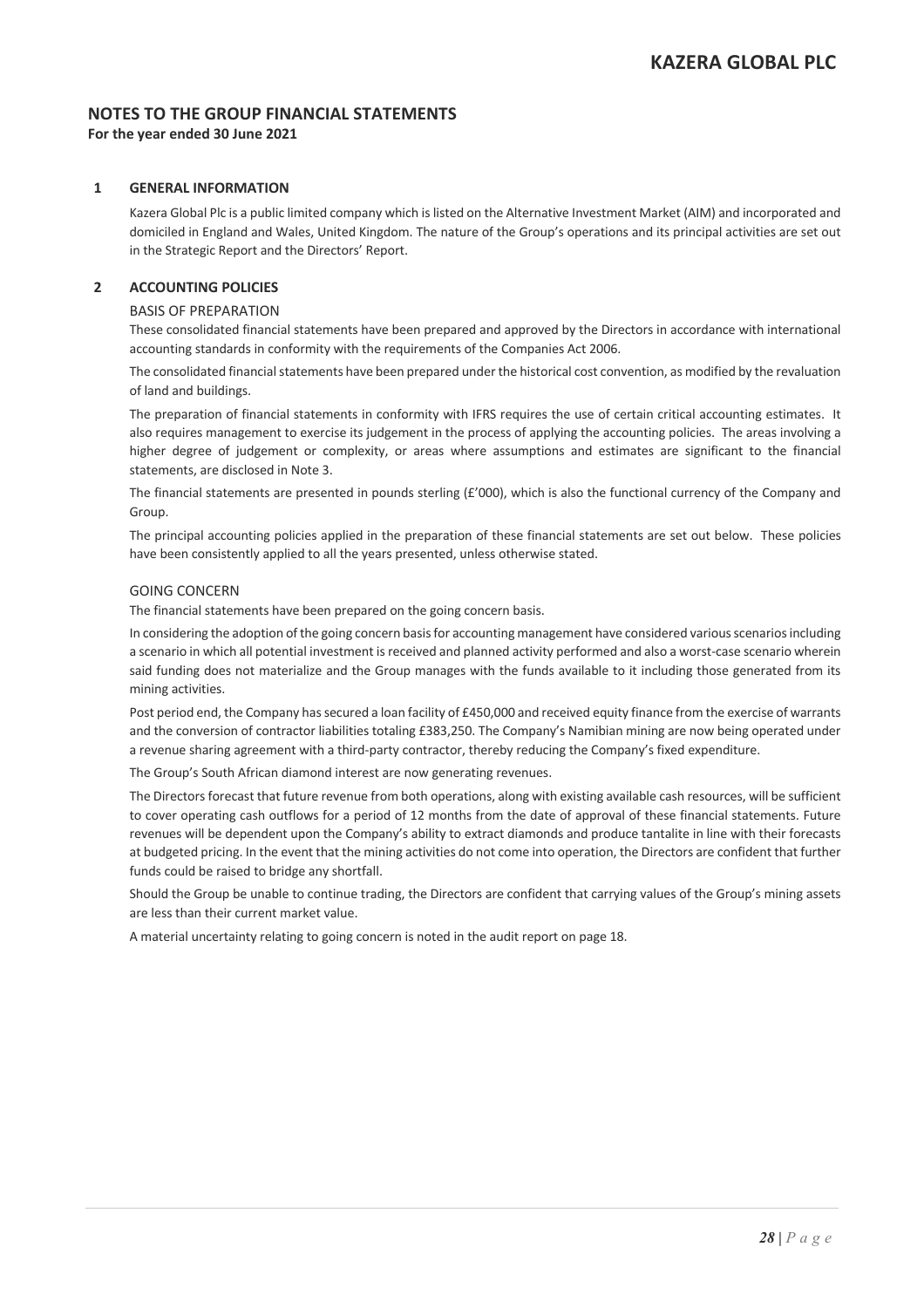### NEW STANDARDS, AMENDMENTS AND INTERPRETATIONS ADOPTED BY THE GROUP

The following IFRS or IFRIC interpretations were effective for the first time for the financial year beginning 1 July 2020. Their adoption has not had any material impact on the disclosures or on the amounts reported in these financial statements.

| <b>Standards /interpretations</b>                        | Application                                                                                           |
|----------------------------------------------------------|-------------------------------------------------------------------------------------------------------|
| Amendments to IAS1                                       | Classification of Liabilities as Current or Non-Current - (Effective date not yet<br>confirmed)       |
| Amendments to IAS 1 and IFRS Practice<br>Statement 2     | Disclosure of Accounting Policies - (Effective date not yet confirmed)                                |
| Amendments to IAS 8                                      | Definition of Accounting Estimates - (Effective date not yet confirmed)                               |
| Amendments to IFRS 3                                     | Business Combinations - Reference to the Conceptual Framework - (Effective<br>date not yet confirmed) |
| Amendments to IAS 16                                     | Property, Plant and Equipment - (Effective date not yet confirmed)                                    |
| Amendments to IAS 37                                     | Provisions, Contingent Liabilities and Contingent Assets - (Effective date not<br>yet confirmed)      |
| Annual Improvements to IFRS Standards<br>2018-2020 Cycle | (Effective date not yet confirmed)                                                                    |

#### NEW STANDARDS, AMENDMENTS AND INTERPRETATIONS NOT YET ADOPTED BY THE GROUP

There are no IFRS's or IFRIC interpretations that are not yet effective that would be expected to have a material impact on the Company or Group.

### BASIS OF CONSOLIDATION

Subsidiaries are all entities (including structured entities) over which the Group has control. The Group controls an entity when the Group is exposed to, or has rights to, variable returns from its involvement with the entity and has the ability to affect those returns through its power over the entity. Subsidiaries are fully consolidated from the date on which control is transferred to the Group. They are deconsolidated from the date that control ceases.

Inter-company transactions, balances and unrealised gains on transactions between group companies are eliminated. Unrealised losses are also eliminated.

The Group applies the acquisition method to account for business combinations. The consideration transferred for the acquisition of a subsidiary is the fair values of the assets transferred, the liabilities incurred to the former owners of the subsidiary and the equity interests issued by the Group. The consideration transferred includes the fair value of any asset or liability resulting from a contingent consideration arrangement. Identifiable assets acquired and liabilities and contingent liabilities assumed in a business combination are measured initially at their fair values at the acquisition date. The Group recognises any non-controlling interest in the subsidiary on an acquisition-by-acquisition basis, either at fair value or at the non-controlling interest's proportionate share of the recognised amounts of subsidiary's identifiable net assets.

Acquisition-related costs are expensed as incurred.

Any contingent consideration to be transferred by the Group is recognised at fair value at the acquisition date. Subsequent changes to the fair value of the contingent consideration that is deemed to be an asset or liability is recognised either in profit or loss or as a change to other comprehensive income. Contingent consideration that is classified as equity is not re-measured, and its subsequent settlement is accounted for within equity.

### FOREIGN CURRENCIES

The individual financial statements of each group company are presented in Namibian Dollars, which is the currency of the primary economic environment in which it operates (its functional currency). For the purpose of the Group financial statements, the results and financial position of each group company are expressed in Pounds Sterling, which is the functional currency of the Company, and the presentation currency for the Group financial statements.

In preparing the financial statement of the individual companies, transactions in currencies other than the entity's functional currency (foreign currencies) are recorded at the rates of exchange prevailing on the dates of the transactions. At each year end date, monetary assets and liabilities that are denominated in foreign currencies are retranslated at the rates prevailing on the year end date. Non-monetary items carried at fair value that are denominated in foreign currencies are translated at the rates prevailing at the date when the fair value was determined. Non-monetary items that are measured in terms of historical cost in a foreign currency are not retranslated.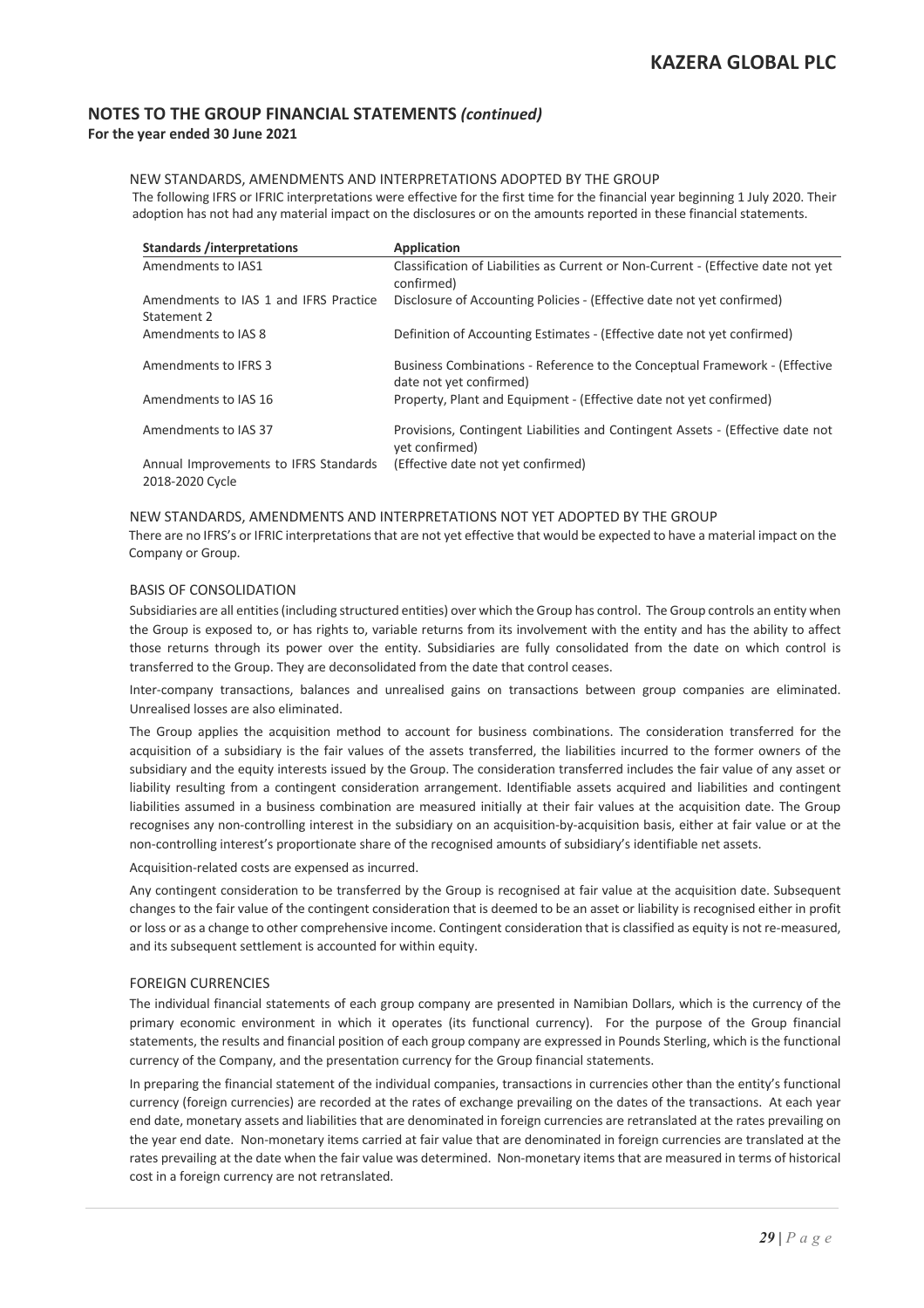### FOREIGN CURRENCIES (continued)

Exchange differences arising on the settlement of monetary items, and on the retranslation of monetary items, are included in the income statement. Exchange differences arising on the retranslation of non-monetary items carried at fair value are included in profit or loss for the period, except for differences arising on the retranslation of non-monetary items in respect of which gains and losses are recognised directly in equity. For such non-monetary items, any exchange component of that gain or loss is also recognised directly in equity.

For the purpose of presenting Group financial statements, the assets and liabilities of the Group's foreign operations are translated at exchange rates prevailing on the year end date. Income and expense items are translated at the average exchange rates for the period. Exchange differences arising are classified as equity and transferred to the Group's translation reserve. Such translation differences are recognised as income or as expenses in the period in which the operation is disposed of.

### TAXATION

The tax currently payable is based on taxable profit or loss for the period. Taxable profit or loss differs from net profit or loss as reported in the income statement because it excludes items of income or expense that are taxable or deductible in other years and it further excludes items that are never taxable or deductible. The Company's liability for current tax is calculated using tax rates that have been enacted or substantively enacted by the balance sheet date.

Deferred tax is the tax expected to be payable or recoverable on differences between the carrying amounts of assets and liabilities in the financial statements and the corresponding tax bases used in the computation of taxable profit, and is accounted for using the balance sheet liability method. Deferred tax liabilities are generally recognised for all taxable temporary differences and deferred tax assets are recognised to the extent that it is probable that taxable profits will be available against which deductible temporary differences can be utilised. Such assets and liabilities are not recognised if the temporary difference arises from goodwill or from the initial recognition (other than in a business combination) of other assets and liabilities in a transaction that affects neither the tax profit nor the accounting profit.

The carrying value of deferred tax assets is reviewed at each balance sheet date and reduced to the extent that it is no longer probable that sufficient taxable profits will be available to allow all or part of the deferred tax asset to be recovered.

Deferred tax is calculated at the tax rates that are expected to apply in the period when the liability is settled or the asset is realised based on tax laws and rates that have been enacted at the balance sheet date. Deferred tax is charged or credited in the income statement, except when it relates to items charged or credited directly to equity, in which case the deferred tax is also dealt with in equity.

Deferred tax assets and liabilities are offset when there is a legally enforceable right to set off current tax assets against current tax liabilities and when they relate to income taxes levied by the same taxation authority and the Company intends to settle its current tax assets and liabilities on a net basis.

### INTANGIBLE ASSETS – EXPLORATION AND EVALUATION EXPENDITURE

Exploration and evaluation activity involve the search for mineral resources, the determination of technical feasibility and the assessment of commercial viability of an identified resource. Research expenditure is written off in the year in which it is incurred. The Group recognises expenditure as exploration and evaluation assets when it determines that the legal rights to said assets have been obtained. Costs incurred which relate wholly to exploration work only, are expensed through the statement of comprehensive income. When a decision is taken that a mining property becomes viable for commercial production, all further pre-production expenditure is capitalised.

Expenditure included in the initial measurement of exploration and evaluation assets and which is classified as intangible assets, relates to the acquisition of rights to undertake topographical, geological, geochemical and geophysical studies, exploratory drilling, trenching, sampling and other activities to evaluate the technical feasibility and commercial viability of extracting a mineral source.

#### MINES UNDER CONSTRUCTION

Expenditure is transferred from "Exploration and evaluation" assets to "Mines under construction" once the work completed to date supports the future development of the property and such development receives the requisite approvals. All subsequent expenditure on technically and commercially feasible sites is capitalised within mining rights.

All expenditure on the construction, installation or completion of infrastructure facilities is capitalised as construction in progress within "Mines under construction". Once production starts, all assets included in "Mines under construction" are transferred into "Property, Plant and Equipment" or "Producing Mines. It is at this point that depreciation/amortisation commences over its useful economic life. The asset will be depreciated using the Units of Production method (UOP).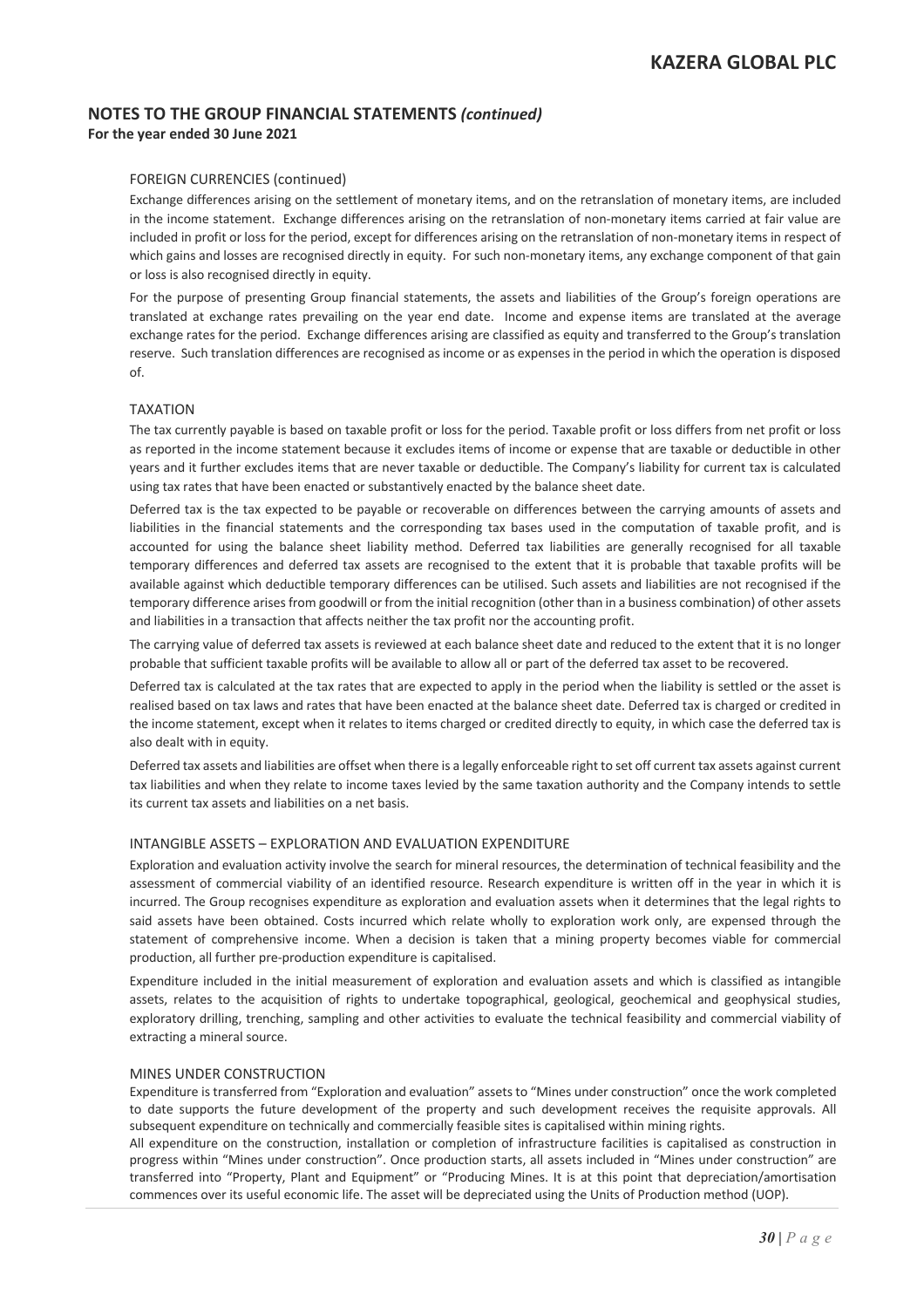### MINES UNDER CONSTRUCTION (continued)

Mines under construction are stated at cost. The initial cost comprises transferred exploration and evaluation assets, construction costs, infrastructure facilities, any costs directly attributable to bringing the asset into operation, the initial estimate of the rehabilitation obligation, and, for qualifying assets, borrowing costs. Costs are capitalised and categorised between mining rights and construction in progress respectively according to whether they are intangible or tangible in nature.

#### PROPERTY, PLANT AND EQUIPMENT

Property, Plant and equipment are recorded at cost, less depreciation, less any amount of adjustments for impairment, if any.

Significant improvements are capitalised, provided they qualify for recognition as assets. The costs of maintenance, repairs and minor improvements are expensed when incurred.

Tangible assets, retired or withdrawn from service, are removed from the balance sheet together with the related accumulated depreciation. Any profit or loss resulting from such an operation is included in the income statement.

Tangible and intangible assets are depreciated on the straight-line method based on their estimated useful lives from the time they are put into operation, so that their net cost is diminished over the lifetime of consideration to estimated residual value as follows:

Land and buildings – Over 20 years Plant and machinery– Between 5 and 10 years Furniture and equipment – Between 5 and 10 years

### IMPAIRMENT OF PROPERTY, PLANT & EQUIPMENT AND INTANGIBLE ASSETS EXCLUDING GOODWILL

Assets that have an indefinite useful life are not subject to amortisation but are reviewed for impairment annually and where there are indications that the carrying value may not be recoverable. An impairment loss is recognised for the amount by which the carrying value exceeds the recoverable amount.

#### CASH AND CASH EQUIVALENTS

Cash and cash equivalents include cash at bank and in hand, deposits at call with banks, other short-term highly liquid investments with original maturity at acquisition of three months or less that are readily convertible to cash, net of bank overdrafts. For the purpose of the cash flow statement, cash and cash equivalents consist of the definition outlined above.

### EQUITY INSTRUMENTS INCLUDING SHARE CAPITAL

Equity instruments consist of the Company's ordinary share capital and are recorded at the proceeds received, net of direct issue costs.

### FINANCIAL INSTRUMENTS – INTITIAL RECOGNITION AND SUBSEQUENT MEASUREMENT

*Classification* 

The Group classifies its financial assets into only one category, being those to be measured at amortised cost. The classification depends on the Group's business model for managing the financial assets and the contractual terms of the cash flows.

*Recognition* 

Purchases and sales of financial assets are recognised on trade date (that is, the date on which the Group commits to purchase or sell the asset). Financial assets are derecognised when the rights to receive cash flows from the financial assets have expired or have been transferred and the Group has transferred substantially all the risks and rewards of ownership.

#### *Measurement*

At initial recognition, the Group measures a financial asset at its fair value plus transaction costs that are directly attributable to the acquisition of the financial asset.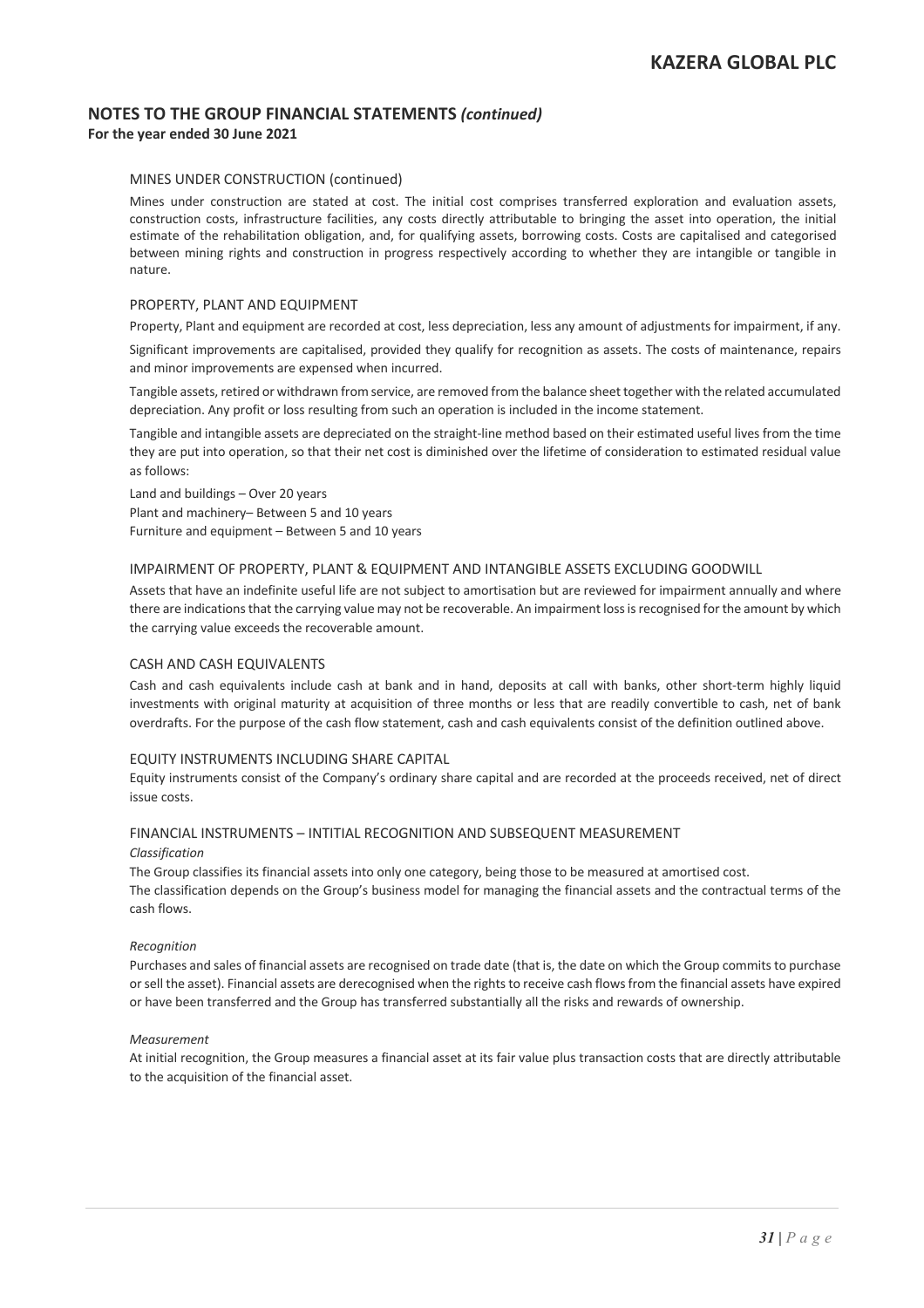### FINANCIAL INSTRUMENTS – INTITIAL RECOGNITION AND SUBSEQUENT MEASUREMENT (continued) *Debt instruments*

Amortised cost: Assets that are held for collection of contractual cash flows, where those cash flows represent solely payments of principal and interest, are measured at amortised cost. Interest income from these financial assets is included in finance income using the effective interest rate method. Any gain or loss arising on derecognition is recognised directly in profit or loss and presented in other gains/(losses) together with foreign exchange gains and losses. Impairment losses are presented as a separate line item in the statement of profit or loss.

### *Impairment*

The Group assesses, on a forward-looking basis, the expected credit losses associated with its debt instruments carried at amortised cost. The impairment methodology applied depends on whether there has been a significant increase in credit risk. For trade receivables, the Group applies the simplified approach permitted by IFRS 9, which requires expected lifetime losses to be recognised from initial recognition of the receivables.

### FINANCIAL LIABILITIES

All non-derivative financial liabilities are classified as other financial liabilities and are initially measured at fair value, net of transaction costs. Other financial liabilities are subsequently measured at amortised cost using the effective interest rate method. Other financial liabilities consist of borrowings and trade and other payables.

Financial liabilities are classified as current liabilities unless the Company has an unconditional right to defer settlement of the liability for at least 12 months after the balance sheet date.

### OTHER FINANCIAL LIABILTIES, BANK AND SHORT-TERM BORROWINGS

Other financial liabilities, as categorised above, are initially measured at fair value, net of transaction costs. Other financial liabilities are subsequently measured at amortised cost using the effective interest method, with interest expense recognised on an effective yield basis. Other financial liabilities are classified as current liabilities unless the Company has an unconditional right to defer settlement of the liability for at least 12 months after the balance sheet date.

### TRIAL PRODUCTION REVENUE AND COSTS

#### *Revenue*

IFRS 15 establishes a comprehensive framework for determining whether, how much and when revenue is recognised. These steps are as follows: identification of the customer contract; identification of the contract performance obligations; determination of the transaction price; allocation of the transaction price to the performance obligations; and revenue recognition as performance obligations are satisfied.

Under IFRS 15, revenue is recognised when performance obligations are met. This is the point of delivery of goods to the customer. Revenue is measured at the fair value of consideration received or receivable from sales of gold to an end user, net of buyer's discount, treatment charges, freight costs and value added tax. The application of the standard including the fivestep approach has not resulted in any changes to the timing of recognition of revenue in the current or any prior period. Accordingly, the information for 2020 has not been restated.

Revenues from the sale of tantalite ore produced as a by-product of the evaluation or "testing" phase are offset against the cost of the intangible asset that is being created. This can be seen by reference to Note 11, Mines Under Construction.

#### *Trial Production Costs*

Costs associated with the production of gold during the trial production phase are estimated to match the revenue generated and are deducted from the mines under construction representing the cost of said production.

### EARNINGS PER SHARE

Basic earnings per share is calculated by dividing:

- the profit attributable to owners of the Company, excluding any costs of servicing equity other than ordinary shares;
- by the weighted average number of ordinary shares outstanding during the financial year, adjusted for bonus elements in ordinary shares issued during the year and excluding treasury shares (note 10).

Diluted earnings per share adjusts the figures used in the determination of basic earnings per share to take into account:

- the after-income tax effect of interest and other financing cists associated with dilutive potential ordinary shares; and
- the weighted average number of additional ordinary shares that would have been outstanding, assuming the conversion of all dilutive potential ordinary shares.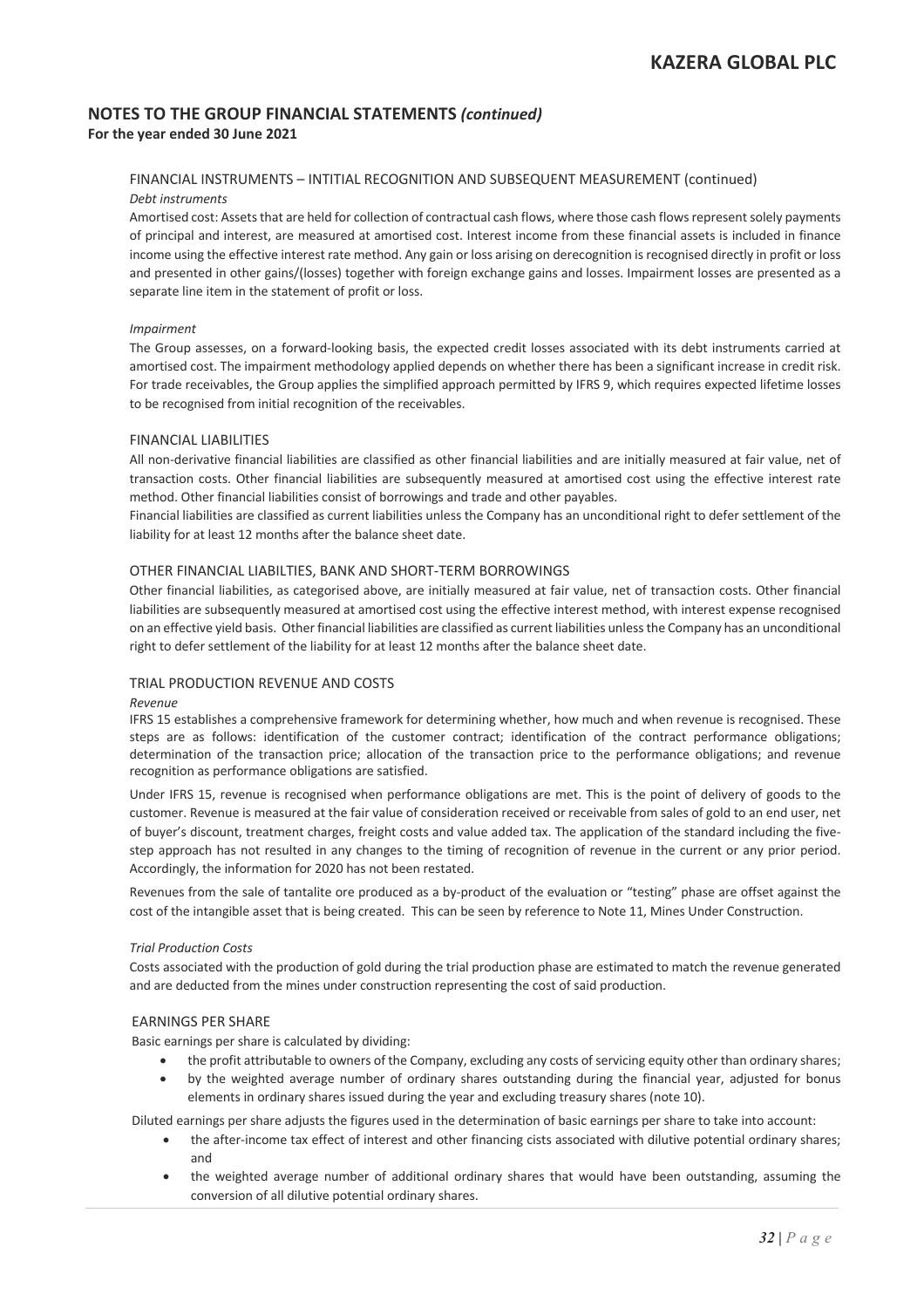### SEGMENTAL ANALYSIS

Under IFRS 8 operating segments are considered to be components of an entity about which separate financial information is available that is evaluated regularly by the chief operating decision maker in deciding how to allocate resources and assessing performance. The Company's chief operating decision maker is the Board of Directors. At present, and for the period under review, the Company's reporting segments are the tantalite mining operation in Namibia and the diamond mining operation in South Africa.

### **3 CRITICAL ACCOUNTING JUDGEMENTS AND ESTIMATIONS**

In the application of the Group's accounting policies, which are described in Note 2, the Directors are required to make judgements, estimates and assumptions that affect the application of policies and reported amounts of assets and liabilities, income and expenses. The estimates and associated assumptions are based on historical experience and various other factors that are believed to be reasonable under the circumstances, the results of which form the basis of making the judgements about carrying values of assets and liabilities that are not readily apparent from other sources. Actual results may differ from these estimates.

#### **Valuation of options**

The valuation of the options involves making a number of critical estimates relating to price volatility, future dividend yields, expected life of the options and forfeiture rates. These assumptions and valuation methodology adopted have been described in more detail in Note 22. The estimates and assumptions could materially affect the Income Statement.

#### **Carrying value of mines under construction (Note 11)**

The Group tests annually whether its mines under construction have suffered any impairment and management make judgements in this respect. The judgements are based on the recoverable amounts of cash generating units ("CGUs") which are determined based on value in use calculations which require the use estimates and assumptions such as long-term commodity prices and recovery rates, discount rates, operating costs and therefore expected margins and future capital requirements. These estimates and assumptions are subject to risk and uncertainty and therefore there is a possibility that changes in circumstances will impact the recoverable amount.

In assessing the carrying amounts of its tantalite mine under construction, the Directors have conducted a feasibility study in conjunction with an independently prepared mineral resource estimate. The period used in management's assessment is the anticipated life of the mine to the expiration of the licence. A discount rate of 15% has been applied. The mineral resource report concluded on an inferred 297,600 tonnes of tantalum pentoxide within the White City Tantalum Mineral Resource Area. These estimates are consistent with external sources of information. The three principal variables in the Company's forecasts are as follows: resources, pricing and operational efficiency. In reviewing sensitivities, the following should be considered: a further 622,200 tonnes of lithium and tantalite resources have been identified at Purple Haze and Homestead in addition to the resources at White City, the Company's financial forecasts assume a 65% operational efficiency and resources are forecast to be sold on long term contracts to end users reducing commodity risk.

In assessing the carrying amounts of its diamond operations, the Company has commissioned an independent feasibility study which has concluded that the market value of its operations is significantly greater than carrying value.

#### **Investment in subsidiaries**

The investments in subsidiaries are recognised at cost less accumulated impairments. Details of the investments are listed in Note 13.

Upon acquisition, the excess of the sum of the consideration transferred over the net of the acquisition-date amounts of the identifiable assets acquired and the liabilities assumed, is recognised under mines under construction.

Any potential impairments to the investments in subsidiaries are measured in line with the impairment of mines under construction in the paragraph above.

The Directors are confident that the future operational cashflows forecast to be generated from the sale of diamonds, tantalum and HMS will be sufficient to repay the intergroup loans.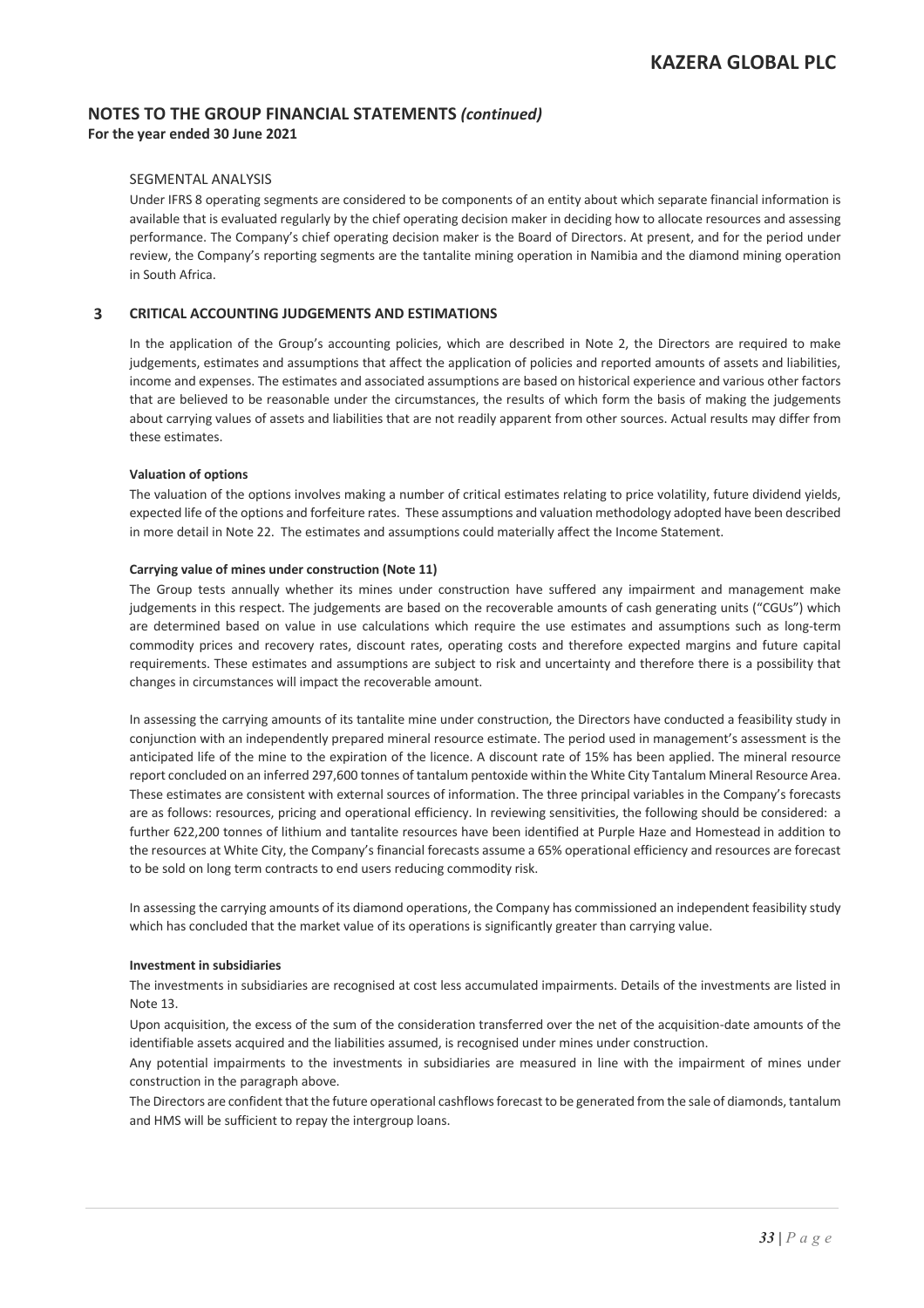### **4 SEGMENTAL REPORTING**

The Directors are of the opinion that under IFRS 8 – Operating Segments the Group operates in three primary business segments; being holding company expenses, tantalite mining and diamond mining activities. The secondary segment is geographic. Pre-production/ trial revenue earned during the year ended 30 June 2021 were from immaterial sales to Alexkor and JAE Mining.

The Group's losses and net assets by primary business segments are shown below.

### **Segmentation by continuing business**

|                                  | Year ended   | Year ended   |
|----------------------------------|--------------|--------------|
|                                  | 30 June 2021 | 30 June 2020 |
| Profit/ (loss) before income tax | £'000        | £'000        |
| Holding company                  | (424)        | (58)         |
| Tantalite mining activity        | (506)        | (953)        |
| Diamond mining activity          | (234)        | (9)          |
|                                  | (1, 164)     | (1,020)      |

| Net assets /(liabilities) | Year ended<br>30 June 2021<br>£'000 | Year ended<br>30 June 2020<br>£'000 |
|---------------------------|-------------------------------------|-------------------------------------|
| Holding company           | 10,303                              | 10,379                              |
| Tantalite mining activity | (5,280)                             | (6, 433)                            |
| Diamond mining activity   | (300)                               | (104)                               |

### **Segmentation by geographical area**

|                        | Year ended   | Year ended   |
|------------------------|--------------|--------------|
|                        | 30 June 2021 | 30 June 2020 |
| Loss before income tax | £'000        | £'000        |
| United Kingdom         | (424)        | (58)         |
| Namibia                | (506)        | (953)        |
| South Africa           | (234)        | (9)          |
|                        | (1, 164)     | (1,020)      |

|                           | Year ended   | Year ended   |
|---------------------------|--------------|--------------|
|                           | 30 June 2021 | 30 June 2020 |
| Net assets /(liabilities) | £'000        | £'000        |
| United Kingdom            | 10,303       | 10,379       |
| Namibia                   | (5,280)      | (6, 433)     |
| South Africa              | (300)        | (104)        |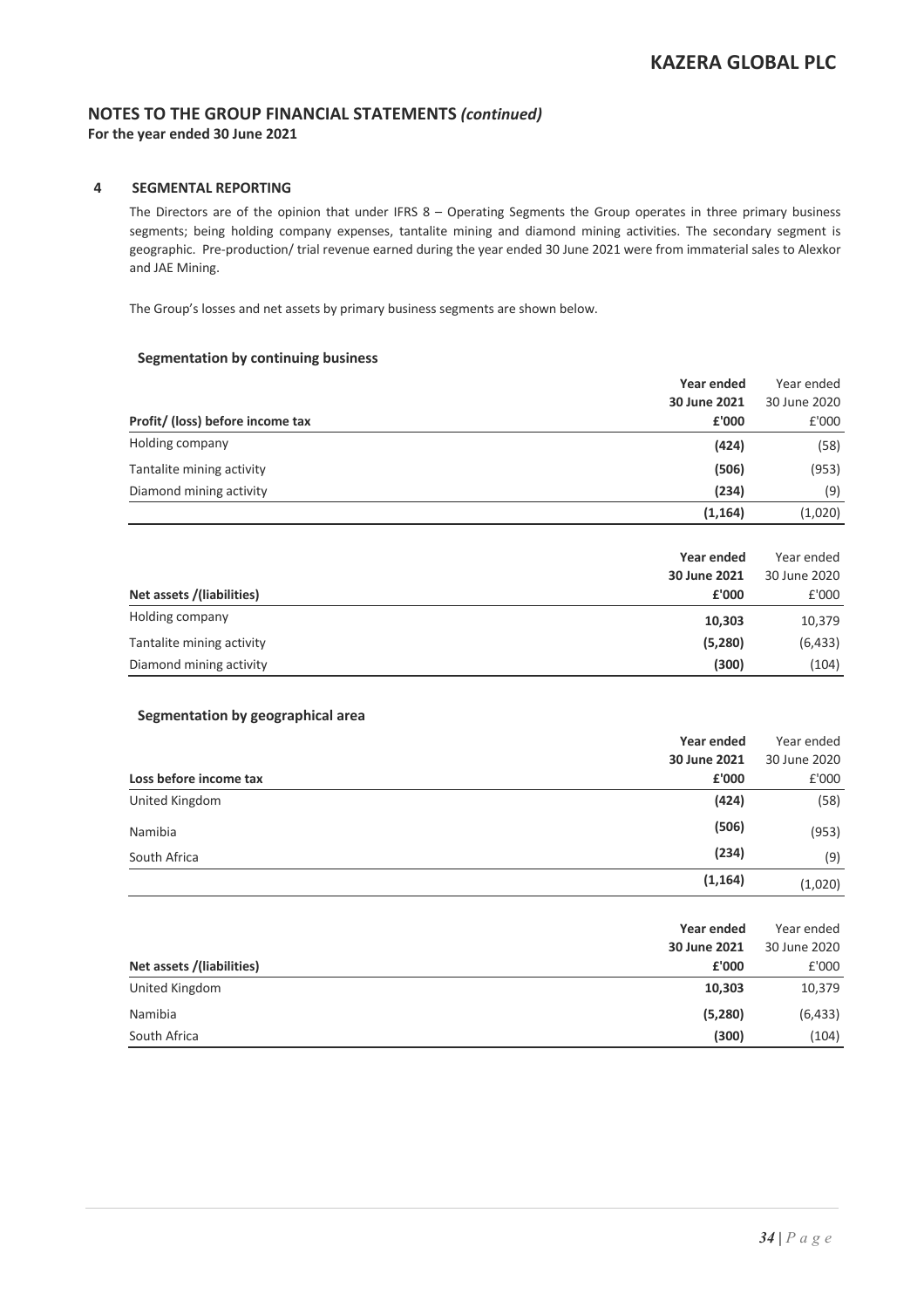### **5 REVENUE**

| Year ended                      |    | Year ended   |
|---------------------------------|----|--------------|
| 30 June 2021                    |    | 30 June 2020 |
| £'000                           |    | £'000        |
| Revenue from external customers | 55 | $\equiv$     |

Revenues of £55,000 were derived from customers in South Africa, for the sale of the by-products of testing and evaluation activities in Deep Blue Minerals Limited. The revenues were derived from pre-production activities and have been considered against the Mines Under Construction intangible asset recognised in the Group, (Note 11).

### **6 OPERATING LOSS**

|                                                         | Year ended   | Year ended   |
|---------------------------------------------------------|--------------|--------------|
|                                                         | 30 June 2021 | 30 June 2020 |
|                                                         | £'000        | £'000        |
| Loss for the period has been arrived at after charging: |              |              |
| Staff costs as per Note 8 below                         | 577          | 410          |
| Auditors' remuneration                                  | 40           | 35           |
| Depreciation of property, plant and equipment           | 126          | 85           |
| Share-based payment expense                             | 172          | 114          |

### **7 AUDITORS' REMUNERATION**

The analysis of auditors' remuneration is as follows:

|                                                                                         | Year ended   | Year ended   |
|-----------------------------------------------------------------------------------------|--------------|--------------|
|                                                                                         | 30 June 2021 | 30 June 2020 |
|                                                                                         | £'000        | f'000        |
|                                                                                         |              |              |
| Fees payable to the Group's auditors for the audit of the Group's annual accounts       | 40           | 32           |
| Total audit fees                                                                        | 40           | 32           |
| Fees payable to the Group auditor and their associates for other services to the Group: |              |              |
| Tax services                                                                            |              | 3            |
|                                                                                         | 40           | 35           |

### **8 STAFF COSTS**

The average monthly number of employees (including executive directors) for the continuing operations was:

|                                                       | <b>Year ended</b> | Year ended   |
|-------------------------------------------------------|-------------------|--------------|
|                                                       | 30 June 2021      | 30 June 2020 |
|                                                       | <b>Number</b>     | Number       |
| Group total staff                                     | 16                | 8            |
|                                                       |                   |              |
|                                                       | £'000             | £'000        |
|                                                       |                   |              |
| Wages and salaries                                    | 367               | 279          |
| Share based payment in respect of exercise of options | 172               | 114          |
| Other benefits                                        | 2                 | 5            |
| Social security costs                                 | 36                | 12           |
|                                                       | 577               | 410          |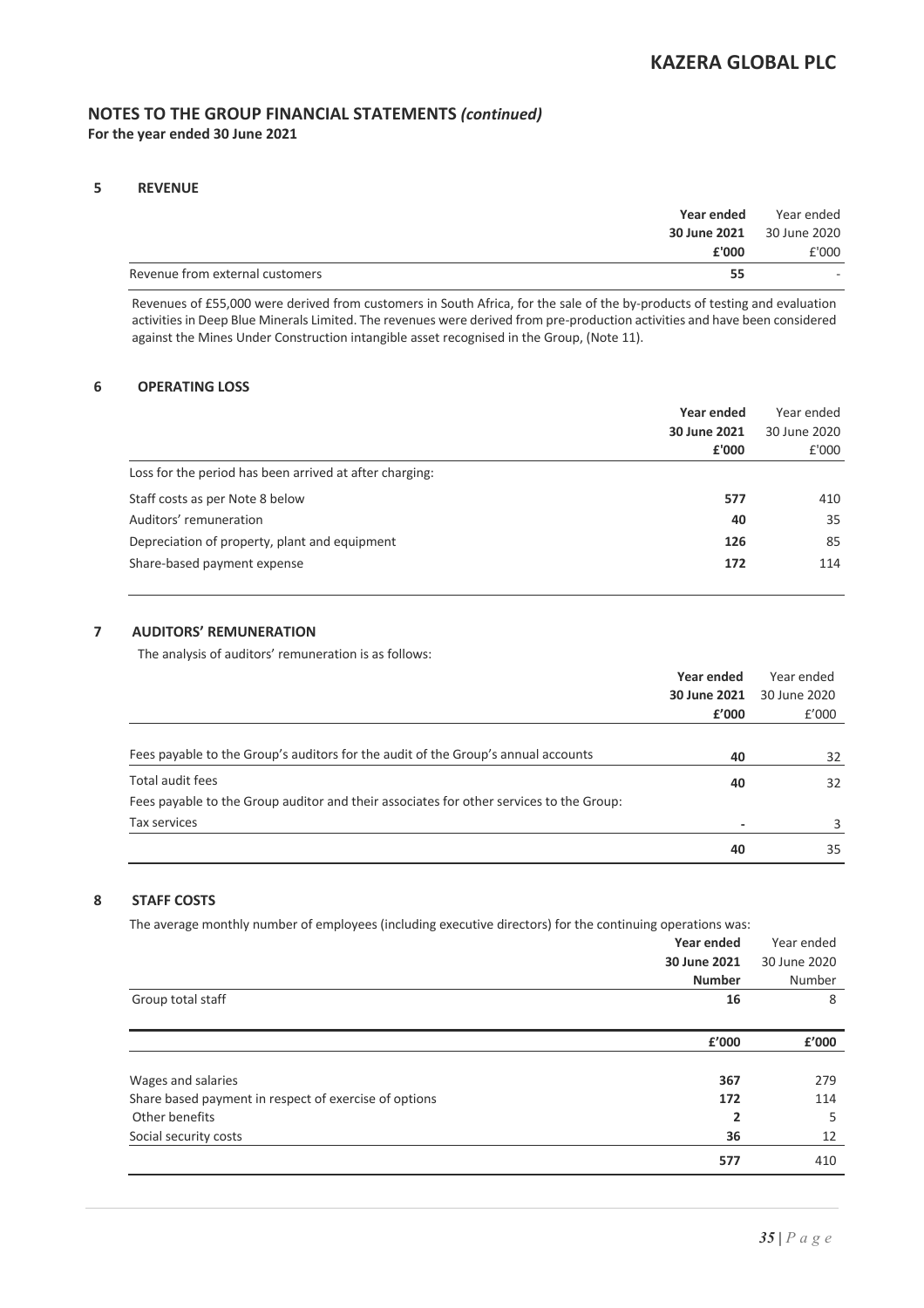### **8 STAFF COSTS (continued)**

### **DIRECTORS' EMOLUMENTS**

An analysis of the directors' emoluments and pension entitlements and their interest in the share capital of the Company is contained in the Directors' Remuneration report accompanying these financial statements. All emoluments are short term in nature and the Directors are considered to key management.

### **9 TAXATION**

The weighted average applicable tax rate of 28.17% (2020: 28.25%) is a combination of the rates used in the UK, Namibia and South Africa.

|                                                              | Year ended   | Year ended   |
|--------------------------------------------------------------|--------------|--------------|
|                                                              | 30 June 2021 | 30 June 2020 |
|                                                              | £'000        | £'000        |
| Analysis of income tax expense:                              |              |              |
| Current tax                                                  |              |              |
| Deferred tax                                                 | ٠            |              |
| Total income tax expense                                     | ٠            |              |
|                                                              |              |              |
| Loss on continuing operations before tax                     | (1, 164)     | (1,020)      |
| Tax at the weighted average tax rate of 28.25% (2020 28.25%) | (329)        | (288)        |
| Effects of:                                                  |              |              |
| Expenses not deductible for tax purposes                     | 1            | 1            |
| Unutilised tax losses carried forward                        | 328          | 287          |
| Tax charge for period                                        |              |              |

The taxation charge in future periods will be affected by any changes to the corporation tax rates in force in the countries in which the Group operates.

At 31 December 2021, the Group had unutilised tax losses of £5,497,000 (2020: £5,169,000).

### **10 EARNINGS PER SHARE**

The calculation of basic earnings per share is based on the following data:

|                                                                                 | Year ended   | Year ended   |
|---------------------------------------------------------------------------------|--------------|--------------|
|                                                                                 | 30 June 2021 | 30 June 2020 |
|                                                                                 | £'000        | f'000        |
| Loss for the year attributable to owners of the Company                         | (1, 164)     | (769)        |
|                                                                                 |              |              |
| Weighted average number of ordinary shares in issue for basic and fully diluted |              |              |
| earnings                                                                        | 686,324,120  | 369,151,344  |
| EARNINGS PER SHARE (PENCE PER SHARE)                                            |              |              |
| <b>BASIC AND FULLY DILUTED:</b>                                                 |              |              |
| - from continuing and total operations                                          | (0.17)       | (0.21)       |

The Company has outstanding warrants and options as disclosed under Note 22 which may be dilutive in future periods. The effect in respect of the current year would have been anti-dilutive (reducing the loss per share) and accordingly is not presented.

In addition, the effect of the issue of ordinary shares shortly after year end, would also have been anti-dilutive, and accordingly is not considered. The issue however, may be dilutive in future periods.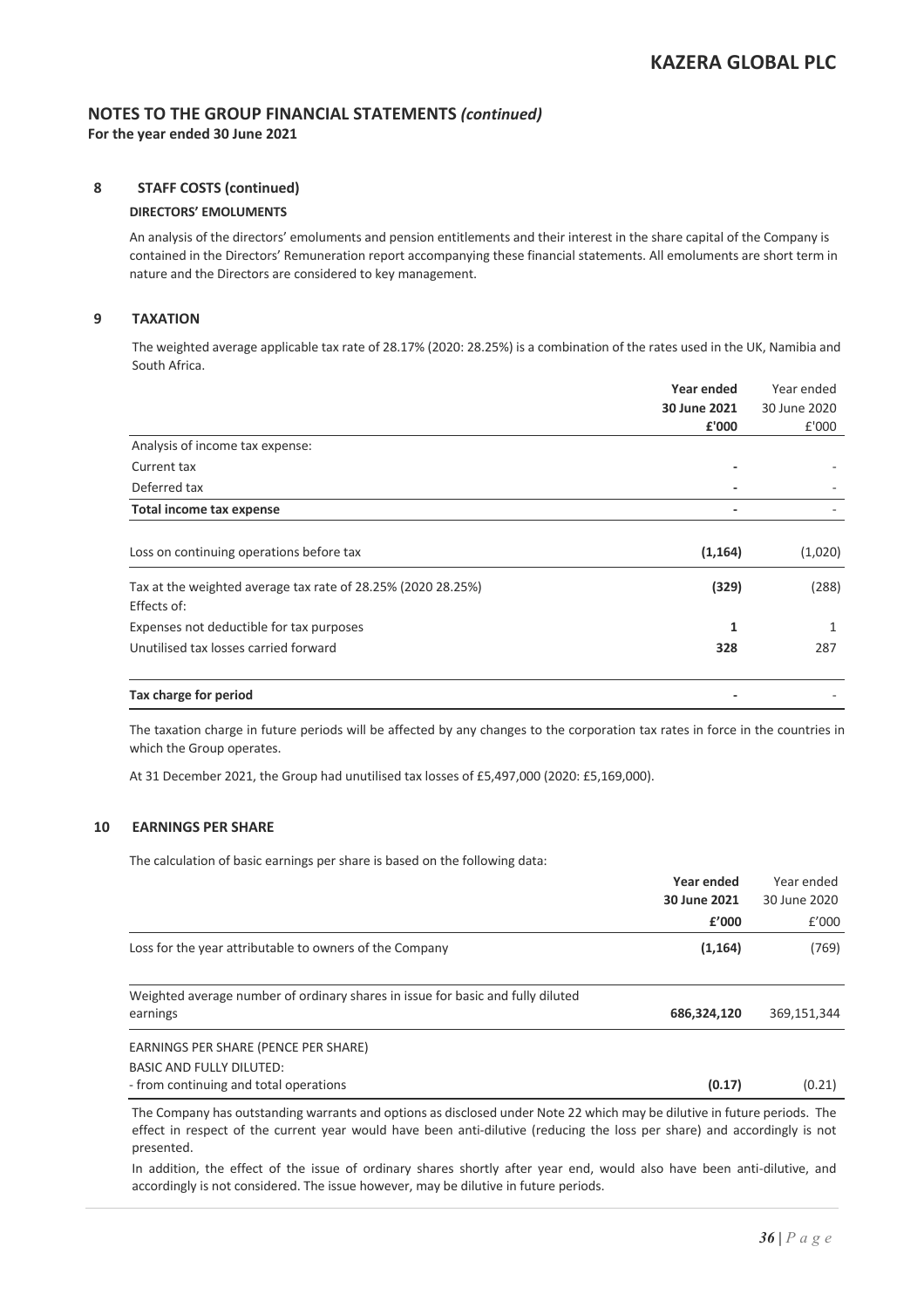### **11 MINES UNDER CONSTRUCTION**

|                                                 | <b>Construction in</b><br>progress | <b>Mining</b><br>licences | Total |  |
|-------------------------------------------------|------------------------------------|---------------------------|-------|--|
| <b>GROUP</b>                                    | f'000                              | £'000                     | £'000 |  |
| At 1 July 2019                                  | 2,402                              | 10                        | 2,412 |  |
| Recognised on acquisition of Deep Blue Minerals | 686                                | 23                        | 709   |  |
| Sale of by-products                             | (235)                              |                           | (235) |  |
| Exchange translation difference                 | (69)                               |                           | (69)  |  |
| At 30 June 2020                                 | 2,784                              | 33                        | 2,817 |  |
| Additions                                       | ٠                                  |                           |       |  |
| Trial production revenue                        | (55)                               |                           | (55)  |  |
| Exchange translation difference                 | 132                                | 3                         | 135   |  |
| At 30 June 2021                                 | 2,861                              | 36                        | 2,897 |  |

Revenues from the sale of the by-product of testing and evaluation activities have been offset against the costs of the intangible asset. These totalled £54,952 in the year (2020: £235,462).

### **12 PROPERTY, PLANT AND EQUIPMENT**

|                                 | <b>Leasehold land</b> | Plant &   | <b>Furniture &amp;</b> |              |
|---------------------------------|-----------------------|-----------|------------------------|--------------|
|                                 | & buildings           | machinery | equipment              | <b>Total</b> |
| <b>GROUP</b>                    | £'000                 | £'000     | £'000                  | £'000        |
| Cost                            |                       |           |                        |              |
| At 1 July 2019                  | 126                   | 1,004     | 40                     | 1,170        |
| Exchange translation difference | (1)                   | (110)     | (4)                    | (115)        |
| Additions                       |                       | 70        |                        | 70           |
| Cost at 30 June 2020            | 125                   | 964       | 36                     | 1,125        |
| Exchange translation difference |                       | 24        | 3                      | 27           |
| Additions                       |                       | 197       |                        | 197          |
| <b>Cost at 30 June 2021</b>     | 125                   | 1,185     | 39                     | 1,349        |
| Depreciation                    |                       |           |                        |              |
| At 1 July 2019                  | 25                    | 412       | 24                     | 461          |
| Exchange translation difference |                       | (52)      | (4)                    | (56)         |
| Charge for the year             | 5                     | 72        | 8                      | 85           |
| Depreciation at 30 June 2020    | 30                    | 432       | 28                     | 490          |
| Exchange translation difference | ÷                     | 16        | $\mathbf{1}$           | 17           |
| Charge for the year             | 5                     | 116       | 5                      | 126          |
| Depreciation at 30 June 2021    | 35                    | 564       | 34                     | 633          |
| Net book value at 30 June 2021  | 90                    | 621       | 5                      | 716          |
| Net book value at 30 June 2020  | 95                    | 532       | 8                      | 635          |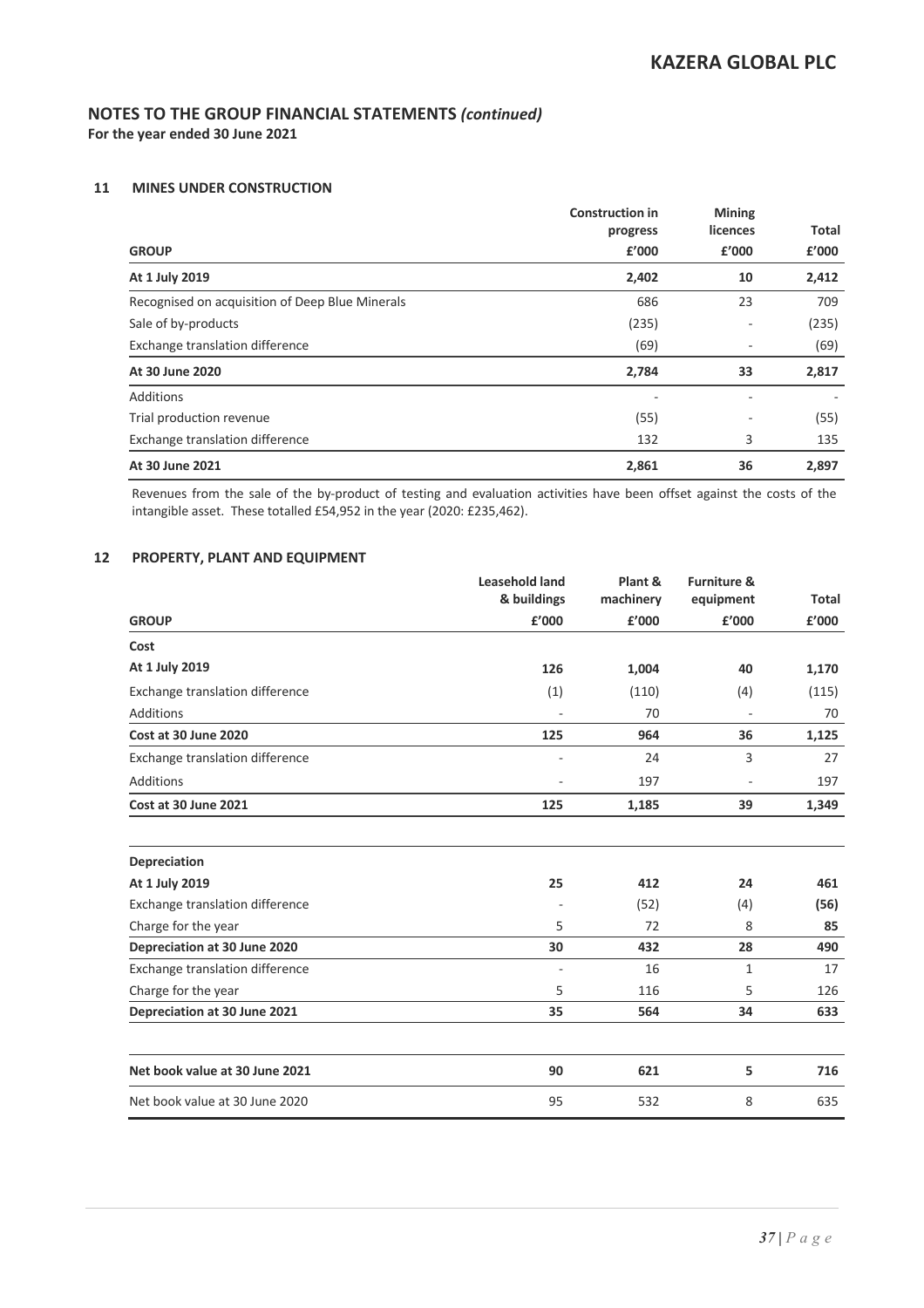### **13 INVESTMENT IN SUBSIDIARY UNDERTAKINGS**

The Company's investments in its subsidiary and associated undertakings

|                                                        | <b>Total</b> |
|--------------------------------------------------------|--------------|
| <b>COMPANY</b>                                         | £'000        |
| Cost and net book value                                |              |
| As at 1 July 2019                                      | 2,207        |
| Capitalisation of loan to Aftan                        | 281          |
| Acquisition of Deep Blue Minerals (Pty) Ltd            | 600          |
| Acquisition of 25% stake in African Tantalum (Pty) Ltd | 26           |
| As at 30 June 2020                                     | 3,114        |
| As at 30 June 2021                                     | 3,114        |

All principal subsidiaries of the Group are consolidated into the financial statements.

At 30 June 2021 the subsidiaries were as follows:

| <b>Subsidiary undertakings</b>          | Country of<br>registration | <b>Principal activity</b>    | <b>Holding</b>  | %    |
|-----------------------------------------|----------------------------|------------------------------|-----------------|------|
| African Tantalum (Pty) Ltd              | Namibia                    | Intermediate holding company | Ordinary shares | 100% |
| Namibia Tantalite Investments (Pty) Ltd | Namibia                    | Tantalite mining             | Ordinary shares | 100% |
| Tameka Shelf Company Four (Pty) Ltd     | Namibia                    | Mining licence holder        | Ordinary shares | 100% |
| Deep Blue Minerals (Pty) Ltd            | South Africa               | Mining licence holder        | Ordinary shares | 90%  |
| Kazera Trading Limited                  | UK                         | Dormant                      | Ordinary shares | 100% |

### **14 BUSINESS ACQUISITION**

On 17 June 2020, the Company acquired 90% of the issued share capital of Deep Blue Minerals (Pty) Ltd ("Deep Blue") for a consideration of £600,000.

In accordance with IFRS 3 'Business Combinations', this transaction has been accounted for using the acquisition method of accounting. The consolidated income statement for the year ended 30 June 2020 includes the results of Deep Blue from 17 June 2020, the date of the acquisition. The assets and liabilities of Deep Blue have been consolidated from the date of acquisition using the fair value of the assets and liabilities at that date. The recognised value of assets purchased were as follows:

|                                                                            | Total |
|----------------------------------------------------------------------------|-------|
|                                                                            | £'000 |
| Consideration – equity instruments                                         | 600   |
| <b>Total consideration</b>                                                 | 600   |
| Recognised amounts of identifiable assets acquired and liabilities assumed |       |
| Capitalised exploration                                                    | 24    |
| Cash and cash equivalents                                                  |       |
| Trade and other payables                                                   | (119) |
| Total identifiable net assets                                              | (95)  |
| Non-controlling interest                                                   | 9     |
| Recognised as Mines under Construction                                     | 686   |
| <b>Total</b>                                                               | 600   |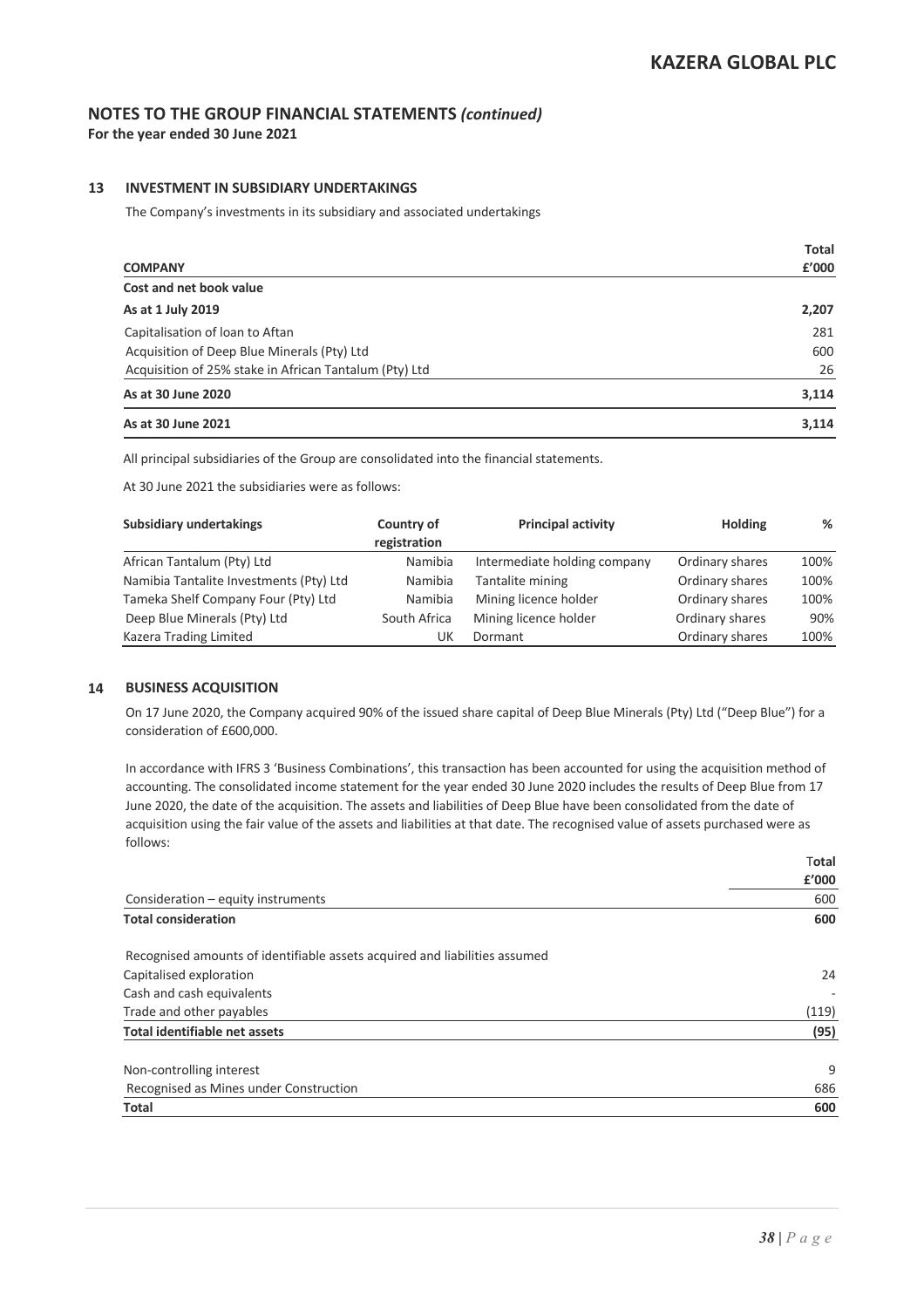**For the year ended 30 June 2021**

### **15 TRANSACTIONS WITH NON-CONTROLLING INTERESTS**

On 26 June 2020, the Company purchased an additional 25% of the issued share capital in African Tantalum (Pty) Ltd ("AFTAN") for £26,008. Immediately prior to the purchase, the carrying amount of the existing 25% non-controlling interest in AFTAN was £1,424,000. The Group recognised the decrease in non-controlling interests of £1,424,000 and a decrease in equity attributable to the owners of the parent of £1,450,000. The effect on the equity attributable to the owners of Kazera Global plc during the year is summarised as follows:

|                                                                                  | Total   |
|----------------------------------------------------------------------------------|---------|
|                                                                                  | £,000   |
| Carrying amount of non-controlling interests acquired                            | 1.424   |
| Consideration paid to non-controlling interests                                  | (1,450) |
| Excess of consideration paid recognised in the transactions with non-controlling | (26)    |
| interests reserve within equity                                                  |         |

### **16 LONG-TERM LOAN**

|                                                | Loan to Aftan   | Loan to Deep             |              |
|------------------------------------------------|-----------------|--------------------------|--------------|
|                                                | <b>Tantalum</b> | <b>Blue Minerals</b>     | <b>Total</b> |
| <b>COMPANY</b>                                 | £'000           | £'000                    | £'000        |
| As at 1 July 2019                              | 5,984           | $\overline{\phantom{a}}$ | 5,984        |
| Part capitalisation of loan to Aftan (note 13) | (281)           | ٠                        | (281)        |
| Increase in loan                               | 1,026           | 102                      | 1,128        |
| As at 30 June 2020                             | 6,729           | 102                      | 6,831        |
| Increase in Ioan                               | 416             | 397                      | 813          |
| As at 30 June 2021                             | 7,145           | 499                      | 7,644        |

During the year ended 30 June 2020, approximately 25% of the intercompany loan was converted into shares in Aftan. The intercompany loan to Aftan bears interest at 12% p.a. The Directors are confident that the future operational cashflows forecast to be generated from the sale of diamonds, tantalum and HMS will be sufficient to repay the intergroup loans.

### **17 TRADE AND OTHER RECEIVABLES**

|                                | <b>GROUP</b> |       |       | <b>COMPANY</b> |  |
|--------------------------------|--------------|-------|-------|----------------|--|
|                                | 2021         | 2020  | 2021  | 2020           |  |
|                                | £'000        | £'000 | £'000 | £'000          |  |
| Other receivables              | 162          | 177   | 17    | 100            |  |
| Prepayments and accrued income | 6            | 12    | 6     | 12             |  |
|                                | 168          | 189   | 23    | 112            |  |

The Directors consider the carrying amount of intercompany loans and other receivables approximates to their fair value.

#### **18 CASH AND CASH EQUIVALENTS**

|                           | <b>GROUP</b> |       |       | <b>COMPANY</b> |  |
|---------------------------|--------------|-------|-------|----------------|--|
|                           | 2021         | 2020  | 2021  | 2020           |  |
|                           | £'000        | f'000 | f'000 | £'000          |  |
| Cash and cash equivalents | 47           | 425   |       | 401            |  |

Cash and cash equivalents (which are presented as a single class of asset on the face of the balance sheet) comprise cash at bank and other short term, highly liquid investments with a maturity of three months or less.

The Directors consider the carrying amount of cash and cash equivalents approximates to their fair value.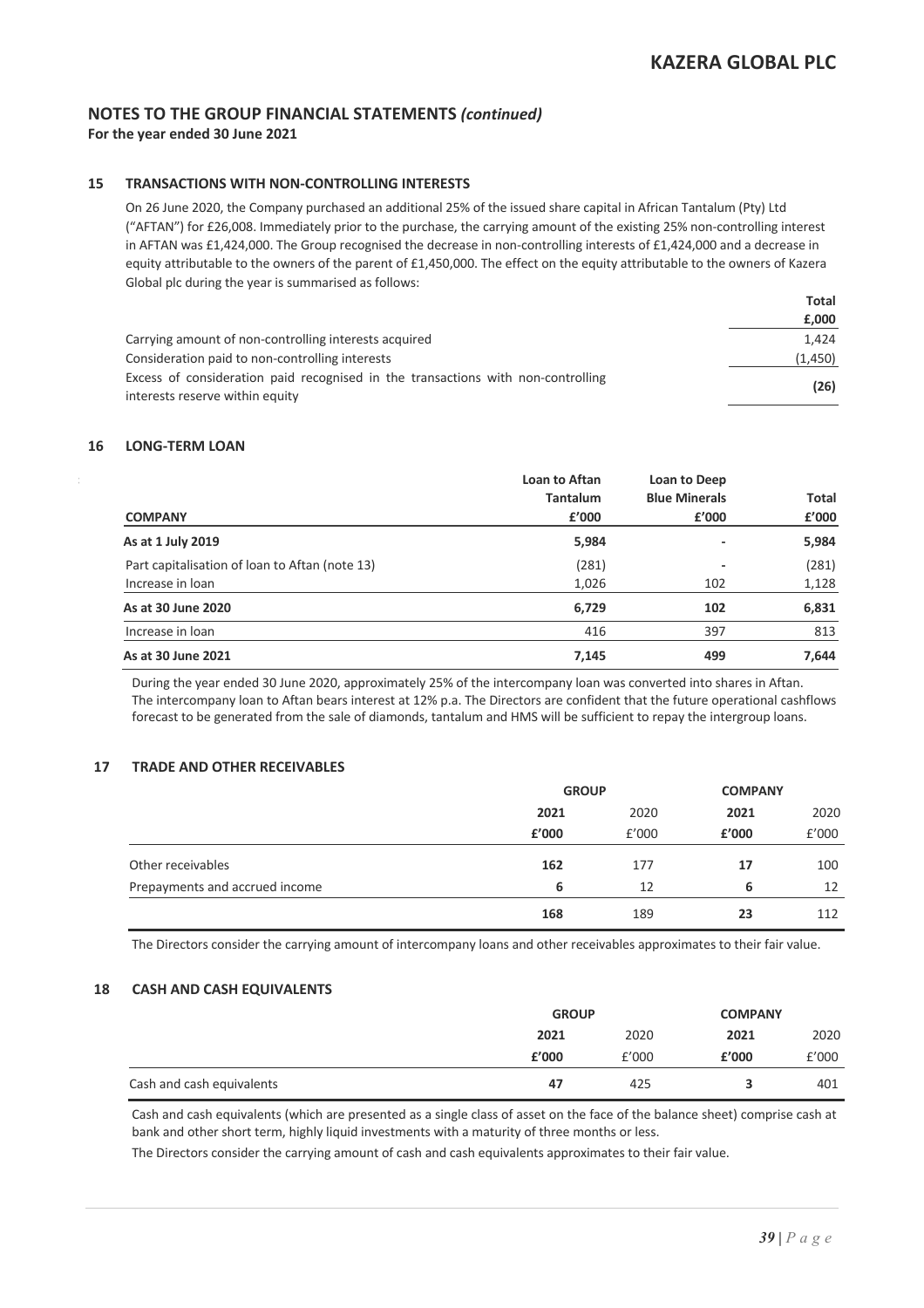### **19 TRADE AND OTHER PAYABLES**

|                                | <b>GROUP</b> |                          | <b>COMPANY</b> |       |
|--------------------------------|--------------|--------------------------|----------------|-------|
|                                | 2021         | 2020                     | 2021           | 2020  |
|                                | £'000        | £'000                    | £'000          | £'000 |
| <b>Current Liabilities</b>     |              |                          |                |       |
| Trade payables                 | 128          | 46                       | 108            | 23    |
| Other payables                 | 7            | 123                      | 3              |       |
| Accruals                       | 74           | 55                       | 69             | 56    |
|                                | 209          | 224                      | 180            | 79    |
| <b>Non-Current Liabilities</b> |              |                          |                |       |
| Other payables                 | 220          | -                        | 90             |       |
| Accruals                       | 211          | $\overline{\phantom{0}}$ | 211            | ٠     |
|                                | 431          | $\overline{\phantom{0}}$ | 301            |       |

The Directors consider the carrying amount of trade payables approximates to their fair value.

### **20 PROVISIONS**

|                                | <b>GROUP</b> |                          | <b>COMPANY</b>           |       |
|--------------------------------|--------------|--------------------------|--------------------------|-------|
|                                | 2021         | 2020                     | 2021                     | 2020  |
|                                | £'000        | f'000                    | £'000                    | £'000 |
| Mine rehabilitation provision  | 45           | ٠                        | -                        |       |
| Mine decommissioning provision | 10           | ٠                        | -                        | ۰     |
|                                | 55           | $\overline{\phantom{a}}$ | $\overline{\phantom{0}}$ | -     |

The provisions for mine rehabilitation and decommissioning represents the management's best estimate of the costs which will be incurred in the future to meet the Group's obligations under existing Namibian law and the terms of the Group's mining and other licences and contractual arrangements. Estimates are based upon costs that are regularly reviewed and adjusted as new information becomes available. The current estimate was discounted at a rate of 7.50% and the liabilities become payable in the next five years being licence validity period.

### **21 SHARE CAPITAL AND SHARE PREMIUM**

|                                           | Number of<br>ordinary shares | Price per<br>Share (pence) | <b>Nominal value</b><br>£'000 | Share premium<br>£'000 |
|-------------------------------------------|------------------------------|----------------------------|-------------------------------|------------------------|
| <b>ISSUED AND FULLY PAID:</b>             |                              |                            |                               |                        |
| At 1 July 2019, shares of 1p each         | 286,561,208                  | 1 pence                    | 2,866                         | 14,307                 |
| 27 August 2019 - Share split              |                              |                            |                               |                        |
| Ordinary shares                           | 286,561,208                  | 0.1                        | 286                           |                        |
| Deferred shares                           | 286,561,208                  | 0.9                        | 2,580                         |                        |
|                                           | 286,561,208                  |                            | 2,866                         | 14,307                 |
| Share issues, net of share issue<br>costs | 388,866,666                  | 0.1                        | 389                           | 1,404                  |
| At 30 June 2020                           | 675,427,874                  |                            | 3,255                         | 15,711                 |
| Share issues                              | 24,339,780                   | 0.1                        | 24                            | 152                    |
| At 20 June 2021                           | 699,767,653                  |                            | 3,279                         | 15,863                 |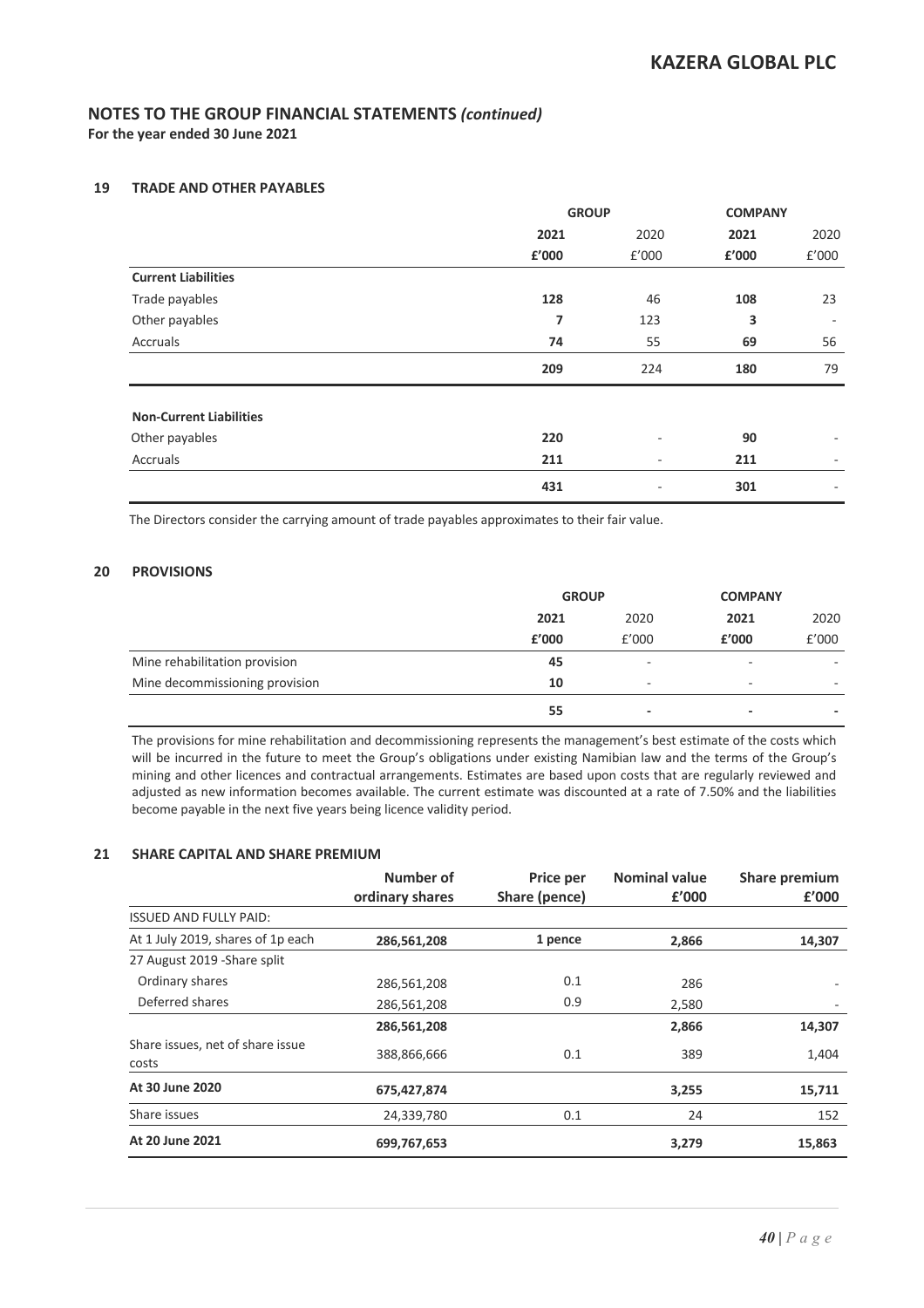### **21 SHARE CAPITAL AND SHARE PREMIUM (continued)**

### **Share issues**

On 2 July 2020, a total of 5,023,114 new ordinary shares were issued, being 4,523,114 shares at 0.58 pence per share and 500,000 shares at 0.5 pence per share.

On 7 July 2020, 800,000 new ordinary shares were issued to outstanding creditors at 0.5 pence per share.

On 5 February 2021, 5,000,000 new ordinary shares were issued at a price of 0.3 pence per share for warrants exercised.

On 18 February 2021, 1,666,666 new ordinary shares were issued at a price of 0.6 pence per share for warrants exercised.

On 31 March 2021, 5,250,000 new ordinary shares were issued at a price of 1.0 pence per share for warrants exercised.

On 14 April 2021, 1,500,000 new ordinary shares were issued at a price of 1.0 pence per share for warrants exercised.

On 21 April 2021, 1,100,000 new ordinary shares were issued at a price of 1.0 pence per share for warrants exercised.

On 5 May 2021, 4,000,000 new ordinary shares were issued at a price of 1.0 pence per share for warrants exercised.

#### **Reserves**

The Group's reserves are made up as follows:

**Share capital**: Represents the nominal value of the issued share capital.

**Share premium account**: Represents amounts received in excess of the nominal value on the issue of share capital less any costs associated with the issue of shares.

**Capital redemption reserve**: Reserve created on the redemption of the Company's shares

**Share option reserve:** Reserve created for the equity settled share option scheme (note 22)

**Currency translation reserve:** Reserve arising from the translation of foreign subsidiaries at consolidation. The total movement in the foreign currency translation reserve was presented in both the Statement of Changes in Equity and in Other Comprehensive Income in the current year. During the prior year, this movement was presented in the Statement of Changes in Equity.

**Retained earnings**: Represents accumulated comprehensive income for the year and prior periods.

### **22 SHARE-BASED PAYMENTS**

#### **Equity-settled share option scheme**

The Company operates share-based payment arrangements to incentivise directors by the grant of share options. Equitysettled share-based payments are measured at fair value (excluding the effect of non-market based vesting conditions) at the date of grant. The fair value determined at the grant date of the equity-settled share-based payments is expensed on a straightline basis over the vesting period, based on the Company's estimate of shares that will eventually vest and adjusted for the effect of non-market based vesting conditions.

On 21 December 2018, 10,000,000 options were granted to L. Johnson, vesting on 21 December 2021 at an exercisable at 1.75p per share.

On 2 October 2019, 3,333,333 share warrants were issued granted to Peterhouse Capital Limited, at an exercise price of 0.6p per share.

On 23 March 2020, a total of 66,666,667 share warrants were issued to G Clarke (8,333,333), N Harrison (8,333,333) and R Jennings (50,000,000) at an exercise price of 0.3p per share.

On 4 June 2020, a total of 26,500,000 share options were issued to G Clarke (5,000,000), N Harrison (5,000,000), L Johnson (5,000,000), D Edmonds (10,000,000) and B James (1,500,000) at an exercise price of 1p per share.

The fair value of the options has been calculated using the Black-Scholes valuation model. The assumptions used in the fair value calculation were as follows:

| Date of grant           | 21 Dec 2018 | 2 Oct 2019 | 23 Mar 2020 | 4 Jun 2020 |
|-------------------------|-------------|------------|-------------|------------|
| Number of options       | 10,000,000  | 3,333,333  | 66,666,667  | 26,500,000 |
| Exercise price (pence)  | 1.75p       | 0.6p       | 0.3p        | 1p         |
| Risk free interest (%)  | 0.5%        | 0.5%       | 0.5%        | 0.5%       |
| Expected volatility (%) | 50%         | 50%        | 50%         | 50%        |
| Expected life (years)   | 3.66        | 2.9        |             | 5          |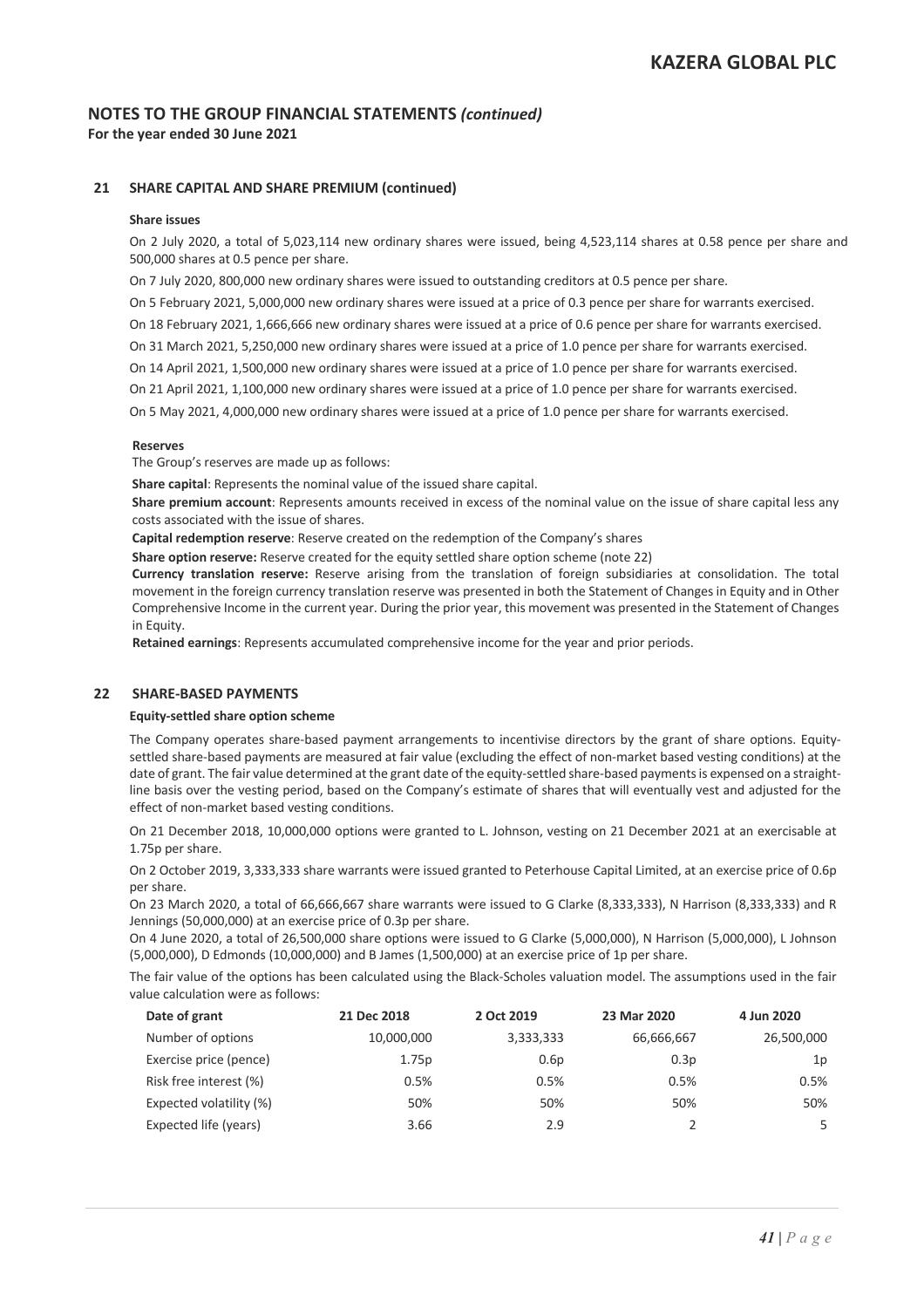### **22 SHARE-BASED PAYMENTS (continued)**

The total share-based payment expense recognised in the income statement for the year ended 30 June 2021 in respect of the share options granted was £172,000 (2020: £114,000).

The share options are only exercisable when NTI have entered full production for at least six months.

The total share options at 30 June 2021 are as follows:

|                     | <b>Number</b> | <b>Exercise</b> | <b>Vesting</b> | <b>Expiry</b> |
|---------------------|---------------|-----------------|----------------|---------------|
|                     |               | price           | date           | date          |
| At 1 July 2019      | 10,000,000    | 1.75p           | 21.12.2021     | 21.12.2023    |
| Granted             | 26,500,000    | 1p              | 03.06.2025     | 03.06.2025    |
| Granted             | 66,666,667    | 0.3p            | 23.03.2022     | 23.03.2022    |
| Granted             | 3,333,333     | 0.6p            | 23.09.2022     | 23.09.2022    |
| At 30 June 2020     | 106,500,000   |                 |                |               |
| Granted/(Exercised) | (5,000,000)   |                 |                |               |
| At 30 June 2021     | 101,500,000   |                 |                |               |

### **23 FINANCIAL INSTRUMENTS**

The Group's financial instruments comprise borrowings, cash and various items, such as trade receivables and trade payables that arise directly from its operations. The main purpose of these financial instruments is to raise finance for the Group's operations.

### FINANCIAL ASSETS BY CATEGORY

Financial assets included in the Statement of financial position and the headings in which they are included are as follows:

|                                     | 2021  | 2020  |
|-------------------------------------|-------|-------|
|                                     | £'000 | £'000 |
| Financial assets at amortised cost: |       |       |
| Cash and cash equivalents           | 47    | 425   |
| Loans and receivables               | 162   | 177   |
|                                     | 209   | 602   |

#### FINANCIAL LIABILITIES BY CATEGORY

Financial liabilities included in the Statement of financial position and the headings in which they are included are as follows:

|                                          | 2021  | 2020  |
|------------------------------------------|-------|-------|
|                                          | £'000 | £'000 |
| Financial liabilities at amortised cost: |       |       |
| Trade and other payables                 | 209   | 224   |
|                                          | 209   | 224   |

The following table details the Group's remaining contractual maturity for its non-derivative financial liabilities with agreed repayment periods. The table has been drawn up based on the undiscounted cash flows of financial liabilities based on the earliest repayment date on which the Group can be required to pay. The table includes both interest and principal cash flows. To the extent that interest flows are floating rate, the undiscounted amount is derived from the interest rate curves at the balance sheet date. The contractual maturity is based on the earliest date on which the Group may be required to pay.

|                                       | Less than<br>1 month     | 1-3 months               | 3 months<br>to 1 year | 1-5 years | Over 5 years |
|---------------------------------------|--------------------------|--------------------------|-----------------------|-----------|--------------|
|                                       | f'000                    | f'000                    | £'000                 | £'000     | £'000        |
| 30 June 2021<br>Non-interest bearing: |                          |                          |                       |           |              |
| Trade and other payables              | $\overline{\phantom{0}}$ | 209                      | ۰                     | –         |              |
| Short term borrowings                 |                          | $\overline{\phantom{a}}$ | –                     | –         |              |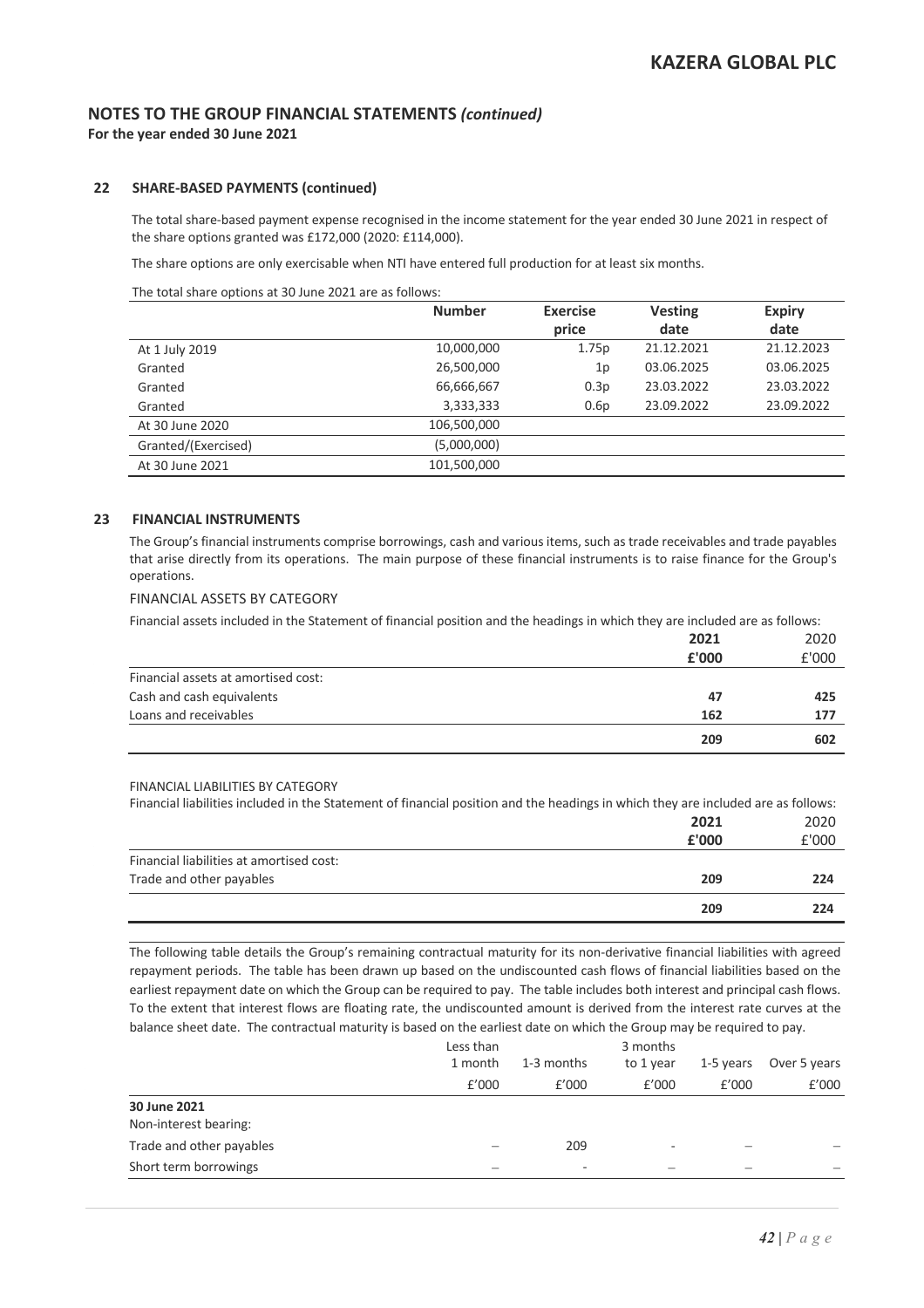**For the year ended 30 June 2021**

### **23 FINANCIAL INSTRUMENTS (continued)**

|                          | Less than<br>1 month | 1-3 months | 3 months<br>to 1 year | 1-5 years | Over 5 years |
|--------------------------|----------------------|------------|-----------------------|-----------|--------------|
|                          | f'000                | f'000      | £'000                 | £'000     | £'000        |
| 30 June 2020             |                      |            |                       |           |              |
| Non-interest bearing:    |                      |            |                       |           |              |
| Trade and other payables | –                    | 224        | –                     | –         |              |
| Short term borrowings    | –                    |            |                       |           |              |

### **24 RISK MANAGEMENT OBJECTIVES AND POLICIES**

The Group is exposed to a variety of financial risks which result from both its operating and investing activities. The Group's risk management is coordinated by the Board of Directors, and focuses on actively securing the Group's short to medium term cash flows by minimising the exposure to financial markets.

The main risks the Group are exposed to through its financial instruments and the operations of the Group are credit risk, foreign currency risk, liquidity risk and market price risk. These risks are managed by the Group's finance function together with the Board of Directors.

### **Capital risk management**

The Group's objectives when managing capital are:

- to safeguard the Group's ability to continue as a going concern, so that it continues to provide returns and benefits for shareholders;
- to support the Group's growth; and
- to provide capital for the purpose of strengthening the Group's risk management capability.

The Group actively and regularly reviews and manages its capital structure to ensure an optimal capital structure and equity holder returns, taking into consideration the future capital requirements of the Group and capital efficiency, prevailing and projected profitability, projected operating cash flows, projected capital expenditures and projected strategic investment opportunities. Management regards total equity as capital and reserves, for capital management purposes.

#### **Credit risk**

The Company's principal financial assets are bank balances and cash and other receivables, which represent the Company's maximum exposure to credit risk in relation to financial assets. The credit risk on liquid funds is limited because the counterparties are banks with high credit ratings assigned by international credit rating agencies.

The Group's maximum exposure to credit risk is £46,780 (2020: £424,920) comprising cash and cash equivalents.

#### **Liquidity risk**

Liquidity risk arises from the possibility that the Group might encounter difficulty in settling its debts or otherwise meeting its obligations related to financial liabilities. The Group manages this risk through maintaining a positive cash balance and controlling expenses and commitments. The Directors are confident that adequate resources exist to finance current operations.

#### **Foreign Currency risk**

The Group undertakes transactions denominated in foreign currencies. Hence, exposures to exchange rate fluctuations arise. Following the acquisition of African Tantalum (Pty) Ltd. Ltd, the Group's major activity is now in Namibia, bringing exposure to the exchange rate fluctuations of GBP/£ Sterling with the Namibian Dollar and South African Rand, the currencies in which most of the operating costs are denominated. At the year end the value of assets denominated in these currencies was such that the resulting exposure to exchange rate fluctuations was not material to the Group's operations.

Exchange rate exposures are managed within approved policy parameters. The Group has not entered into forward exchange contracts to mitigate the exposure to foreign currency risk.

The Directors consider the assets most susceptible to foreign currency movements to be the Investment in Subsidiaries. Although these investments are denominated in South African Rands their value is dependent on the global market value of the available Tantalite resources.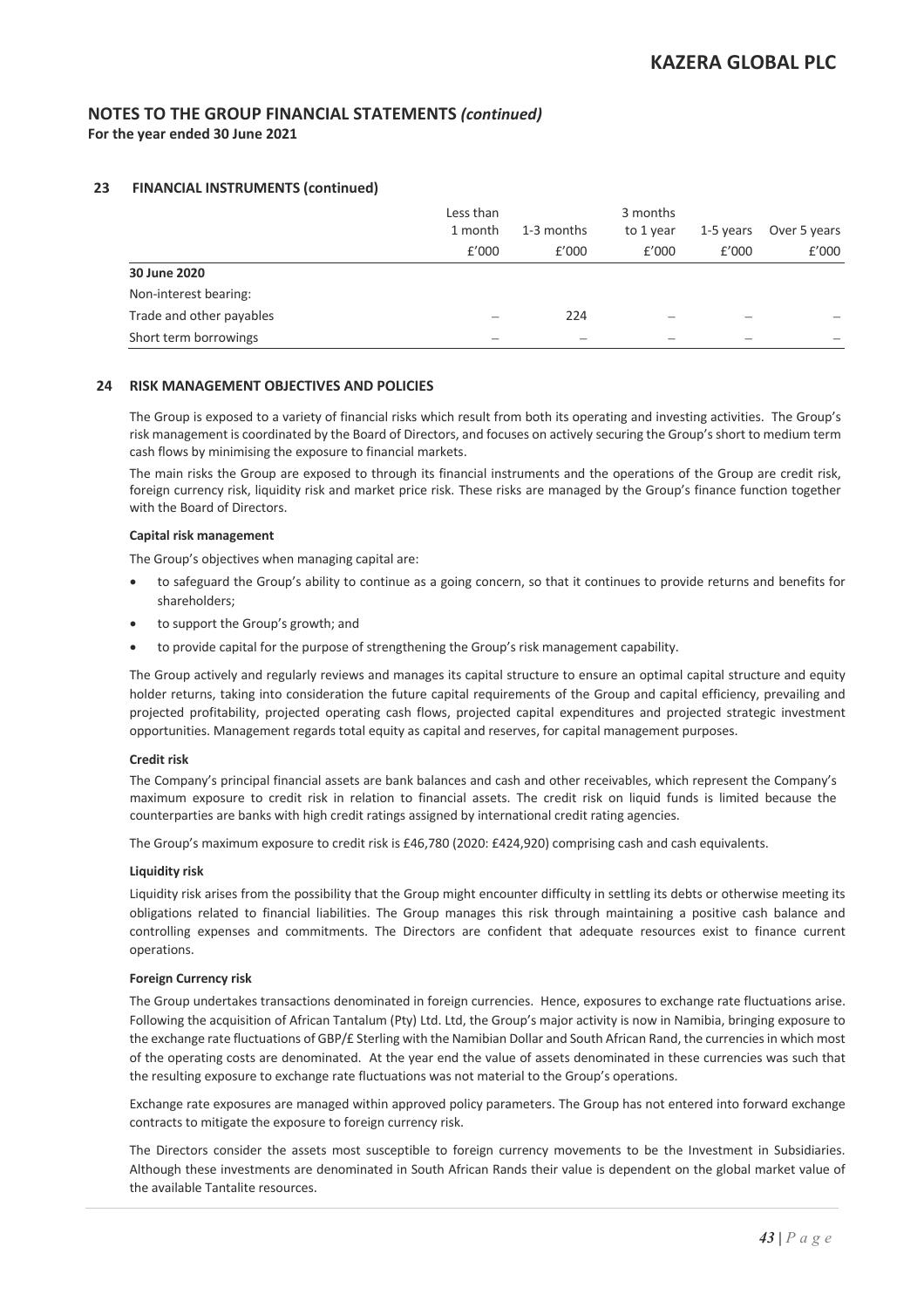**For the year ended 30 June 2021**

### **24 RISK MANAGEMENT OBJECTIVES AND POLICIES (continued)**

The table below details the split of the cash held as at 30 June 2021 between the various currencies. The impact due to movements in the exchange rates is considered to be immaterial.

| Total GBP Sterling (£) | <b>GBP Sterling (£)</b> | <b>South African Rand (ZAR)</b> | Namibian Dollar (NAD) |
|------------------------|-------------------------|---------------------------------|-----------------------|
| 46.780                 | 3.426                   | 829.906                         | 1.108                 |

#### **Market Price risk**

Going forwards the Group's exposure to market price risk mainly arises from potential movements in the market price of Tantalite. The Group is managing this price risk by completing a fixed price off-take agreement in respect of the major part of its planned production.

### **25 EVENTS AFTER THE REPORTING PERIOD**

On 17 September 2021, 10,000,000 new ordinary shares were issued at a price of 1.0 pence per share for warrants exercised. On 30 September 2021, the Company acquired a 60% controlling stake in Whale Head Minerals (Pty) Ltd for a consideration of \$250,000, payable by the issue of 13,527,957 shares at 1.358 per share.

On 4 October 2021, 5,000,000 new ordinary shares were issued at a price of 1.0 pence per share for warrants exercised.

On 7 October 2021, 16,666,666 new ordinary shares were issued at a price of 0.3 pence per share for warrants exercised.

On 12 October 2021, 1,825,000 new ordinary shares were issued at a price of 1.0 pence per share for warrants and options exercised.

On 18 October 2021, 1,666,667 new ordinary shares were issued at a price of 0.6 pence per share for warrants exercised.

On 27 October 2021, the Company announced that it has entered into a new loan facility of £250,000 with RiverFort Global Opportunities, PCC Limited and Align Research Limited. The facility allows drawdowns over the next 6 months and is repayable at the end of 2022. Sums drawn down on the New Facility attract a fixed interest rate of 5% payable for the period ended 30 April 2022 and 0.5% per month thereafter until the repayment date of 31 Dec 2022. The lenders may also elect to receive this interest in new ordinary shares in the capital of the Company at a deemed price of 2p per share on the repayment date.

On 27 October 2021, the Company announced that Westleigh Investments Holdings Limited (a company controlled by Giles Clarke and Nick Harrison) has agreed to formalize the arrangements pursuant to which it has financed the Company's operations over recent months into a fixed term loan of £200,0000 repayable at the end of 2022.

On 27 October 2021, the Company also announced that Giles Clark and Nick Harrison have agreed that the deferred salaries owed to them of £127,493 will be converted into a fixed term loan repayable at the end of 2022.

On 1 November 2021, 3,500,000 new ordinary shares were issued at a price of 1.0 pence per share for warrants exercised.

On 31 December 2021, 2,500,000 new ordinary shares were issued at a price of 1.0 pence per share for warrants exercised. The Company has also agreed, in exchange for the warrant holder agreeing to hold new shares issued to them for a period of at least 3 months, to issue them a further 2,500,000 warrants with an exercise price of 2p, exercisable on or before 1 February 2023.

On 8 February 2022, the Company issued 5,579,468 new ordinary shares at a price of 1.2546p per share.

On 2 March 2022, 10,000,000 new ordinary shares were issued at a price of 1.0 pence per share for warrants exercised.